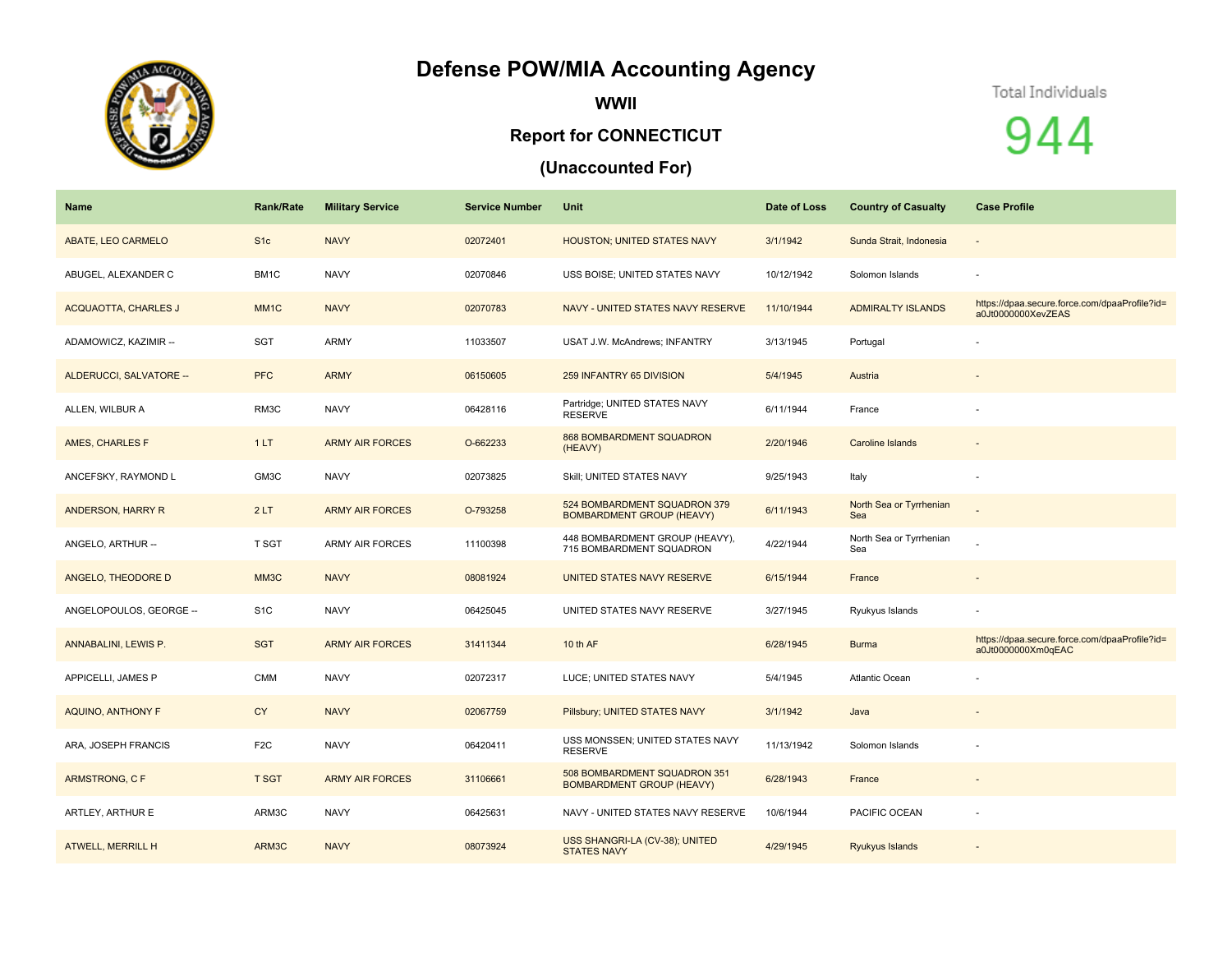| Name                         | <b>Rank/Rate</b>  | <b>Military Service</b> | <b>Service Number</b> | Unit                                                            | Date of Loss | <b>Country of Casualty</b>     | <b>Case Profile</b> |
|------------------------------|-------------------|-------------------------|-----------------------|-----------------------------------------------------------------|--------------|--------------------------------|---------------------|
| AUBE, HAROLD N               | S <sub>2</sub> C  | <b>NAVY</b>             | 06436123              | SPENCE; UNITED STATES NAVY<br><b>RESERVE</b>                    | 12/18/1944   | Philippine Islands             |                     |
| <b>AUSTIN, DAVID T</b>       | S <sub>1C</sub>   | <b>NAVY</b>             | 06430638              | USS BRAINE; UNITED STATES NAVY<br><b>RESERVE</b>                | 5/27/1945    | Japan                          |                     |
| AVERY, ALFRED F              | MM <sub>1</sub> C | <b>NAVY</b>             | 02073902              | RENSHAW; UNITED STATES NAVY                                     | 10/30/1944   | Marianas Islands               |                     |
| <b>AYCRIGG, WILLIAM A</b>    | 1LT               | <b>MARINE CORPS</b>     | O-024020              | MARINE - UNITED STATES MARINE<br><b>CORPS</b>                   | 1/25/1944    | <b>Ellice Islands</b>          |                     |
| AYERS, HERBERT W             | S <sub>2</sub> C  | <b>NAVY</b>             | 02046987              | USS DEHAVEN; UNITED STATES NAVY<br><b>RESERVE</b>               | 2/1/1943     | Solomon Islands                |                     |
| <b>BALDWIN, STEPHEN D.</b>   | <b>T SGT</b>      | <b>ARMY AIR FORCES</b>  | 31381429              | 400 BOMBARDMENT SQUADRON 90<br><b>BOMBARDMENT GROUP (HEAVY)</b> | 6/6/1945     | Philippine Islands             |                     |
| BALLANTINE, JOHN H.          | LT.               | <b>NAVY</b>             | O-121823              | USS CABOT; UNITED STATES NAVY<br><b>RESERVE</b>                 | 11/19/1944   | Philippine Islands             |                     |
| <b>BALLINGER, WILLIAM F</b>  | <b>CTM</b>        | <b>NAVY</b>             | 03806306              | TANG; UNITED STATES NAVY                                        | 10/25/1944   | Formosa                        |                     |
| BARAN, ALEX --               | M SGT             | <b>ARMY AIR FORCES</b>  | 11032982              | 45 BOMBARDMENT SQUADRON 40<br>BOMBARDMENT GROUP (VERY HEAVY)    | 6/15/1944    |                                |                     |
| <b>BAREN, LIONEL --</b>      | S <sub>2</sub> C  | <b>NAVY</b>             | 06436148              | SPENCE; UNITED STATES NAVY<br><b>RESERVE</b>                    | 12/18/1944   | <b>Philippine Islands</b>      |                     |
| BARKER, ALFRED K             | S <sub>2</sub> C  | <b>NAVY</b>             | 02073775              | USS JUNEAU; UNITED STATES NAVY                                  | 11/13/1942   | Solomon Islands                |                     |
| <b>BARNES, HAROLD C</b>      | 2LT               | <b>ARMY AIR FORCES</b>  | O-868625              | 871 BOMBARDMENT SQUADRON 497<br>BOMBARDMENT GROUP (VERY HEAVY)  | 1/3/1945     | <b>Marianas Islands</b>        |                     |
| BARRETT, ELTON S             | SM3C              | <b>NAVY</b>             | 06423976              | SS Robin Goodfellow; UNITED STATES<br>NAVY RESERVE              | 7/25/1944    | South Atlantic Ocean           |                     |
| <b>BARTOLOTTA, CARMELO S</b> | S <sub>1</sub> C  | <b>NAVY</b>             | 06426728              | FRANKLIN; UNITED STATES NAVY<br><b>RESERVE</b>                  | 3/19/1945    | Japan                          |                     |
| <b>BASS, EDWARD ARTHUR</b>   | S <sub>2</sub> C  | <b>NAVY</b>             | 02073777              | USS JUNEAU; UNITED STATES NAVY                                  | 11/13/1942   | Solomon Islands                |                     |
| <b>BASSETT, RICHARD M</b>    | 2LT               | <b>ARMY AIR FORCES</b>  | O-813460              | 394 BOMBARDMENT SQUADRON 5<br><b>BOMBARDMENT GROUP (HEAVY)</b>  | 6/18/1944    | <b>Caroline Islands</b>        |                     |
| BASTA, JOSEPH J              | RM <sub>1</sub> C | <b>NAVY</b>             | 06425283              | SWORDFISH; UNITED STATES NAVY<br><b>RESERVE</b>                 | 1/29/1945    | Ryukyus Islands                |                     |
| <b>BATES, JOHN H</b>         | LT/JG/            | <b>NAVY</b>             | O-154676              | NAVY - UNITED STATES NAVY RESERVE                               | 2/1/1943     | <b>SOLOMON ISLANDS</b>         |                     |
| BATTAGLIOLA, WILLIAM J       | S SGT             | <b>ARMY AIR FORCES</b>  | 31121085              | 718 BOMBARDMENT SQUADRON 449<br>BOMBARDMENT GROUP (HEAVY)       | 10/30/1944   | <b>Adriatic Sea</b>            |                     |
| <b>BEARWA, ANDREW S</b>      | LT /JG/           | <b>NAVY</b>             | O-320876              | USS BUNKER HILL; UNITED STATES<br><b>NAVY RESERVE</b>           | 4/7/1945     | Japan                          |                     |
| BEATTIE, JAMES J             | S SGT             | <b>ARMY AIR FORCES</b>  | 31191049              | 498 BOMBARDMENT SQUADRON 345<br>BOMBARDMENT GROUP (MEDIUM)      | 3/29/1944    | New Guinea                     |                     |
| <b>BEAUDETTE, LLOYD W</b>    | <b>CQM</b>        | <b>NAVY</b>             | 03820159              | <b>CORVINA: UNITED STATES NAVY</b>                              | 11/16/1943   | <b>Marshall Islands</b>        |                     |
| BEAUDOIN, ROLAND A           | S SGT             | <b>ARMY AIR FORCES</b>  | 31327227              | 861 BOMBARDMENT SQUADRON 493<br>BOMBARDMENT GROUP (HEAVY)       | 12/30/1944   | North Sea or Tyrrhenian<br>Sea |                     |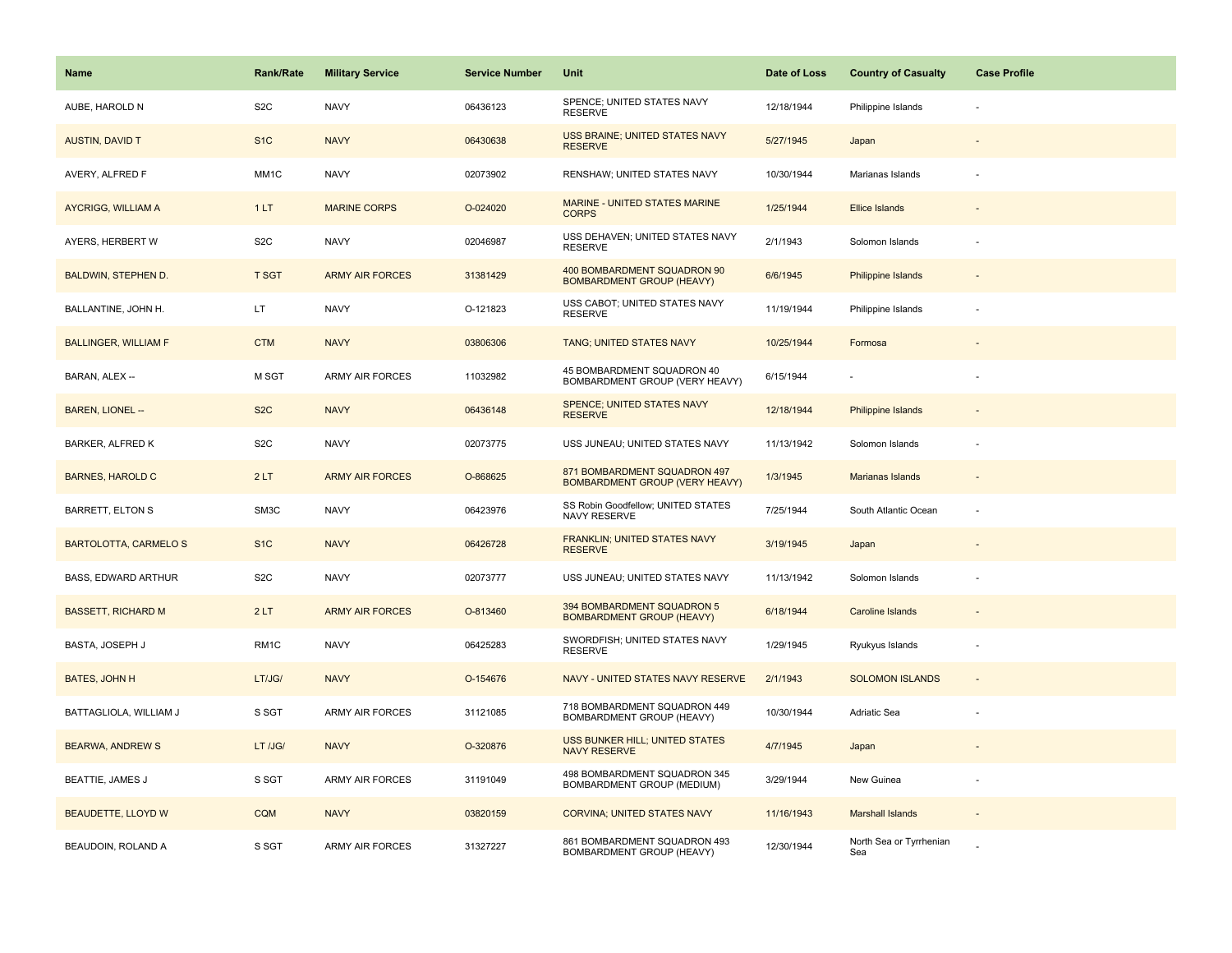| Name                             | <b>Rank/Rate</b>  | <b>Military Service</b> | <b>Service Number</b> | Unit                                                                                         | Date of Loss | <b>Country of Casualty</b>     | <b>Case Profile</b>                                                 |
|----------------------------------|-------------------|-------------------------|-----------------------|----------------------------------------------------------------------------------------------|--------------|--------------------------------|---------------------------------------------------------------------|
| <b>BEAUREGARD, J A R</b>         | MOMM1C            | <b>NAVY</b>             | 03721201              | PICKEREL; UNITED STATES NAVY                                                                 | 5/6/1943     | Japan                          |                                                                     |
| BECHERER, HARRY P.               | CPL               | ARMY AIR FORCES         | 11019778              | 17 PURSUIT SQUADRON 24 PURSUIT<br><b>GROUP</b>                                               | 8/15/1945    | Japan/Okinawa                  |                                                                     |
| <b>BEDARD, LEO JOSEPH</b>        | <b>CMOMM</b>      | <b>NAVY</b>             | 02069905              | <b>GRUNION; UNITED STATES NAVY</b>                                                           | 8/1/1942     | <b>Aleutian Islands</b>        |                                                                     |
| BEDNARZ, FRANK J                 | ARM2C             | <b>NAVY</b>             | 04036082              | UNITED STATES NAVY RESERVE                                                                   | 1/10/1943    | <b>Atlantic Ocean</b>          |                                                                     |
| <b>BEEMAN, HARVEY R</b>          | COX               | <b>NAVY</b>             | 02071419              | Drexler; UNITED STATES NAVY RESERVE                                                          | 5/28/1945    | Japan                          |                                                                     |
| BELASCO, GUSTAVE --              | WT2C              | <b>NAVY</b>             | 01112537              | USS QUINCY; UNITED STATES NAVY                                                               | 8/9/1942     | Solomon Islands                |                                                                     |
| BELL, MORILLE --                 | <b>PFC</b>        | <b>ARMY</b>             | 11040850              | 3422 ORDNANCE AUTO MAINTENANCE<br><b>COMPANY</b>                                             | 6/9/1944     | <b>English Channel</b>         | $\sim$                                                              |
| BENNETT, HOWARD F                | S <sub>1</sub> C  | <b>NAVY</b>             | 06434561              | NAVY - UNITED STATES NAVY RESERVE                                                            | 12/3/1944    | PHILIPPINE ISLANDS             | ÷.                                                                  |
| <b>BERGERON, JOSEPH E</b>        | GM3C              | <b>NAVY</b>             | 06664205              | SS JOHN A. POOR; UNITED STATES<br><b>NAVY RESERVE</b>                                        | 3/19/1944    | India                          |                                                                     |
| BERUBE, JOSEPH E                 | <b>PVT</b>        | ARMY                    | 31465616              | SS Leopoldville; 262 INFANTRY 66<br><b>DIVISION</b>                                          | 12/24/1944   | English Channel                |                                                                     |
| <b>BETHKE, STANLEY J</b>         | S/Sgt             | <b>ARMY</b>             | 06134215              | 5307 COMPOSITE UNIT                                                                          | 6/5/1944     | <b>Burma</b>                   |                                                                     |
| BEVELACQUE, JOHN F               | <b>PVT</b>        | ARMY                    | 31167682              | USAT DORCHESTER; QUARTERMASTER<br><b>CORPS</b>                                               | 2/3/1943     | Greenland                      |                                                                     |
| <b>BIDWELL, PAUL K</b>           | LT /JG/           | <b>NAVY</b>             | O-242030              | UNITED STATES NAVY RESERVE                                                                   | 1/7/1944     | <b>Atlantic Ocean</b>          |                                                                     |
| BIELUCZYK, EDWARD --             | TM <sub>2</sub> C | <b>NAVY</b>             | 02072261              | USS JARVIS; UNITED STATES NAVY                                                               | 8/9/1942     | Solomon Islands                |                                                                     |
| <b>BIEU, JOSEPH D</b>            | S SGT             | <b>ARMY AIR FORCES</b>  | 31121477              | 349 BOMBARDMENT SQUADRON 100<br><b>BOMBARDMENT GROUP (HEAVY)</b>                             | 6/25/1943    | North Sea or Tyrrhenian<br>Sea |                                                                     |
| BILLINGS, HARRY C.               | <b>T SGT</b>      | ARMY AIR FORCES         | 11033067              | 65 BOMBARDMENT SQUADRON 43<br>BOMBARDMENT GROUP (HEAVY)                                      | 8/3/1943     | New Guinea                     | https://dpaa.secure.force.com/dpaaProfile?id=<br>a0Jt000001nzXwbEAE |
| <b>BISSELL, FRANK H</b>          | <b>ENS</b>        | <b>NAVY</b>             | O-347063              | UNITED STATES NAVY RESERVE                                                                   | 1/22/1945    | Pacific Ocean                  |                                                                     |
| BISSONNETTE, ALEXIS J            | CPL               | ARMY                    | 31023441              | 169 INFANTRY 43 DIVISION                                                                     | 7/16/1943    | Solomon Islands                |                                                                     |
| <b>BJORKLUND, EARL H</b>         | <b>T SGT</b>      | <b>ARMY AIR FORCES</b>  | 31144713              | 20 BOMBARDMENT SQUADRON 2<br><b>BOMBARDMENT GROUP (HEAVY)</b>                                | 8/19/1943    | Italy                          |                                                                     |
| BLAKESLEE, WILBUR H              | 1LT               | <b>MARINE CORPS</b>     | O-027112              | MARINE - UNITED STATES MARINE<br><b>CORPS</b>                                                | 8/6/1943     | Solomon Islands                |                                                                     |
| <b>BLAKESLEY, GORDON FRANCIS</b> | ARM3c             | <b>NAVY</b>             | 8988308               | UNITED STATES NAVY RESERVE                                                                   | 6/14/1945    | Malaya                         |                                                                     |
| BLANCHARD, JOSEPH R L            | RM3C              | <b>NAVY</b>             | 06427845              | SWORDFISH; UNITED STATES NAVY<br><b>RESERVE</b>                                              | 1/29/1945    | Ryukyus Islands                |                                                                     |
| BLANCO, JOSEPH --                | <b>CPL</b>        | <b>ARMY AIR FORCES</b>  | 31325312              | SS PAUL HAMILTON; 831<br><b>BOMBARDMENT SQUADRON 485</b><br><b>BOMBARDMENT GROUP (HEAVY)</b> | 4/20/1944    | Mediterranean Sea              |                                                                     |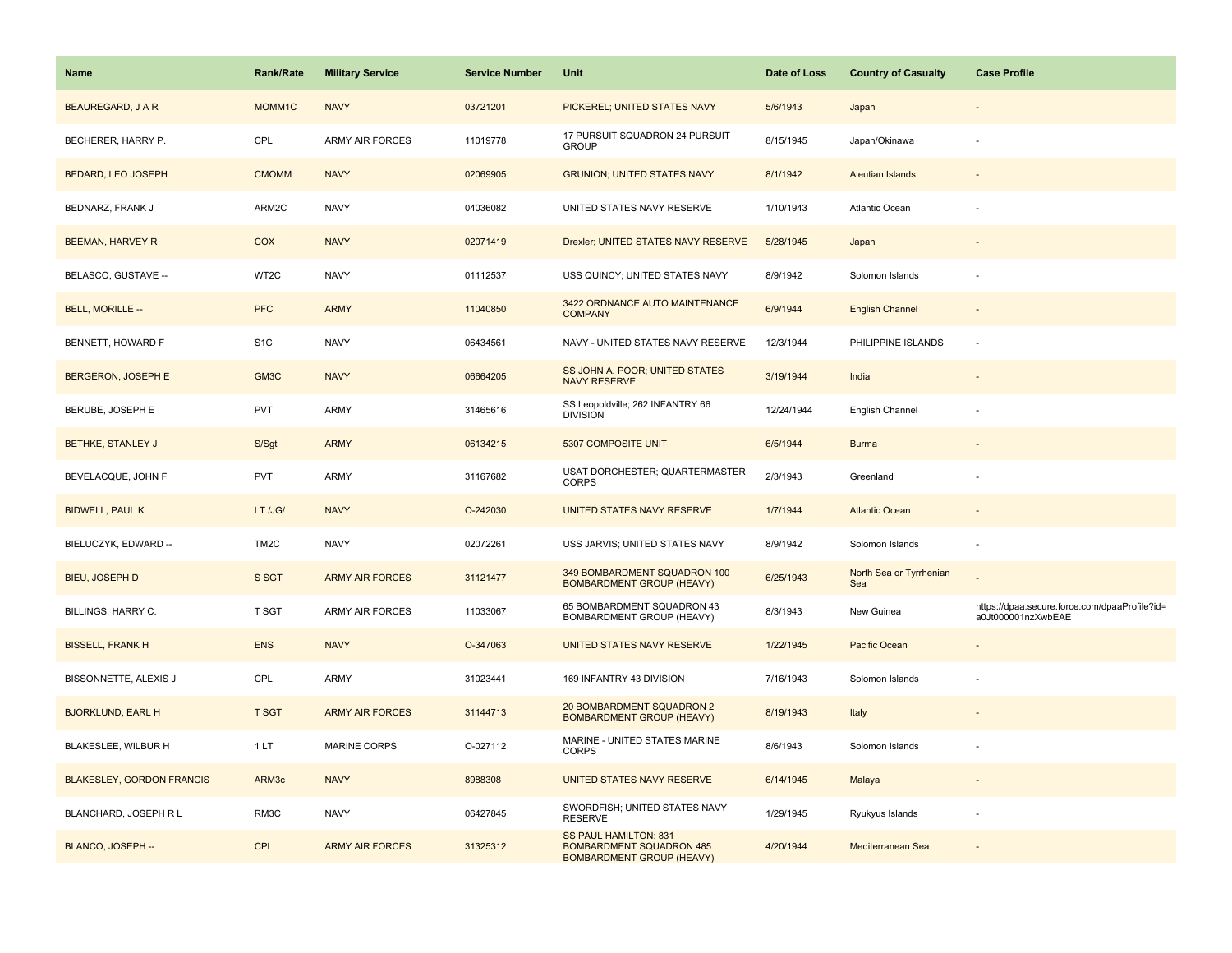| Name                           | <b>Rank/Rate</b>  | <b>Military Service</b> | <b>Service Number</b> | Unit                                                                          | Date of Loss | <b>Country of Casualty</b>     | <b>Case Profile</b>                                                 |
|--------------------------------|-------------------|-------------------------|-----------------------|-------------------------------------------------------------------------------|--------------|--------------------------------|---------------------------------------------------------------------|
| BLASKI, HENRY J                | S <sub>2</sub> C  | <b>NAVY</b>             | 06433116              | USS SARATOGA; UNITED STATES NAVY<br><b>RESERVE</b>                            | 2/21/1945    | Bonin & Volcano Islands        | $\sim$                                                              |
| <b>BLOOMBERG, ARTHUR</b>       | S <sub>1C</sub>   | <b>NAVY</b>             | 06432019              | NAVY - UNITED STATES NAVY RESERVE                                             | 12/3/1944    | PHILIPPINE ISLANDS             | $\sim$                                                              |
| BLUMENTHAL, ROBERT R           | <b>PVT</b>        | <b>ARMY AIR FORCES</b>  | 11010592              | 48 MATERIALS SQUADRON                                                         | 8/20/1942    | Philippine Islands             | https://dpaa.secure.force.com/dpaaProfile?id=<br>a0Jt0000000XmAREA0 |
| <b>BOARDMAN, EARL WILLIAM</b>  | MM <sub>2</sub> C | <b>NAVY</b>             | 08252933              | LST-179; 1035 CONSTRUCTION<br>BATALLION; UNITED STATES NAVY<br><b>RESERVE</b> | 5/21/1944    | Hawaiian Islands               |                                                                     |
| BOCCUZZI, ALFRED --            | <b>PVT</b>        | ARMY                    | 11019961              | 48 MATERIALS SQUADRON                                                         | 12/4/1943    | Philippine Islands             |                                                                     |
| <b>BOELL, MELVIN P</b>         | S <sub>1</sub> C  | <b>NAVY</b>             | 06008040              | SS Andrea F. Luckenbach; UNITED<br>STATES NAVY RESERVE                        | 3/10/1943    | North Atlantic Ocean           |                                                                     |
| <b>BOGUCKI, FRANCIS E</b>      | S SGT             | <b>ARMY AIR FORCES</b>  | 11010977              | 320 BOMBARDMENT SQUADRON 90<br>BOMBARDMENT GROUP (HEAVY)                      | 1/9/1943     | New Guinea                     |                                                                     |
| <b>BOLLES, GEORGE J</b>        | 2LT               | <b>ARMY AIR FORCES</b>  | O-801320              | 63 BOMBARDMENT SQUADRON 43<br><b>BOMBARDMENT GROUP (HEAVY)</b>                | 12/16/1943   | <b>New Britain Island</b>      |                                                                     |
| BOLUCK, JOHN --                | SGT               | <b>ARMY AIR FORCES</b>  | 11010276              | SHINYO MARU; 3 PURSUIT SQUADRON<br>24 PURSUIT GROUP                           | 9/7/1944     | Philippine Islands             |                                                                     |
| <b>BONADIES, NICHOLAS R</b>    | S <sub>1C</sub>   | <b>NAVY</b>             | 02072594              | <b>GRUNION; UNITED STATES NAVY</b>                                            | 8/1/1942     | Alaska                         |                                                                     |
| BONAIUTO, ANTHONY P            | 2d Lt             | ARMY AIR FORCES         | O-2061334             | 706 BOMBARDMENT SQUADRON 446<br>BOMBARDMENT GROUP (HEAVY)                     | 12/2/1944    | North Sea or Tyrrhenian<br>Sea |                                                                     |
| <b>BOTTICELLO, PAUL D</b>      | <b>PVT</b>        | <b>ARMY</b>             | 31380910              | <b>743 TANK BATTALION</b>                                                     | 7/31/1944    | France                         | $\sim$                                                              |
| <b>BOUCHER, ARSEN L</b>        | MM <sub>2</sub> C | <b>NAVY</b>             | 02071857              | Pillsbury; UNITED STATES NAVY                                                 | 3/1/1942     | Netherlands East Indies        | ÷.                                                                  |
| BOUTIN, ALBERT L J             | <b>SGT</b>        | <b>ARMY AIR FORCES</b>  | 20135511              | 67 BOMBARDMENT SQUADRON 44<br><b>BOMBARDMENT GROUP (HEAVY)</b>                | 2/15/1943    | <b>English Channel</b>         |                                                                     |
| <b>BOWER, RAYMOND J</b>        | SGT               | <b>ARMY AIR FORCES</b>  | 11096010              | <b>AIR CORPS</b>                                                              | 9/30/1943    | Atlantic Ocean                 |                                                                     |
| <b>BOYAJI, CHARLES J</b>       | S <sub>1</sub> C  | <b>NAVY</b>             | 06426729              | SS Esso Gettysburg; UNITED STATES<br>NAVY RESERVE                             | 6/10/1943    | North Atlantic Ocean           |                                                                     |
| <b>BRACH, ALPHONSE FRANK</b>   | F <sub>1</sub> C  | <b>NAVY</b>             | 08072602              | NAVY - UNITED STATES NAVY                                                     | 12/3/1944    | PHILIPPINE ISLANDS             |                                                                     |
| <b>BRANDENBERGER, JAMES --</b> | S <sub>1</sub> C  | <b>NAVY</b>             | 04038250              | USS Sims; UNITED STATES NAVY<br><b>RESERVE</b>                                | 5/7/1942     | <b>Coral Sea</b>               |                                                                     |
| BRAUMAN, OSCAR --              | 2LT               | ARMY AIR FORCES         | O-708613              | 3 PHOTO SQUADRON 311<br>RECONNAISSANCE WING                                   | 11/21/1944   | Marianas Islands               |                                                                     |
| <b>BRENNAN, JAMES J</b>        | TM <sub>1C</sub>  | <b>NAVY</b>             | 02072944              | HERRING; UNITED STATES NAVY                                                   | 7/5/1944     | Kurile Islands                 |                                                                     |
| BRENNAN, RICHARD LEO           | S <sub>2</sub> C  | <b>NAVY</b>             | 02073386              | USS BARTON; UNITED STATES NAVY                                                | 11/13/1942   | Solomon Islands                |                                                                     |
| <b>BRENNAN, WILLIAM F</b>      | <b>PFC</b>        | <b>ARMY</b>             | 11072145              | 7th Infantry Regiment, 3d Infantry Division                                   | 8/10/1943    | <b>Sicily</b>                  |                                                                     |
| BRERETON, WALTER A             | MOMM1C            | <b>NAVY</b>             | 03820002              | ROBALO; UNITED STATES NAVY                                                    | 7/2/1944     | Philippine Islands             |                                                                     |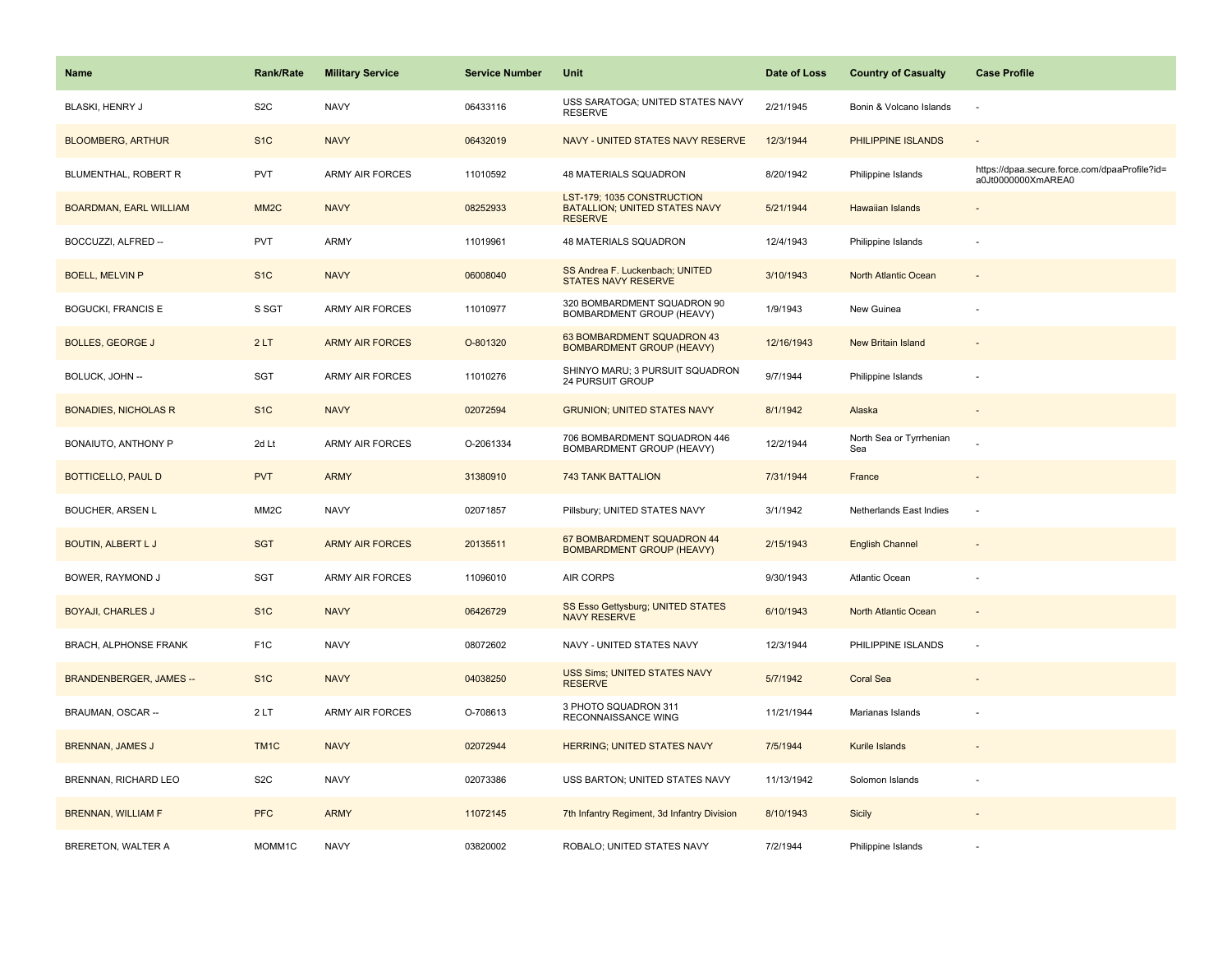| Name                       | <b>Rank/Rate</b> | <b>Military Service</b> | <b>Service Number</b> | <b>Unit</b>                                                           | Date of Loss | <b>Country of Casualty</b>     | <b>Case Profile</b>                                                 |
|----------------------------|------------------|-------------------------|-----------------------|-----------------------------------------------------------------------|--------------|--------------------------------|---------------------------------------------------------------------|
| <b>BRIGGS, GEORGE E</b>    | ARM2C            | <b>NAVY</b>             | 06425844              | VT-7, USS HANCOCK; UNITED STATES<br><b>NAVY RESERVE</b>               | 10/12/1944   | Formosa                        | https://dpaa.secure.force.com/dpaaProfile?id=<br>a0Jt000001nzYiyEAE |
| BRIGHAM, FRNCIS M M        | <b>T SGT</b>     | ARMY AIR FORCES         | 11010936              | 320 BOMBARDMENT SQUADRON 90<br>BOMBARDMENT GROUP (HEAVY)              | 1/9/1943     | New Guinea                     |                                                                     |
| <b>BROCH, CLAYTON E</b>    | S SGT            | <b>ARMY AIR FORCES</b>  | 31053118              | 336 BOMBARDMENT SQUADRON 95<br><b>BOMBARDMENT GROUP (HEAVY)</b>       | 6/13/1943    | Germany                        |                                                                     |
| BRODGINSKI, HENRY --       | <b>PVT</b>       | <b>ARMY</b>             | 06144829              | ARISAN MARU; SIGNAL CORPS                                             | 10/24/1944   | China Seas                     |                                                                     |
| <b>BROOKS, ROBERT F</b>    | LT/JG/           | <b>NAVY</b>             | O-157323              | FRANKLIN; UNITED STATES NAVY<br><b>RESERVE</b>                        | 10/28/1944   | <b>Philippine Islands</b>      |                                                                     |
| <b>BROUDER, ROBERT E</b>   | RM3C             | <b>NAVY</b>             | 02072426              | USS LITTLE; UNITED STATES NAVY                                        | 9/5/1942     | Solomon Islands                |                                                                     |
| <b>BROWN, BERNARD F</b>    | 2LT              | <b>ARMY</b>             | O-1300594             | 157 INFANTRY 45 DIVISION                                              | 5/18/1945    | Italy                          |                                                                     |
| <b>BRUNDAGE, ROGER P</b>   | CAPT             | <b>ARMY AIR FORCES</b>  | O-375057              | 395 BOMBARDMENT SQUADRON 6<br>BOMBARDMENT GROUP (HEAVY)               | 4/9/1943     | Panama                         |                                                                     |
| <b>BRUNETTO, PAUL --</b>   | S SGT            | <b>ARMY AIR FORCES</b>  | 31196676              | 370 BOMBARDMENT SQUADRON 307<br><b>BOMBARDMENT GROUP (HEAVY)</b>      | 4/6/1944     | <b>Caroline Islands</b>        |                                                                     |
| BRUSCHAYT, HERBERT W       | PFC              | <b>ARMY</b>             | 31274716              | SS Leopoldville; 262 INFANTRY 66<br><b>DIVISION</b>                   | 12/24/1944   | English Channel                |                                                                     |
| <b>BRUSEK, FRANK A</b>     | 2LT              | <b>ARMY AIR FORCES</b>  | O-792058              | 722 BOMBARDMENT SQUADRON 450<br><b>BOMBARDMENT GROUP (HEAVY)</b>      | 3/11/1944    | Mediterranean Sea              |                                                                     |
| BRYAN, WALTER F            | S SGT            | <b>ARMY AIR FORCES</b>  | 31169197              | 579 BOMBARDMENT SQUADRON 392<br>BOMBARDMENT GROUP (HEAVY)             | 12/13/1943   | North Sea or Tyrrhenian<br>Sea |                                                                     |
| <b>BUCIOR, BERNARD G</b>   | 1LT              | <b>ARMY</b>             | O-1294972             | 502 PARACHUTE INFANTRY 101<br><b>AIRBORNE DIVISION</b>                | 6/6/1944     | France                         |                                                                     |
| BUCK, GORDON --            | 1 LT             | ARMY AIR FORCES         | O-795194              | 16 SQUADRON 68 RECONNAISSANCE<br><b>GROUP</b>                         | 4/12/1945    | Mediterranean Sea              |                                                                     |
| <b>BUCKO, CHARLES F</b>    | <b>PVT</b>       | <b>ARMY</b>             | 31469047              | <b>USAT J.W. McAndrews; INFANTRY</b>                                  | 3/13/1945    | Portugal                       |                                                                     |
| BUDAWEI, ALEXANDER --      | 1st Lt           | <b>ARMY AIR FORCES</b>  | O-1552242             | 874TH BOMBARDMENT SQUADRON<br>498TH BOMBARDMENT GROUP (VERY<br>HEAVY) | 6/5/1945     | Japan/Okinawa                  |                                                                     |
| <b>BUDDES, ANTHONY G.</b>  | <b>T SGT</b>     | <b>ARMY AIR FORCES</b>  | 11102340              | 603 BOMBARDMENT SQUADRON 398<br><b>BOMBARDMENT GROUP (HEAVY)</b>      | 3/15/1945    | Germany                        |                                                                     |
| <b>BUGNASKI, STEVE W</b>   | SF3C             | <b>NAVY</b>             | 06439085              | UNITED STATES NAVY RESERVE                                            | 11/30/1945   | Alaska                         |                                                                     |
| <b>BULLARD, JONATHAN H</b> | 1LT              | <b>ARMY AIR FORCES</b>  | O-753778              | 336 BOMBARDMENT SQUADRON 95<br><b>BOMBARDMENT GROUP (HEAVY)</b>       |              | North Sea or Tyrrhenian<br>Sea |                                                                     |
| <b>BUNCE, HOWARD R</b>     | 2LT              | <b>ARMY AIR FORCES</b>  | O-800683              | 8 BOMBARDMENT SQUADRON 3<br><b>BOMBARDMENT GROUP (LIGHT)</b>          | 11/2/1943    | New Britain Island             |                                                                     |
| <b>BURKE, MARTIN K</b>     | <b>T SGT</b>     | <b>ARMY AIR FORCES</b>  | 11096175              | 431 BOMBARDMENT SQUADRON 11<br><b>BOMBARDMENT GROUP (HEAVY)</b>       | 5/29/1944    | Marianas Islands               |                                                                     |
| BURNESS, IRVING --         | 1LT              | <b>ARMY AIR FORCES</b>  | O-685104              | 25 BOMBARDMENT SQUADRON 40<br>BOMBARDMENT GROUP (VERY HEAVY)          | 12/14/1944   | Burma                          | https://dpaa.secure.force.com/dpaaProfile?id=<br>a0Jt00000004miBEAQ |
| <b>BURNS, ROBERT L.</b>    | Cpl              | <b>ARMY AIR FORCES</b>  | 6113487               | 91 BOMBARDMENT SQUADRON 27<br><b>BOMBARDMENT GROUP (LIGHT)</b>        | 5/6/1942     | <b>Philippine Islands</b>      |                                                                     |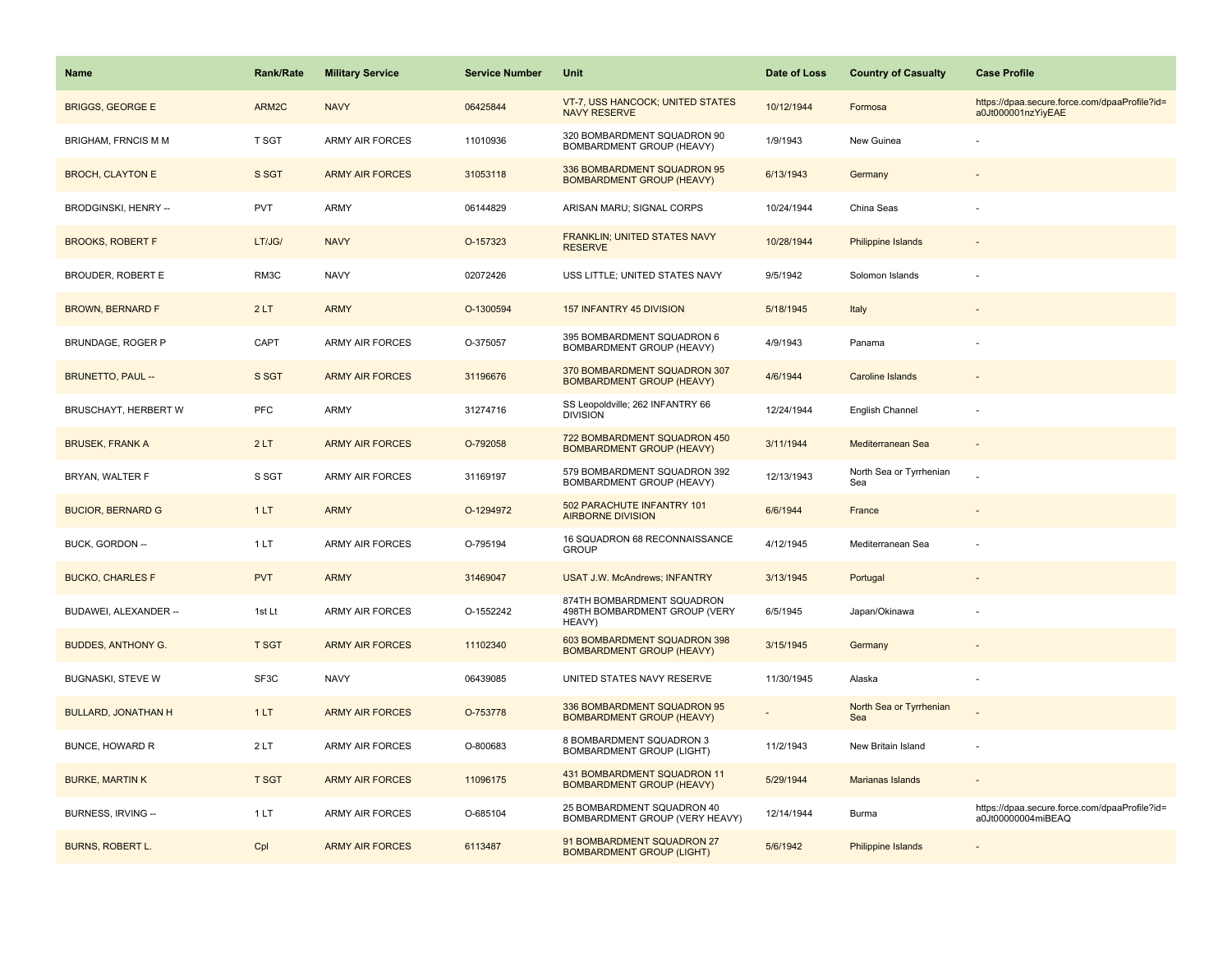| Name                         | <b>Rank/Rate</b>  | <b>Military Service</b> | <b>Service Number</b> | Unit                                                               | Date of Loss | <b>Country of Casualty</b> | <b>Case Profile</b>                                                 |
|------------------------------|-------------------|-------------------------|-----------------------|--------------------------------------------------------------------|--------------|----------------------------|---------------------------------------------------------------------|
| BURTON, WILLIAM J            | 2LT               | <b>ARMY AIR FORCES</b>  | O-791560              | 343 BOMBARDMENT SQUADRON 98<br>BOMBARDMENT GROUP (HEAVY)           | 6/24/1943    | Mediterranean Sea          |                                                                     |
| <b>BURYNSKI, JOSEPH JOHN</b> | S <sub>2</sub> C  | <b>NAVY</b>             | 06420268              | <b>INGRAHAM; UNITED STATES NAVY</b><br><b>RESERVE</b>              | 8/22/1942    | Nova Scotia                |                                                                     |
| BUSKY, ALBERT JOHN           | GM3C              | <b>NAVY</b>             | 02072315              | Neosho; UNITED STATES NAVY                                         | 5/7/1942     | Coral Sea                  |                                                                     |
| <b>BYINGTON, CHARLES N</b>   | S <sub>2</sub> C  | <b>NAVY</b>             | 06420914              | USS JUNEAU; UNITED STATES NAVY<br><b>RESERVE</b>                   | 11/13/1942   | Solomon Islands            |                                                                     |
| BYRNE, FRANCIS E.            | S SGT             | ARMY AIR FORCES         | 31124241              | 324 BOMBARDMENT SQUADRON 91<br>BOMBARDMENT GROUP (HEAVY)           | 3/28/1943    | English Channel            |                                                                     |
| <b>CADDER, THOMAS F</b>      | <b>SGT</b>        | <b>ARMY AIR FORCES</b>  | 11104814              | 2 BOMBARDMENT SQUADRON 22<br><b>BOMBARDMENT GROUP (HEAVY)</b>      | 3/24/1945    | Philippine Islands         | https://dpaa.secure.force.com/dpaaProfile?id=<br>a0Jt000000sjb0fEAA |
| CAHILL, JOSEPH BAUBY         | GM3C              | <b>NAVY</b>             | 02072999              | USS QUINCY; UNITED STATES NAVY                                     | 8/9/1942     | Solomon Islands            |                                                                     |
| CAIVANO, ALBERT F.           | S SGT             | <b>ARMY AIR FORCES</b>  | 11044978              | 9 BOMBARDMENT SQUADRON 7<br><b>BOMBARDMENT GROUP (HEAVY)</b>       | 3/13/1943    | <b>Burma</b>               |                                                                     |
| CALDARA, WILLIAM FRED        | F <sub>2C</sub>   | <b>NAVY</b>             | 06420921              | USS JUNEAU; UNITED STATES NAVY<br><b>RESERVE</b>                   | 11/13/1942   | Solomon Islands            |                                                                     |
| <b>CALDWELL, WILLIAM F</b>   | <b>T SGT</b>      | <b>ARMY AIR FORCES</b>  | 11094945              | 26 BOMBARDMENT SQUADRON 11<br><b>BOMBARDMENT GROUP (HEAVY)</b>     | 2/10/1945    | Bonin & Volcano Islands    |                                                                     |
| CALLAHAN, DANIEL A           | EM3C              | <b>NAVY</b>             | 02073500              | USS QUINCY; UNITED STATES NAVY                                     | 8/9/1942     | Solomon Islands            |                                                                     |
| CAMERON, WILLIAM D           | F <sub>3</sub> C  | <b>NAVY</b>             | 02073517              | USS QUINCY; UNITED STATES NAVY                                     | 8/9/1942     | Solomon Islands            |                                                                     |
| CAMPBELL, JOHN E             | EM3C              | <b>NAVY</b>             | 06424786              | LCI(L)-32; UNITED STATES NAVY<br><b>RESERVE</b>                    | 1/26/1944    | North or Tyrrhenian Seas   |                                                                     |
| <b>CAMPBELL, JOHN H</b>      | <b>PFC</b>        | <b>ARMY AIR FORCES</b>  | 11010328              | 28 MATERIALS SQUADRON 20 AIR BASE<br><b>GROUP</b>                  | 12/8/1941    | Philippine Islands         | https://dpaa.secure.force.com/dpaaProfile?id=<br>a0Jt000001nzTncEAE |
| CAMPBELL, RALPH M.           | <b>PVT</b>        | <b>ARMY</b>             | 31381690              | 66 REGIMENT 2 ARMORED DIVISION                                     | 8/4/1944     | France                     |                                                                     |
| <b>CANHAM, CHARLES P</b>     | LT.               | <b>NAVY</b>             | O-098724              | <b>USS BON HOMME RICHARD; UNITED</b><br><b>STATES NAVY RESERVE</b> | 7/17/1945    | Japan                      |                                                                     |
| CAPOSSELLA, LOUIS A          | PVT               | <b>ARMY</b>             | 31334788              | ARMY - 240 ENGINEERS<br>CONSTRUCTION BATTALION                     | 12/21/1944   | PHILIPPINE ISLANDS         |                                                                     |
| CARACOGLIA, C J              | TEC <sub>4</sub>  | <b>ARMY</b>             | 31342754              | SS Leopoldville; 262 INFANTRY 66<br><b>DIVISION</b>                | 12/24/1944   | <b>English Channel</b>     |                                                                     |
| CARBONELLA, JOSEPH S         | S SGT             | ARMY AIR FORCES         | 11101296              | 410 BOMBARDMENT SQUADRON 94<br>BOMBARDMENT GROUP (HEAVY)           | 3/23/1944    | Germany                    |                                                                     |
| <b>CARLSON, HARRY LUDWIG</b> | SK3C              | <b>NAVY</b>             | 02072434              | <b>USS ARIZONA; UNITED STATES NAVY</b>                             | 12/7/1941    | <b>Hawaiian Islands</b>    | https://dpaa.secure.force.com/dpaaProfile?id=<br>a0Jt00000004seCEAQ |
| CARLSON, WILLIAM E           | S <sub>1</sub> C  | <b>NAVY</b>             | 08074508              | NAVY - UNITED STATES NAVY RESERVE                                  | 1/14/1945    | <b>ATLANTIC OCEAN</b>      |                                                                     |
| <b>CARPENTER, DWIGHT W</b>   | S SGT             | <b>ARMY AIR FORCES</b>  | 31066424              | 90 BOMBARDMENT SQUADRON 3<br><b>BOMBARDMENT GROUP (LIGHT)</b>      | 1/14/1946    | New Guinea                 | https://dpaa.secure.force.com/dpaaProfile?id=<br>a0Jt000001nzTjaEAE |
| CARRARA, MALCOLM A           | SC <sub>1</sub> C | <b>NAVY</b>             | 02071297              | Edsall; UNITED STATES NAVY                                         | 3/1/1942     | Java                       | https://dpaa.secure.force.com/dpaaProfile?id=<br>a0Jt0000000XeDWEA0 |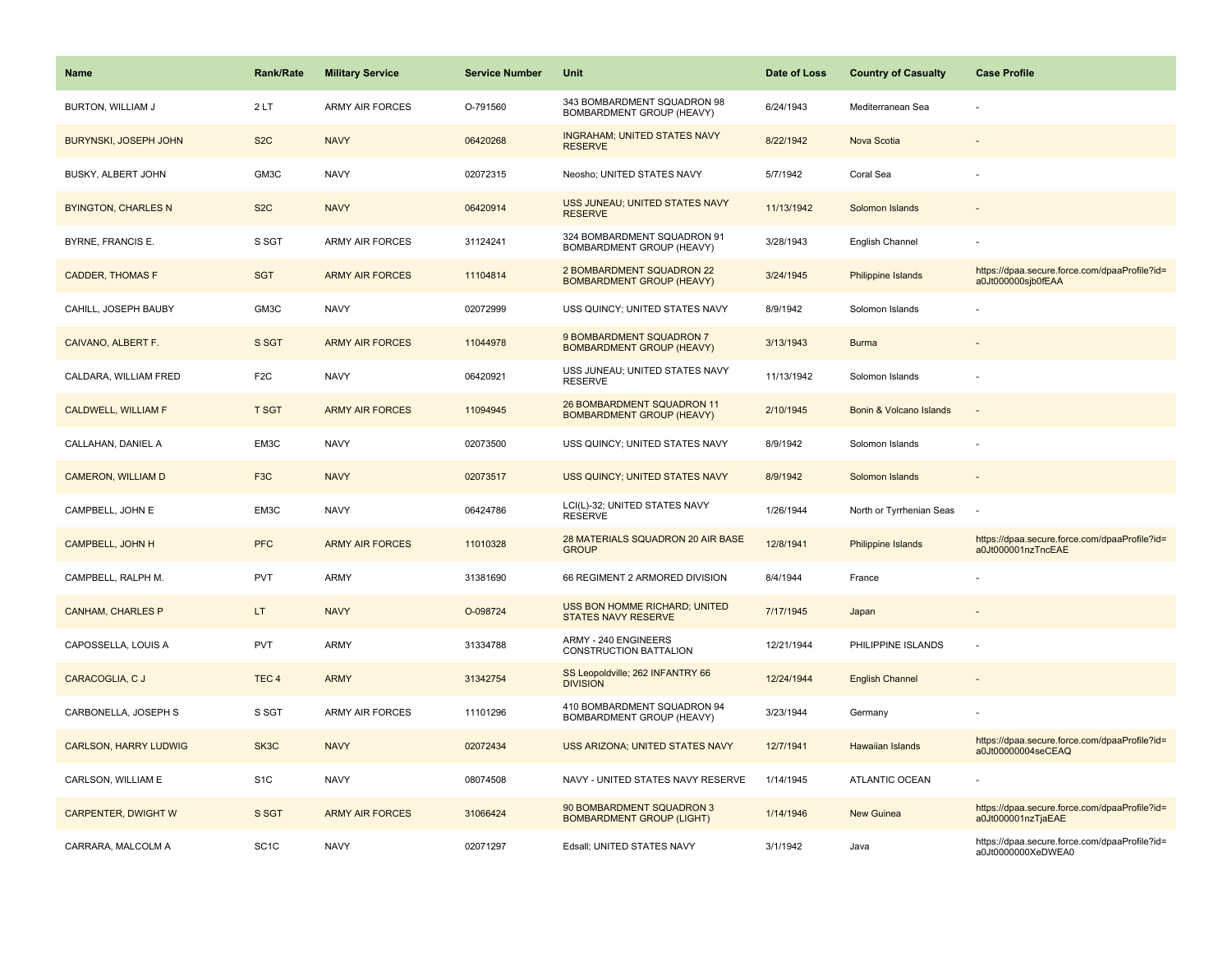| <b>Name</b>                 | Rank/Rate         | <b>Military Service</b> | <b>Service Number</b> | Unit                                                                  | Date of Loss | <b>Country of Casualty</b>              | <b>Case Profile</b>                                                 |
|-----------------------------|-------------------|-------------------------|-----------------------|-----------------------------------------------------------------------|--------------|-----------------------------------------|---------------------------------------------------------------------|
| <b>CARROLL, CHARLES E</b>   | <b>SGT</b>        | <b>ARMY AIR FORCES</b>  | 31411287              | 868 BOMBARDMENT SQUADRON<br>(HEAVY)                                   | 7/23/1945    | <b>China Seas</b>                       |                                                                     |
| CARTER, IVERSON A           | GM3C              | <b>NAVY</b>             | 08072911              | NEWCOMB; UNITED STATES NAVY                                           | 4/6/1945     | Ryukyus Islands                         | $\sim$                                                              |
| CARUSO, LUIGI --            | <b>SGT</b>        | <b>ARMY AIR FORCES</b>  | 11100213              | 871 BOMBARDMENT SQUADRON 497<br><b>BOMBARDMENT GROUP (VERY HEAVY)</b> | 2/25/1945    | Bonin & Volcano Islands                 |                                                                     |
| CASE, GEORGE BERNARD        | <b>MGN SGT</b>    | <b>MARINE CORPS</b>     | 00107257              | MARINE - UNITED STATES MARINE<br><b>CORPS</b>                         | 5/30/1942    | PHILIPPINE ISLANDS                      | https://dpaa.secure.force.com/dpaaProfile?id=<br>a0Jt0000000QrnwEAC |
| <b>CASHEN, JOHN T</b>       | <b>PVT</b>        | <b>ARMY AIR FORCES</b>  | 11072945              | <b>USAT DORCHESTER; AIR CORPS</b>                                     | 2/3/1943     | Greenland                               |                                                                     |
| CELLINI, JOHN --            | <b>PVT</b>        | ARMY                    | 31051754              | 147 INFANTRY 37 DIVISION                                              | 11/5/1942    | Solomon Islands                         |                                                                     |
| CERLANEK, JOSEPH W          | Pfc               | <b>ARMY</b>             | 31316092              | 5307 COMPOSITE UNIT                                                   | 6/22/1944    | <b>BURMA</b>                            | $\sim$                                                              |
| CHAISON, MARSHALL F         | RM1C              | <b>NAVY</b>             | 02071703              | ARISAN MARU; UNITED STATES NAVY                                       | 10/24/1944   | Central/South Pacific<br>Theater        |                                                                     |
| <b>CHAPELL, WILLIAM T</b>   | LT.               | <b>NAVY</b>             | O-068650              | USS MOUNT HOOD AE 11; UNITED<br>STATES NAVY RESERVE                   | 11/10/1944   | <b>Admiralty Islands</b>                |                                                                     |
| CHAPIN, ROBERT D            | 2LT               | <b>ARMY AIR FORCES</b>  | O-671281              | 823 BOMBARDMENT SQUADRON 38<br>BOMBARDMENT GROUP (MEDIUM)             | 11/3/1943    | New Guinea                              | ÷,                                                                  |
| <b>CHAPLINSKI, LEROY H</b>  | SF <sub>2</sub> C | <b>NAVY</b>             | 06425085              | PC-558; UNITED STATES NAVY<br><b>RESERVE</b>                          | 5/9/1944     | ** Documentation Errors                 |                                                                     |
| CHARTERS, JOSEPH W          | MOMM2C            | <b>NAVY</b>             | 02071679              | RUNNER; UNITED STATES NAVY                                            | 7/11/1943    | Japan                                   |                                                                     |
| CHERNOFF, EUGENE V          | <b>PVT</b>        | <b>ARMY</b>             | 31405078              | 349 INFANTRY 88 DIVISION                                              | 5/21/1944    | Italy                                   |                                                                     |
| CHOPCHIK, GEORGE J          | BM1C              | <b>NAVY</b>             | 02069315              | NISSYO MAU; UNITED STATES NAVY                                        | 7/30/1944    | Central/South Pacific<br>Theater        |                                                                     |
| <b>CICCARELLO, ARTHUR F</b> | 2LT               | <b>ARMY AIR FORCES</b>  | O-794102              | 526 BOMBARDMENT SQUADRON 379<br><b>BOMBARDMENT GROUP (HEAVY)</b>      | 4/24/1943    | Newfoundland                            |                                                                     |
| CICCHETTI, JOHN F           | T SGT             | <b>ARMY AIR FORCES</b>  | 31343559              | 703 BOMBARDMENT SQUADRON 445<br>BOMBARDMENT GROUP (HEAVY)             | 3/3/1945     | Germany                                 |                                                                     |
| <b>CISOWSKI, WILLIAM F</b>  | S <sub>1</sub> C  | <b>NAVY</b>             | 08080706              | UNITED STATES NAVY RESERVE                                            | 3/27/1945    | <b>Central/South Pacific</b><br>Theater |                                                                     |
| CLARK, FREEMAN H            | TEC <sub>4</sub>  | ARMY                    | 31123195              | 3272 QUARTERMASTER SERVICES<br>COMPANY                                | 3/10/1944    | North Sea or Tyrrhenian<br>Sea          |                                                                     |
| <b>CLARK, WALTER F</b>      | S <sub>1</sub> C  | <b>NAVY</b>             | 08081999              | NAVY - UNITED STATES NAVY RESERVE                                     | 3/19/1945    | <b>JAPAN</b>                            |                                                                     |
| CLOSE, GEORGE H             | <b>ENS</b>        | <b>NAVY</b>             | O-129885              | UNITED STATES NAVY RESERVE                                            | 11/24/1943   | Pacific Ocean                           |                                                                     |
| <b>COCHRAN, FRANK J</b>     | LT.               | <b>NAVY</b>             | O-084873              | NAVY - UNITED STATES NAVY RESERVE                                     | 11/18/1944   | <b>SOLOMON ISLANDS</b>                  |                                                                     |
| COGSWELL, CHARLES G         | S SGT             | <b>ARMY AIR FORCES</b>  | 11095819              | 340 BOMBARDMENT SQUADRON 97<br>BOMBARDMENT GROUP (HEAVY)              | 3/11/1944    | Adriatic Sea                            |                                                                     |
| <b>COLBY, WILLIAM G.</b>    | <b>SGT</b>        | <b>ARMY</b>             | 31189482              | 423 INFANTRY 106 DIVISION                                             | 3/16/1945    | Germany                                 |                                                                     |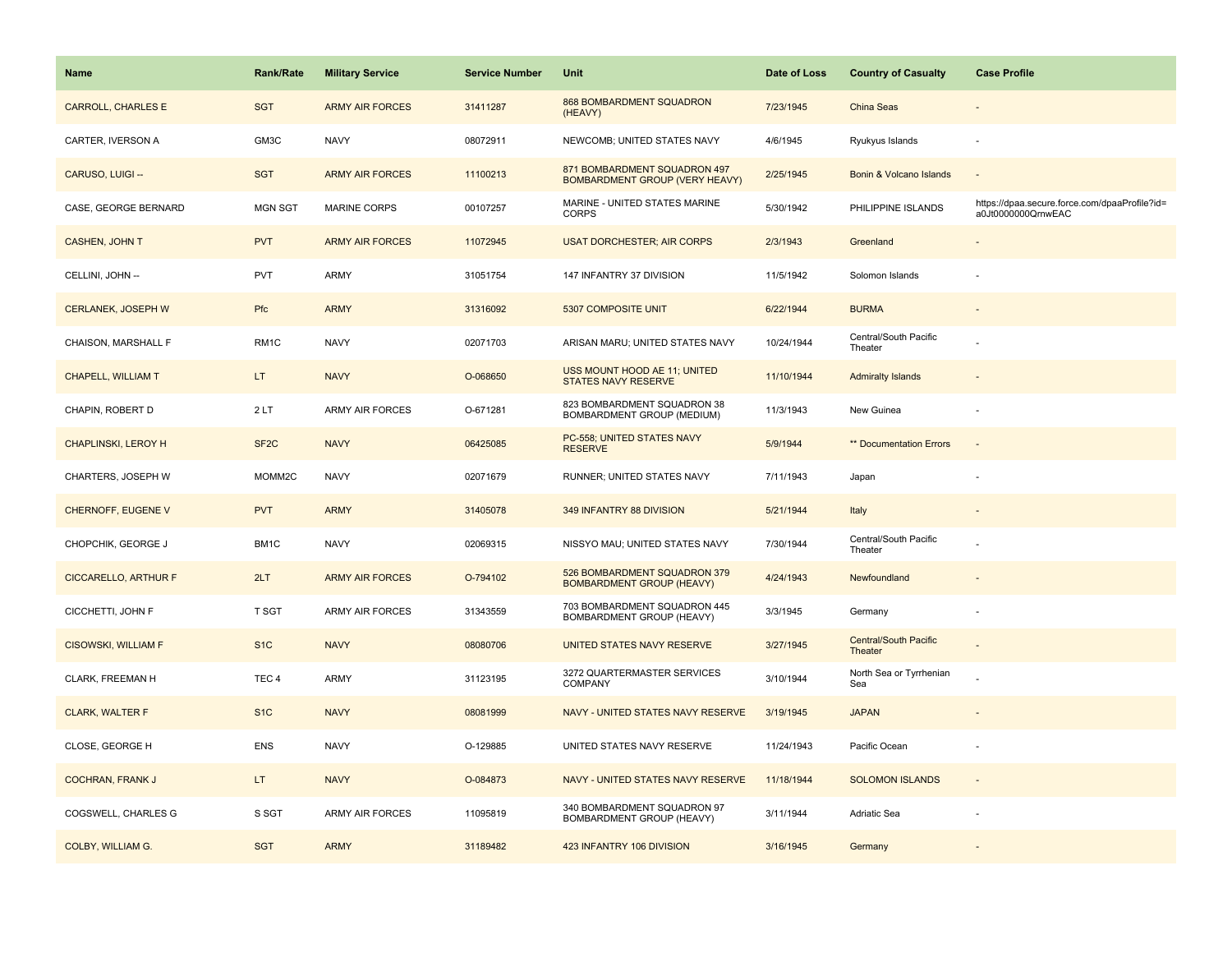| Name                        | <b>Rank/Rate</b>  | <b>Military Service</b> | <b>Service Number</b> | Unit                                                                  | Date of Loss | <b>Country of Casualty</b>                      | <b>Case Profile</b>                                                 |
|-----------------------------|-------------------|-------------------------|-----------------------|-----------------------------------------------------------------------|--------------|-------------------------------------------------|---------------------------------------------------------------------|
| COLE, FRANCIS WILLIAM       | AMM3C             | <b>NAVY</b>             | 02073387              | UNITED STATES NAVY                                                    | 11/11/1942   | Atlantic Ocean: North<br><b>American Waters</b> |                                                                     |
| <b>COLLETT, HOWARD G.</b>   | S SGT             | <b>ARMY AIR FORCES</b>  | 31144058              | 529 BOMBARDMENT SQUADRON 380<br><b>BOMBARDMENT GROUP (HEAVY)</b>      | 10/26/1943   | Timor                                           |                                                                     |
| COLLINS, HAROLD C           | S <sub>1</sub> C  | <b>NAVY</b>             | 06430609              | NAVY - UNITED STATES NAVY RESERVE                                     | 1/3/1944     | <b>ATLANTIC OCEAN</b>                           |                                                                     |
| <b>COMTOIS, JOSEPH A</b>    | S <sub>2</sub> C  | <b>NAVY</b>             | 06422207              | UNITED STATES NAVY RESERVE                                            | 10/29/1942   | North Atlantic Ocean                            |                                                                     |
| CONKLIN, LESTER --          | S SGT             | <b>ARMY AIR FORCES</b>  | 31118599              | 335 BOMBARDMENT SQUADRON 95<br>BOMBARDMENT GROUP (HEAVY)              | 6/13/1943    | <b>Baltic Sea</b>                               |                                                                     |
| <b>CONLIN, EARL P</b>       | S SGT             | <b>ARMY AIR FORCES</b>  | 31124989              | 32 PHOTO SQUADRON 5<br><b>RECONNAISSANCE GROUP</b>                    | 4/20/1944    | Mediterranean Sea                               |                                                                     |
| CONSIGLIO, JOSEPH A         | PFC               | <b>ARMY</b>             | 31249526              | 120 INFANTRY 30 DIVISION                                              | 12/25/1944   | Belgium                                         |                                                                     |
| CONSTANDY, PETER C.         | 2LT               | <b>ARMY AIR FORCES</b>  | O-2060246             | 515 BOMBARDMENT SQUADRON 376<br><b>BOMBARDMENT GROUP (HEAVY)</b>      | 11/11/1944   | <b>Adriatic Sea</b>                             |                                                                     |
| CONSTANTINE, VANGEL --      | S <sub>2</sub> C  | COAST GUARD             | 07001884              | COAST GUARD - UNITED STATES<br><b>COAST GUARD</b>                     | 9/17/1944    | Atlantic Ocean                                  |                                                                     |
| COOKSON, WESLEY J           | <b>PFC</b>        | <b>ARMY</b>             | 32290774              | 69 TANK BATTALION 6 ARMORED<br><b>DIVISION</b>                        | 1/4/1945     | Belgium                                         |                                                                     |
| COOPER, FRANK B             | 2LT               | <b>ARMY AIR FORCES</b>  | O-776955              | 716 BOMBARDMENT SQUADRON 449<br><b>BOMBARDMENT GROUP (HEAVY)</b>      | 11/17/1945   | Germany                                         |                                                                     |
| CORCORAN, ROBERT --         | <b>PVT</b>        | <b>ARMY AIR FORCES</b>  | 11073191              | <b>85 BOMBARDMENT SQUADRON 47</b><br><b>BOMBARDMENT GROUP (LIGHT)</b> | 3/2/1944     | Italy                                           | https://dpaa.secure.force.com/dpaaProfile?id=<br>a0Jt000001nzUBAEA2 |
| CORIDEO, RICHARD V          | S <sub>1</sub> C  | <b>NAVY</b>             | 06431877              | LST-531; UNITED STATES NAVY<br><b>RESERVE</b>                         | 4/28/1944    | English Channel                                 |                                                                     |
| <b>CORRADINO, LOUIS J</b>   | S SGT             | <b>ARMY AIR FORCES</b>  | 31030249              | 490 BOMBARDMENT SQUADRON 341<br><b>BOMBARDMENT GROUP (MEDIUM)</b>     | 8/11/1944    | <b>Burma</b>                                    |                                                                     |
| COSKER, HENRY C             | RDM1C             | <b>NAVY</b>             | 08077873              | NAVY - UNITED STATES NAVY RESERVE                                     | 7/24/1945    | PHILIPPINE ISLANDS                              | $\sim$                                                              |
| <b>COTTON, FREDERICK W.</b> | <b>PFC</b>        | <b>ARMY</b>             | 31193545              | 339 INFANTRY 85 DIVISION                                              | 5/6/1944     | Italy                                           |                                                                     |
| COTTRELL, GEORGE E          | SGT               | <b>ARMY</b>             | 31103933              | 305 INFANTRY 77 DIVISION                                              | 8/7/1944     | Marianas Islands                                |                                                                     |
| COX, JOHN T                 | <b>PFC</b>        | <b>ARMY</b>             | 31280802              | HMT Rohna; 853 ENGINEERS BATTALION<br>(AVIATION)                      | 11/26/1943   | Mediterranean Sea                               |                                                                     |
| CRAGG, EDWARD --            | MAJ               | ARMY AIR FORCES         | O-421769              | 80 FIGHTER SQUADRON 8 FIGHTER<br><b>GROUP</b>                         | 12/26/1943   | New Britain Island                              | $\sim$                                                              |
| <b>CREELMAN, BRENTON W</b>  | LT /JG/           | <b>NAVY</b>             | O-235497              | UNITED STATES NAVY RESERVE                                            | 11/18/1944   | North or Tyrrhenian Seas                        | $\sim$                                                              |
| CRISTELLO, DOMINICK M       | TM <sub>1</sub> C | <b>NAVY</b>             | 2385486               | DORADO; UNITED STATES NAVY                                            | 10/13/1943   | Atlantic Ocean: North<br><b>American Waters</b> |                                                                     |
| <b>CROOKER, ARTHUR H</b>    | MM <sub>2</sub> C | <b>NAVY</b>             | 02070128              | USS BARTON; UNITED STATES NAVY                                        | 11/13/1942   | Solomon Islands                                 |                                                                     |
| CROTEAU, EDWARD A           | S SGT             | ARMY AIR FORCES         | 31124912              | 63 SQUADRON 403 TROOP CARRIER<br><b>GROUP</b>                         | 2/4/1944     | New Hebrides                                    |                                                                     |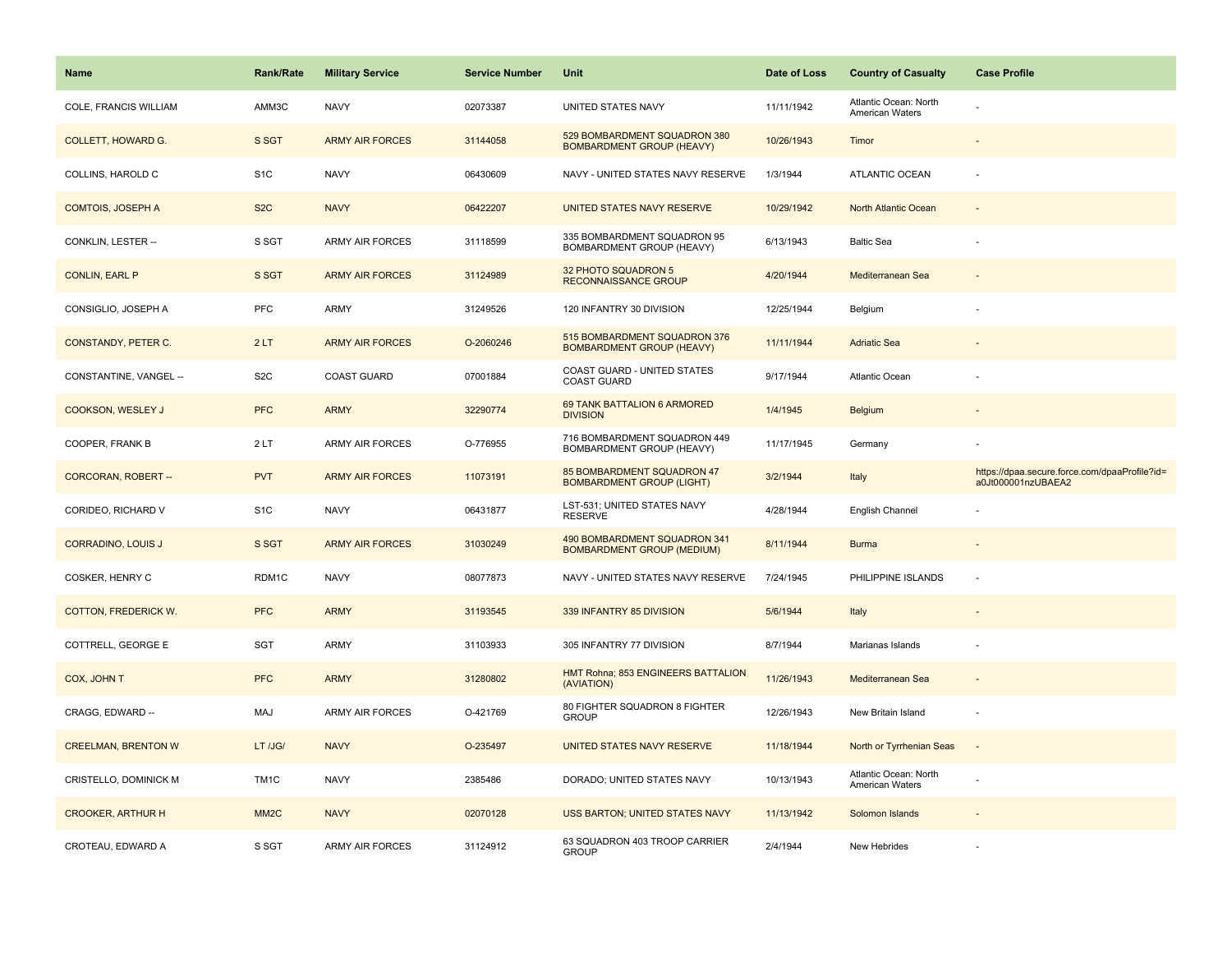| Name                        | <b>Rank/Rate</b>  | <b>Military Service</b> | <b>Service Number</b> | Unit                                                           | Date of Loss | <b>Country of Casualty</b>                                       | <b>Case Profile</b>                                                 |
|-----------------------------|-------------------|-------------------------|-----------------------|----------------------------------------------------------------|--------------|------------------------------------------------------------------|---------------------------------------------------------------------|
| <b>CROWELL, WILLIAM H</b>   | B <sub>2</sub> C  | <b>NAVY</b>             | 06420436              | <b>Buck; UNITED STATES NAVY RESERVE</b>                        | 10/9/1943    | North or Tyrrhenian Seas                                         |                                                                     |
| CRUCITTI, JOSEPH D          | CPL               | ARMY                    | 31406975              | 869 BOMBARDMENT SQUADRON 497<br>BOMBARDMENT GROUP (VERY HEAVY) | 1/23/1945    | Marianas Islands                                                 |                                                                     |
| <b>CULLINANE, DANIEL --</b> | <b>CMOMM</b>      | <b>NAVY</b>             | 02005193              | <b>GRUNION; UNITED STATES NAVY</b><br><b>RESERVE</b>           | 8/1/1942     | <b>Aleutian Islands</b>                                          |                                                                     |
| <b>CUMMING, ALBERT S</b>    | TEC <sub>5</sub>  | ARMY                    | 31142992              | 93 EVACUATION HOSPITAL                                         | 5/19/1945    | Germany                                                          |                                                                     |
| <b>CUMMINGS, ROBERT E</b>   | <b>PFC</b>        | <b>ARMY</b>             | 31121303              | 701 TANK DESTROYER BATTALION                                   | 2/14/1943    | Tunisia                                                          |                                                                     |
| CUMPSTONE, ROBERT L         | 2LT               | <b>ARMY AIR FORCES</b>  | O-763510              | 73 FIGHTER SQUADRON, 318 FIGHTER<br><b>GROUP</b>               | 8/8/1944     | Marianas Islands                                                 |                                                                     |
| <b>CURTIS, CHAPPELL H</b>   | COX               | <b>NAVY</b>             | 02122509              | USS JUNEAU; UNITED STATES NAVY                                 | 11/13/1942   | Solomon Islands                                                  |                                                                     |
| <b>CURTIS, STEPHEN B</b>    | 2d Lt             | <b>ARMY AIR FORCES</b>  | O-2073073             | 567 BOMBARDMENT SQUADRON 389<br>BOMBARDMENT GROUP (HEAVY)      | 5/7/1945     | Germany                                                          | https://dpaa.secure.force.com/dpaaProfile?id=<br>a0Jt0000000XgDwEAK |
| <b>CUSEO, JAMES V</b>       | WT3C              | <b>NAVY</b>             | 06430611              | NAVY - UNITED STATES NAVY RESERVE                              | 1/3/1944     | <b>ATLANTIC OCEAN:</b><br><b>NORTH AMERICAN</b><br><b>WATERS</b> |                                                                     |
| CUSHMAN, ROBERT A           | MOMM2C            | <b>NAVY</b>             | 06427745              | FLIER; UNITED STATES NAVY RESERVE                              | 8/13/1944    | Philippine Islands                                               |                                                                     |
| CYR, ROBERT L               | ARM2C             | <b>NAVY</b>             | 02073570              | <b>UNITED STATES NAVY</b>                                      | 1/22/1944    | <b>New Hebrides</b>                                              |                                                                     |
| CZAKO, LOUIS --             | CM2C              | <b>NAVY</b>             | 06430903              | TICONDEROGA; UNITED STATES NAVY<br><b>RESERVE</b>              | 1/21/1945    | Philippine Sea                                                   |                                                                     |
| <b>CZINKY, WILLIAM J</b>    | MM <sub>2</sub> C | <b>NAVY</b>             | 02072076              | Atik; UNITED STATES NAVY                                       | 3/27/1942    | Bermuda                                                          |                                                                     |
| CZUPRYNA, FRED --           | Pvt               | ARMY AIR FORCES         | 6697187               | 48 MATERIALS SQUADRON                                          | 4/9/1942     | Philippine Islands                                               |                                                                     |
| <b>CZYZNIAK, STEPHEN J</b>  | TEC <sub>5</sub>  | <b>ARMY</b>             | 31118344              | <b>462 AMPHIBIOUS TRUCK COMPANY</b>                            | 4/28/1944    | <b>English Channel</b>                                           |                                                                     |
| DANKS, LESTER K             | 2LT               | ARMY AIR FORCES         | O-801941              | 400 BOMBARDMENT SQUADRON 90<br>BOMBARDMENT GROUP (HEAVY)       | 10/12/1943   | New Britain Island                                               |                                                                     |
| DANNAHER, JAMES J           | <b>CPL</b>        | <b>ARMY AIR FORCES</b>  | 11095138              | 398 BOMBARDMENT SQUADRON 504<br>BOMBARDMENT GROUP (VERY HEAVY) | 3/24/1945    | <b>Marianas Islands</b>                                          |                                                                     |
| DASSAN, LOUIS A             | S <sub>1</sub> C  | <b>NAVY</b>             | 08073802              | LUCE; UNITED STATES NAVY                                       | 5/4/1945     | China Seas                                                       |                                                                     |
| DAVIS, LEWIS O              | LT/JG/            | <b>NAVY</b>             | O-078800              | <b>UNITED STATES NAVY</b>                                      | 3/1/1942     | Java                                                             |                                                                     |
| DAVISON, GEORGE JOHN        | S <sub>2</sub> C  | <b>NAVY</b>             | 06420367              | USS VINCENNES; UNITED STATES NAVY<br><b>RESERVE</b>            | 8/9/1942     | Solomon Islands                                                  |                                                                     |
| DEANGELIS, HENRY A          | S Sgt             | <b>ARMY AIR FORCES</b>  | 31334405              | <b>ARMY AIR FORCE</b>                                          | 2/11/1945    | French Indochina                                                 | https://dpaa.secure.force.com/dpaaProfile?id=<br>a0Jt000001nzYHtEAM |
| DEARBORN, JOHN H            | CPL               | <b>ARMY AIR FORCES</b>  | 31124862              | 309 SERVICES SQUADRON 92 SERVICES<br><b>GROUP</b>              | 9/28/1943    | <b>British West Indies</b>                                       |                                                                     |
| DECESARE, FELICE P          | <b>CRM</b>        | <b>NAVY</b>             | 02072104              | <b>TROUT; UNITED STATES NAVY</b>                               | 2/29/1944    | <b>Philippine Sea</b>                                            |                                                                     |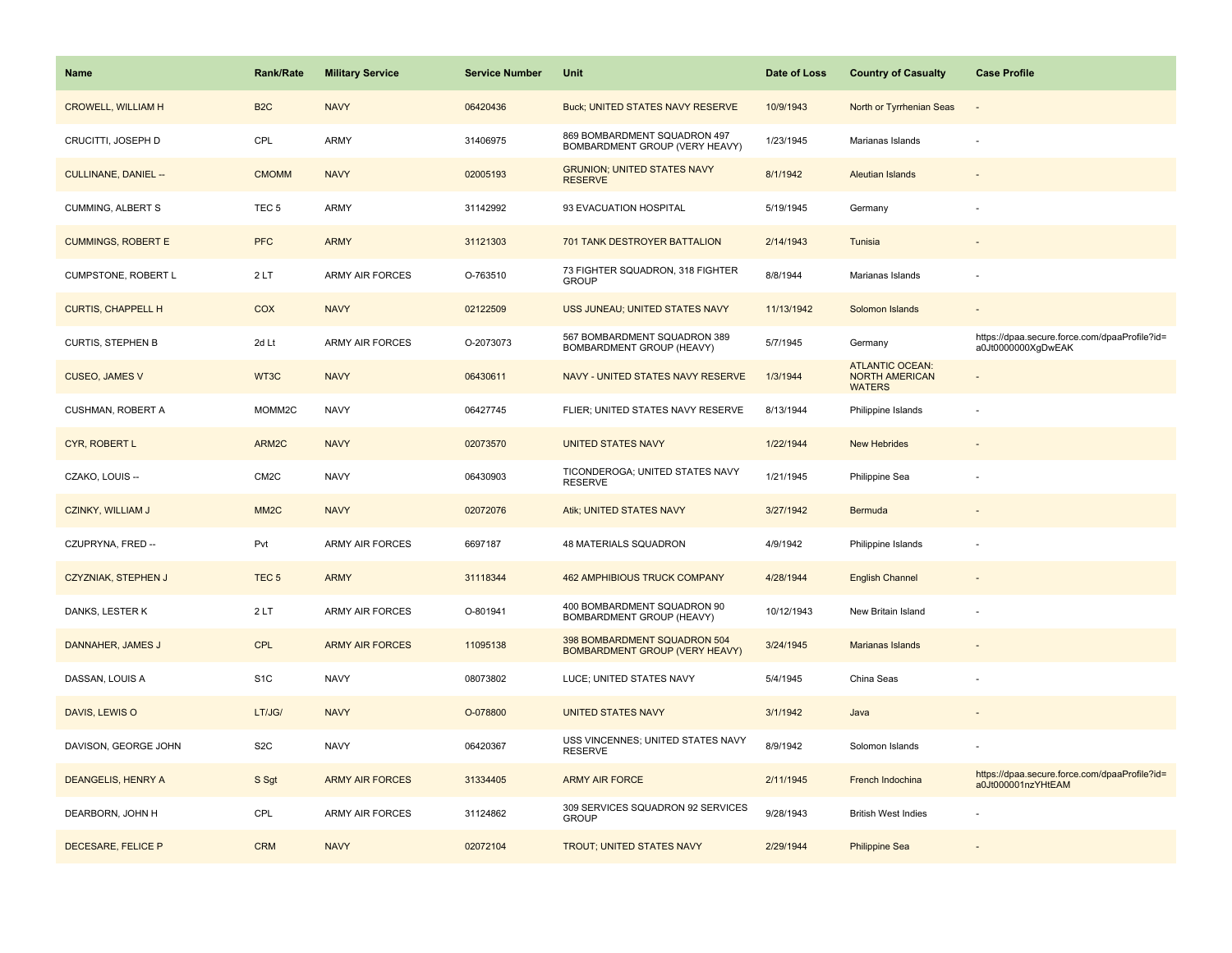| <b>Name</b>               | Rank/Rate         | <b>Military Service</b> | <b>Service Number</b> | Unit                                                                                                | Date of Loss | <b>Country of Casualty</b>     | <b>Case Profile</b>                                                 |
|---------------------------|-------------------|-------------------------|-----------------------|-----------------------------------------------------------------------------------------------------|--------------|--------------------------------|---------------------------------------------------------------------|
| DEFOSSE, JAMES C          | S <sub>2</sub> C  | <b>NAVY</b>             | 06421545              | USS BARTON; UNITED STATES NAVY<br><b>RESERVE</b>                                                    | 11/13/1942   | Solomon Islands                |                                                                     |
| <b>DELUICIO, ENRICO J</b> | S <sub>1</sub> C  | <b>NAVY</b>             | 06424254              | Brownson; UNITED STATES NAVY<br><b>RESERVE</b>                                                      | 12/26/1943   | <b>New Britain Island</b>      |                                                                     |
| DELVECCHIO, JOSEPH --     | SEA2              | <b>NAVY</b>             | 06430757              | UNITED STATES NAVY RESERVE                                                                          | 1/3/1944     | Atlantic Ocean                 |                                                                     |
| DEMARTINO, LEO F          | FIt O             | <b>ARMY AIR FORCES</b>  | T-064396              | <b>AIR CORPS</b>                                                                                    | 2/28/1945    | Pacific Ocean                  |                                                                     |
| DEMATTEO, JOSEPH --       | Pvt               | <b>ARMY</b>             | 06150715              | 83 CHEMICAL BATTALION                                                                               | 1/26/1944    | North Sea or Tyrrhenian<br>Sea | https://dpaa.secure.force.com/dpaaProfile?id=<br>a0Jt0000000Xef9EAC |
| DEMONTE, DUANE W          | Cpl               | <b>ARMY AIR FORCES</b>  | 31342454              | 32 PHOTO RECONNAISSANCE<br><b>SQUADRON</b>                                                          | 4/20/1944    | Mediterranean Sea              |                                                                     |
| DENTE, GERARD JAMES       | BM <sub>2</sub> C | <b>NAVY</b>             | 02070509              | Sims; UNITED STATES NAVY                                                                            | 5/7/1942     | Coral Sea                      |                                                                     |
| DEPTULA, VINCENT J        | <b>PFC</b>        | <b>ARMY</b>             | 31009162              | 26 INFANTRY 1 DIVISION                                                                              | 1/28/1943    | Tunisia                        |                                                                     |
| DERUSSO, JOHN AUGUST      | MM1C              | <b>NAVY</b>             | 02071941              | ENOURA MARU; UNITED STATES NAVY                                                                     | 1/3/1945     | Philippine Islands             | https://dpaa.secure.force.com/dpaaProfile?id=<br>a0Jt000000Q0f6LEAR |
| <b>DESCHENES, PAUL J</b>  | S <sub>2</sub> C  | <b>NAVY</b>             | 06422294              | UNITED STATES NAVY RESERVE                                                                          | 11/23/1942   | <b>North Atlantic Ocean</b>    |                                                                     |
| DEVANNEY, HAROLD J        | LT/JG/            | <b>NAVY</b>             | O-299310              | OMMANEY BAY; UNITED STATES NAVY<br><b>RESERVE</b>                                                   | 1/4/1945     | Philippine Islands             |                                                                     |
| DEVEREAUX, WILLIAM S      | LT.               | <b>NAVY</b>             | O-299310              | UNITED STATES NAVY RESERVE                                                                          | 8/12/1944    |                                |                                                                     |
| DEVINE, WILLIAM J         | TM <sub>2</sub> C | <b>NAVY</b>             | 02072138              | CAPELIN; UNITED STATES NAVY                                                                         | 12/15/1943   | Celebes                        |                                                                     |
| <b>DEVITO, WILLIAM R</b>  | S <sub>1</sub> C  | <b>NAVY</b>             | 06436380              | Drexler; UNITED STATES NAVY RESERVE                                                                 | 5/28/1945    | Japan                          | $\overline{a}$                                                      |
| DIACHENKO, ALEX M         | WT2C              | <b>NAVY</b>             | 02072908              | UNITED STATES NAVY                                                                                  | 3/10/1943    | North Atlantic Ocean           | ÷,                                                                  |
| <b>DIANA, VINCENT F</b>   | <b>ENS</b>        | <b>NAVY</b>             | O-299311              | UNITED STATES NAVY RESERVE                                                                          | 6/28/1944    | <b>Hawaiian Islands</b>        | $\sim$                                                              |
| DIBERARDINE, A F          | S Sgt             | <b>ARMY AIR FORCES</b>  | 11102173              | <b>AIR CORPS</b>                                                                                    | 10/11/1944   | New Guinea                     |                                                                     |
| <b>DIMAURO, LUCIO J</b>   | SEA2              | <b>NAVY</b>             | 08989058              | NAVY - UNITED STATES NAVY RESERVE                                                                   | 11/10/1944   | <b>ADMIRALTY ISLANDS</b>       | https://dpaa.secure.force.com/dpaaProfile?id=<br>a0Jt0000000Xeg6EAC |
| DIMEOLA, RALPH S          | RM <sub>2</sub>   | <b>NAVY</b>             | 06425658              | UNITED STATES NAVY RESERVE                                                                          | 1/26/1944    | Mediterranean Sea              |                                                                     |
| DIMLOW, GORDON J          | <b>SGT</b>        | <b>ARMY AIR FORCES</b>  | 31327348              | <b>SS PAUL HAMILTON; 831</b><br><b>BOMBARDMENT SQUADRON 485</b><br><b>BOMBARDMENT GROUP (HEAVY)</b> | 4/20/1944    | Mediterranean Sea              | $\sim$                                                              |
| DIPAOLA, FRANK B.         | Pfc               | <b>ARMY AIR FORCES</b>  | 11101215              | INDIA CHINA WING ARMY TRANSPORT<br>COMMAND                                                          | 5/15/1944    | Burma                          |                                                                     |
| <b>DISABATO, VITO W</b>   | S Sgt             | <b>ARMY AIR FORCES</b>  | 31169888              | 551 BOMBARDMENT SQUADRON 385<br><b>BOMBARDMENT GROUP (HEAVY)</b>                                    | 2/3/1944     | North Sea or Tyrrhenian<br>Sea |                                                                     |
| DITTMAN, ALBERT E         | PFC               | <b>ARMY</b>             | 31314089              | 350 INFANTRY 88 DIVISION                                                                            | 10/1/1944    | Italy                          | https://dpaa.secure.force.com/dpaaProfile?id=<br>a0Jt0000000Xe1YEAS |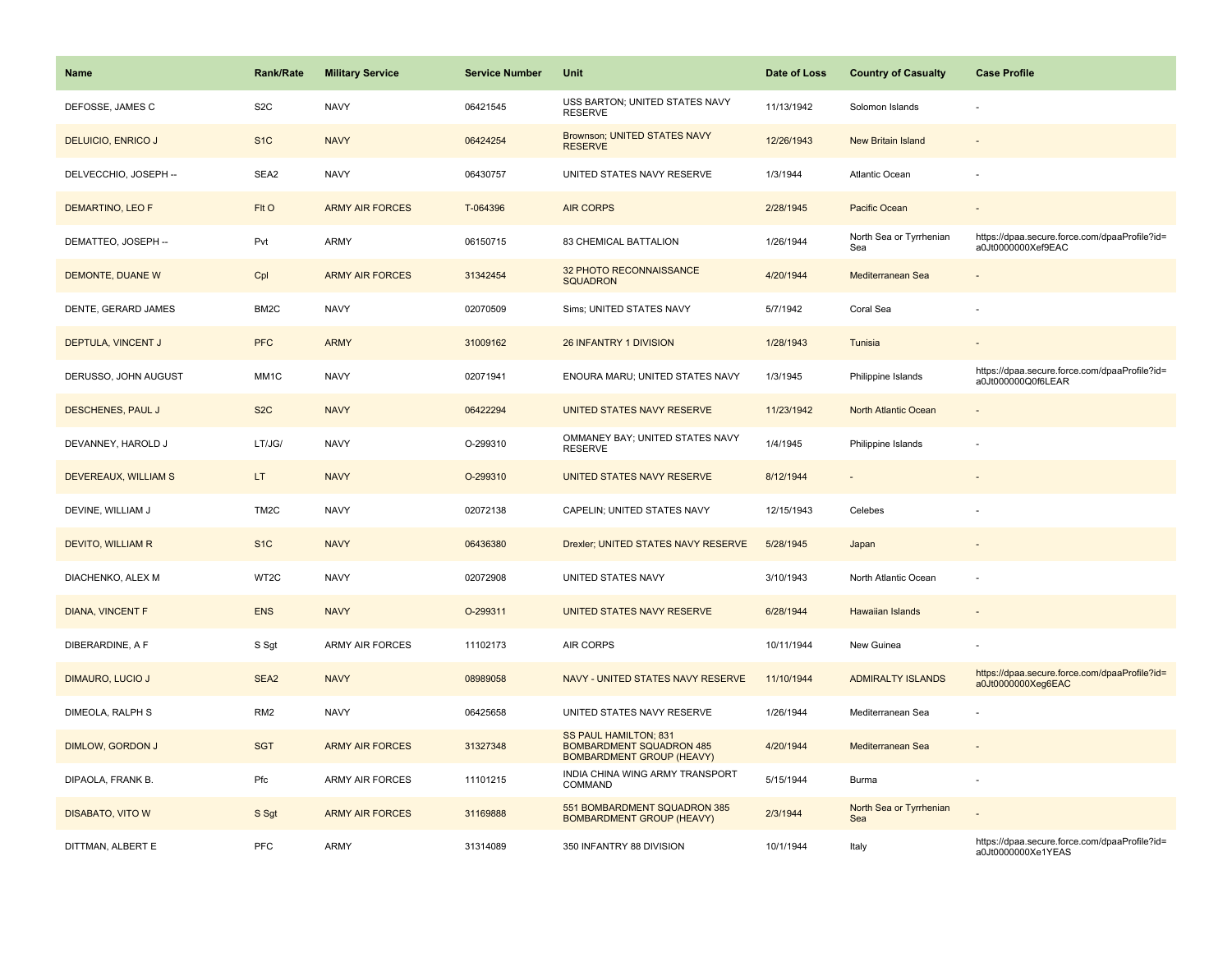| <b>Name</b>             | <b>Rank/Rate</b> | <b>Military Service</b> | <b>Service Number</b> | Unit                                                             | Date of Loss | <b>Country of Casualty</b>     | <b>Case Profile</b>                                                 |
|-------------------------|------------------|-------------------------|-----------------------|------------------------------------------------------------------|--------------|--------------------------------|---------------------------------------------------------------------|
| DOBRINSKI, STANLEY F    | ARM2C            | <b>NAVY</b>             | 08073341              | USS ANZIO; UNITED STATES NAVY                                    | 3/29/1945    | Ryukyus Islands                |                                                                     |
| DOEHR, EMIL A           | BM2C             | <b>NAVY</b>             | 02067460              | USS GWIN; UNITED STATES NAVY<br><b>RESERVE</b>                   | 7/13/1943    | Solomon Islands                |                                                                     |
| DOMBROSKI, EDWIN S      | SEA1             | <b>NAVY</b>             | 02072785              | NAVY - UNITED STATES NAVY                                        | 12/15/1945   |                                |                                                                     |
| DOMIJAN, ADAM V.        | S SGT            | <b>ARMY AIR FORCES</b>  | 11072294              | 498 BOMBARDMENT SQUADRON 345<br>BOMBARDMENT GROUP (MEDIUM)       | 7/14/1943    | Coral Sea                      |                                                                     |
| DONNELLY, ROGER HENRY   | S <sub>2</sub> C | <b>NAVY</b>             | 06420869              | USS JUNEAU; UNITED STATES NAVY<br><b>RESERVE</b>                 | 11/13/1942   | Solomon Islands                |                                                                     |
| DOOLING, WILLIAM B      | SGT              | ARMY AIR FORCES         | 11112104              | 856 BOMBARDMENT SQUADRON 492<br>BOMBARDMENT GROUP (HEAVY)        | 6/20/1944    | <b>Baltic Sea</b>              | https://dpaa.secure.force.com/dpaaProfile?id=<br>a0Jt000000rhE3eEAE |
| DORMAN, DONALD A        | <b>T SGT</b>     | <b>ARMY AIR FORCES</b>  | 31325264              | 429 BOMBARDMENT SQUADRON 2<br><b>BOMBARDMENT GROUP (HEAVY)</b>   | 3/22/1945    | Poland                         | https://dpaa.secure.force.com/dpaaProfile?id=<br>a0Jt0000000Xdl4EAC |
| DORTCHE, CALVIN F       | STM1C            | <b>NAVY</b>             | 06434866              | KETE; UNITED STATES NAVY RESERVE                                 | 3/31/1945    | Ryukyus Islands                |                                                                     |
| DOTY, RANDOLPH C        | <b>PFC</b>       | <b>ARMY</b>             | 31313186              | <b>USAT J.W. McAndrews; INFANTRY</b>                             | 3/13/1945    | Portugal                       |                                                                     |
| DOUGHERTY, GEORGE M     | MOMM2C           | <b>NAVY</b>             | 06420958              | USS SMITH; UNITED STATES NAVY<br><b>RESERVE</b>                  | 10/26/1942   | Coral Sea                      |                                                                     |
| <b>DOUGLAS, EDWIN R</b> | MM3C             | <b>NAVY</b>             | 08072943              | Morrison; UNITED STATES NAVY                                     | 5/4/1945     | <b>Ryukyus Islands</b>         |                                                                     |
| DOWLING, JAMES M.       | S SGT            | <b>ARMY AIR FORCES</b>  | 31169188              | HEADQUARTERS SQUADRON FIFTH AIR<br><b>FORCE</b>                  | 12/22/1944   | Netherlands East Indies        |                                                                     |
| DRABB, ANDREW J         | <b>CCS</b>       | <b>NAVY</b>             | 02382727              | Asheville; UNITED STATES NAVY                                    | 3/3/1942     | <b>Indian Ocean</b>            |                                                                     |
| DRAGAN, JOSEPH M        | GM3C             | <b>NAVY</b>             | 06421484              | UNITED STATES NAVY RESERVE                                       | 12/2/1943    | Adriatic Sea                   |                                                                     |
| DUBIEL, KAROL STANLEY   | 2LT              | <b>ARMY AIR FORCES</b>  | O-683904              | 710 BOMBARDMENT SQUADRON 447<br><b>BOMBARDMENT GROUP (HEAVY)</b> | 3/3/1944     | North Sea or Tyrrhenian<br>Sea |                                                                     |
| DUBIEL, STANLEY JOHN    | S <sub>2</sub> C | <b>NAVY</b>             | 06661537              | USS DUNCAN; UNITED STATES NAVY<br>RESERVE                        | 10/12/1942   | Solomon Islands                | ÷.                                                                  |
| DUDRICH, JOHN --        | 2LT              | <b>ARMY AIR FORCES</b>  | O-684699              | 506 BOMBARDMENT SQUADRON 44<br><b>BOMBARDMENT GROUP (HEAVY)</b>  | 10/4/1943    | North Sea or Tyrrhenian<br>Sea |                                                                     |
| DUFFY, JAMES E          | S <sub>2</sub> C | <b>NAVY</b>             | 06425169              | PC-1179; UNITED STATES NAVY<br><b>RESERVE</b>                    | 2/26/1945    | Caroline Islands               |                                                                     |
| DUFFY, JOHN F           | F <sub>2</sub> C | <b>NAVY</b>             | 02059005              | NAVY - UNITED STATES NAVY RESERVE                                | 1/3/1944     | <b>ATLANTIC OCEAN</b>          |                                                                     |
| DUFRESNE, JOSEPH C      | S <sub>2</sub> C | <b>NAVY</b>             | 02074161              | NAVY - UNITED STATES NAVY                                        | 1/3/1944     | <b>ATLANTIC OCEAN</b>          |                                                                     |
| DUNLEAVY, GERARD A      | S <sub>1</sub> C | <b>NAVY</b>             | 06431137              | UNITED STATES NAVY RESERVE                                       | 8/18/1943    | North Atlantic Ocean           |                                                                     |
| DUNNE, JAMES M          | TEC <sub>5</sub> | <b>ARMY AIR FORCES</b>  | 12007458              | HEADQUARTERS SQUADRON 24<br>PURSUIT GROUP                        | 6/20/1942    | Philippine Islands             | https://dpaa.secure.force.com/dpaaProfile?id=<br>a0Jt0000000XhRIEA0 |
| DUPAUL, EDWARD T.       | Pfc              | <b>ARMY AIR FORCES</b>  | 11041054              | 414 BOMBARDMENT SQUADRON 97<br><b>BOMBARDMENT GROUP (HEAVY)</b>  | 12/26/1942   | Tunisia                        |                                                                     |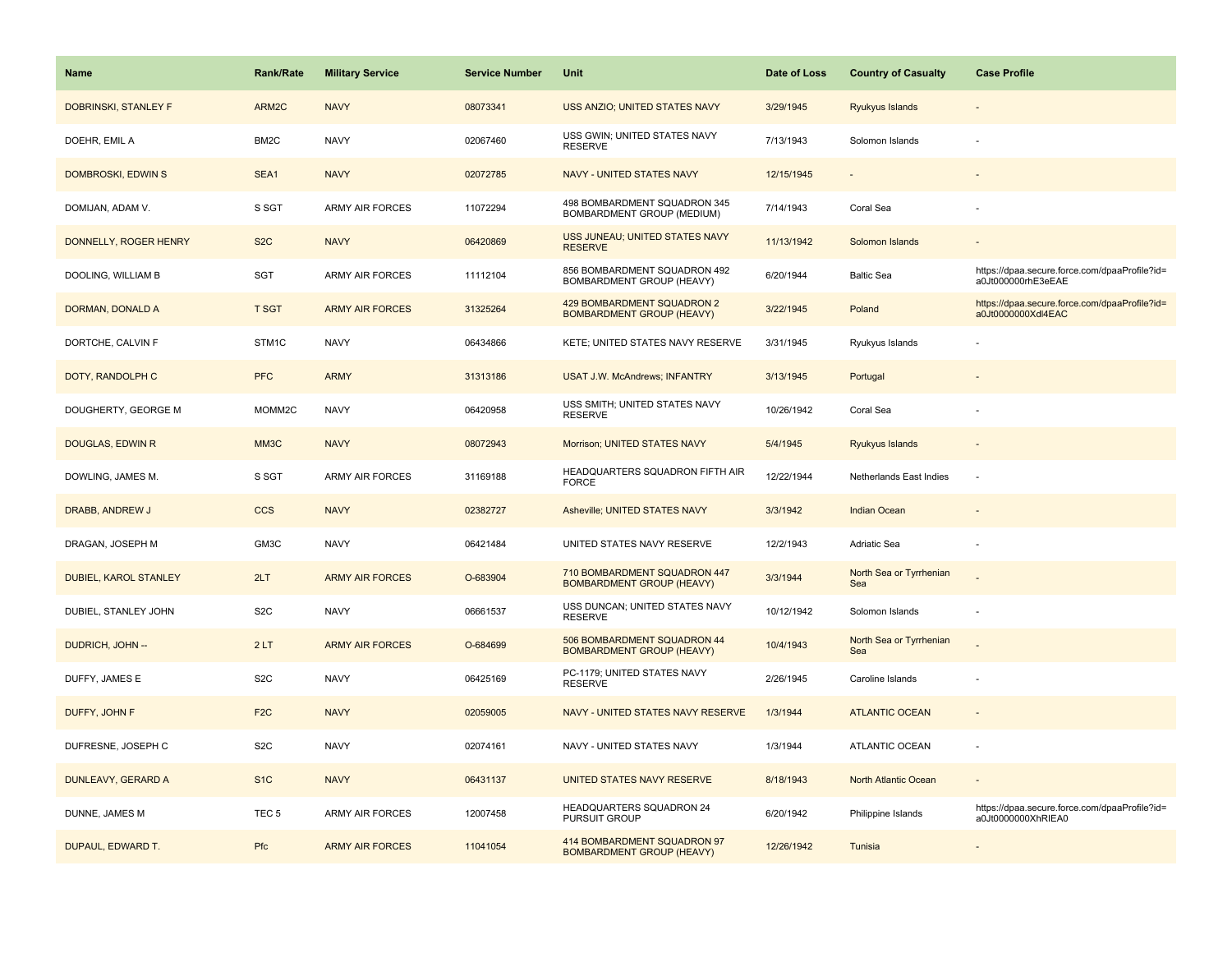| Name                        | <b>Rank/Rate</b>  | <b>Military Service</b> | <b>Service Number</b> | Unit                                                             | Date of Loss | <b>Country of Casualty</b>                             | <b>Case Profile</b>                                                 |
|-----------------------------|-------------------|-------------------------|-----------------------|------------------------------------------------------------------|--------------|--------------------------------------------------------|---------------------------------------------------------------------|
| DURANTI, ALBERT J R         | RDM2C             | <b>NAVY</b>             | 06428020              | UNITED STATES NAVY RESERVE                                       | 3/7/1944     | Solomon Islands                                        |                                                                     |
| DURNER, JACOB C             | ARM2C             | <b>NAVY</b>             | 06421589              | UNITED STATES NAVY RESERVE                                       | 7/7/1943     | Solomon Islands                                        |                                                                     |
| DUSAK, ALFRED --            | SOM3C             | <b>NAVY</b>             | 06427771              | Brownson; UNITED STATES NAVY<br><b>RESERVE</b>                   | 12/26/1943   | New Britain Island                                     |                                                                     |
| DUTKA, WALLACE W            | S <sub>1</sub> C  | <b>NAVY</b>             | 06420602              | USS MEREDITH; UNITED STATES NAVY<br><b>RESERVE</b>               | 10/15/1942   | Solomon Islands                                        |                                                                     |
| DWYER, FRANCIS X            | S SGT             | <b>ARMY AIR FORCES</b>  | 11073277              | 830 BOMBARDMENT SQUADRON 485<br>BOMBARDMENT GROUP (HEAVY)        | 6/26/1944    | Yugoslavia                                             |                                                                     |
| DWYER, WILLIAM R            | 1LT               | <b>ARMY AIR FORCES</b>  | O-678523              | 785 BOMBARDMENT SQUADRON 466<br><b>BOMBARDMENT GROUP (HEAVY)</b> | 5/11/1944    | France                                                 |                                                                     |
| DZIALO, HENRY W             | RDM3C             | <b>NAVY</b>             | 06430888              | USS BRAINE; UNITED STATES NAVY<br><b>RESERVE</b>                 | 5/27/1945    | Japan                                                  |                                                                     |
| DZIKAS, ANTHONY S           | S <sub>1C</sub>   | <b>NAVY</b>             | 08085675              | Drexler; UNITED STATES NAVY RESERVE                              | 5/28/1945    | Japan                                                  |                                                                     |
| EARL, GEORGE H              | SGT               | ARMY AIR FORCES         | 11033071              | 34 FERRY SQUADRON                                                | 1/14/1943    | Brazil                                                 |                                                                     |
| <b>EBERL, EDWIN H</b>       | <b>CMOMM</b>      | <b>NAVY</b>             | 03207115              | DORADO; UNITED STATES NAVY                                       | 10/13/1943   | <b>Atlantic Ocean: North</b><br><b>American Waters</b> |                                                                     |
| EDWARDS, ROBERT F           | S <sub>2</sub> C  | <b>NAVY</b>             | 06439555              | UNITED STATES NAVY RESERVE                                       | 4/10/1946    | Mexico                                                 |                                                                     |
| EICHINGER, JOSEPH --        | S <sub>1</sub> C  | <b>NAVY</b>             | 06428183              | UNITED STATES NAVY RESERVE                                       | 1/27/1944    | North Atlantic Ocean                                   | $\sim$                                                              |
| EMBARDO, JAMES J            | S SGT             | <b>ARMY AIR FORCES</b>  | 31169259              | 533 BOMBARDMENT SQUADRON 381<br>BOMBARDMENT GROUP (HEAVY)        | 10/9/1943    | North Sea or Tyrrhenian<br>Sea                         |                                                                     |
| <b>EMERY, WILLIAM F</b>     | S <sub>1</sub> C  | <b>NAVY</b>             | 06436901              | NAVY - UNITED STATES NAVY RESERVE                                | 7/30/1945    | PHILIPPINE SEA                                         | https://dpaa.secure.force.com/dpaaProfile?id=<br>a0Jt0000000cdaVEAQ |
| ERICSSON, WARREN C          | S <sub>1</sub> C  | <b>NAVY</b>             | 06428273              | Rowan; UNITED STATES NAVY RESERVE                                | 9/11/1943    | North or Tyrrhenian Seas                               |                                                                     |
| ESHOO, JOEL W.              | LT /JG/           | <b>NAVY</b>             | O-129795              | UNITED STATES NAVY RESERVE                                       | 10/5/1943    |                                                        |                                                                     |
| EVANS, JOHN S               | MAJ               | <b>ARMY AIR FORCES</b>  | O-439708              | HEADQUARTERS SQUADRON NINTH AIR<br><b>FORCE</b>                  | 11/19/1944   |                                                        |                                                                     |
| <b>FANT, RUSSELL JOSEPH</b> | BM <sub>2</sub> C | <b>NAVY</b>             | 02070824              | USS JUNEAU; UNITED STATES NAVY                                   | 11/13/1942   | Solomon Islands                                        |                                                                     |
| FANTOZZI, FREDERICK C       | F <sub>1</sub> C  | <b>NAVY</b>             | 08989269              | MONAGHAN; UNITED STATES NAVY<br><b>RESERVE</b>                   | 12/18/1944   | Philippine Sea                                         | https://dpaa.secure.force.com/dpaaProfile?id=<br>a0Jt0000000XddlEAS |
| FAY, JEROME C               | 2LT               | <b>ARMY AIR FORCES</b>  | O-817411              | 448 BOMBARDMENT GROUP (HEAVY),<br>713 BOMBARDMENT SQUADRON       | 6/27/1944    | <b>English Channel</b>                                 |                                                                     |
| FAZZINO, SALVATORE S        | S <sub>1</sub> C  | <b>NAVY</b>             | 08989048              | NAVY - UNITED STATES NAVY RESERVE                                | 11/10/1944   | ADMIRALTY ISLANDS                                      | https://dpaa.secure.force.com/dpaaProfile?id=<br>a0Jt0000000XeYwEAK |
| FEDUZI, JOHN A              | <b>PVT</b>        | <b>ARMY</b>             | 31274720              | 3422 ORDNANCE AUTO MAINTENANCE<br><b>COMPANY</b>                 | 6/9/1944     | <b>English Channel</b>                                 |                                                                     |
| FEGAN, CHARLES W            | 2LT               | <b>ARMY AIR FORCES</b>  | O-676238              | 514 BOMBARDMENT SQUADRON 376<br>BOMBARDMENT GROUP (HEAVY)        | 10/5/1943    | Greece                                                 |                                                                     |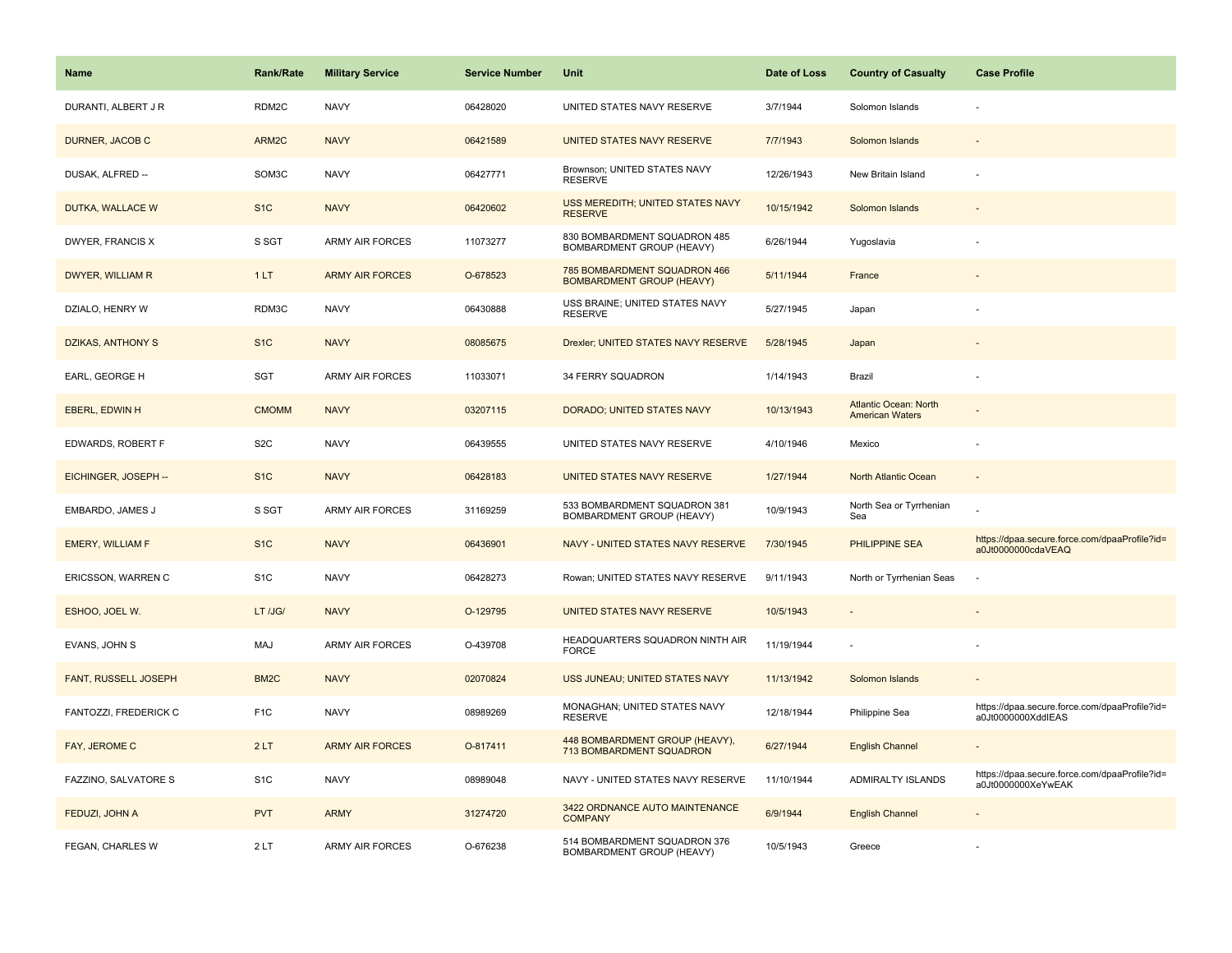| <b>Name</b>              | <b>Rank/Rate</b>  | <b>Military Service</b> | <b>Service Number</b> | Unit                                                              | Date of Loss | <b>Country of Casualty</b>       | <b>Case Profile</b>                                                 |
|--------------------------|-------------------|-------------------------|-----------------------|-------------------------------------------------------------------|--------------|----------------------------------|---------------------------------------------------------------------|
| FELD, PAUL E             | F <sub>1</sub> C  | <b>NAVY</b>             | 08081580              | BONEFISH; UNITED STATES NAVY<br><b>RESERVE</b>                    | 7/14/1945    | Sea of Japan                     |                                                                     |
| FELENCHAK, FRANK --      | WT3C              | <b>NAVY</b>             | 06425536              | Rich; UNITED STATES NAVY RESERVE                                  | 6/8/1944     | English Channel                  |                                                                     |
| FELMER, JOHN A           | S <sub>2</sub> C  | <b>NAVY</b>             | 06432867              | FRANKLIN; UNITED STATES NAVY<br><b>RESERVE</b>                    | 3/19/1945    | Japan                            |                                                                     |
| FERGUSON, DONALD E       | S SGT             | <b>ARMY AIR FORCES</b>  | 11041202              | 431 BOMBARDMENT SQUADRON 11<br>BOMBARDMENT GROUP (HEAVY)          | 1/2/1944     | Marshall Islands                 |                                                                     |
| <b>FERGUSON, JAMES A</b> | <b>MAJ</b>        | <b>ARMY AIR FORCES</b>  | O-375059              | 483 BOMBARDMENT SQUADRON 505<br>BOMBARDMENT GROUP (VERY HEAVY)    | 1/5/1945     | Marianas Islands                 |                                                                     |
| FERGUSON, STUART M       | <b>ENS</b>        | <b>NAVY</b>             | O-299520              | UNITED STATES NAVY RESERVE                                        | 9/1/1944     | Bonin & Volcano Islands          |                                                                     |
| <b>FERRIGNO, LOUIS D</b> | S <sub>1</sub> C  | <b>NAVY</b>             | 08989062              | NAVY - UNITED STATES NAVY RESERVE                                 | 11/10/1944   | <b>ADMIRALTY ISLANDS</b>         | https://dpaa.secure.force.com/dpaaProfile?id=<br>a0Jt0000000XeZSEA0 |
| FERRIS, WILFRED A        | <b>PVT</b>        | ARMY                    | 06950220              | SIGNAL AIR WARNING COMPANY                                        | 9/28/1941    | Panama                           |                                                                     |
| FETKO, JOSEPH --         | S <sub>2</sub> C  | <b>NAVY</b>             | 02072021              | PILLSBURY: UNITED STATES NAVY                                     | 12/10/1941   | <b>Philippine Islands</b>        |                                                                     |
| FINN, RICHARD C          | <b>ENS</b>        | <b>NAVY</b>             | O-354710              | UNITED STATES NAVY RESERVE                                        | 5/1/1945     | Central/South Pacific<br>Theater |                                                                     |
| FINNEGAN, PAUL F         | S SGT             | <b>ARMY</b>             | 31248313              | 52 INFANTRY BATTALION 9 ARMORED<br><b>DIVISION</b>                | 12/24/1944   | <b>Belgium</b>                   |                                                                     |
| FINNERTY, ROBERT F.      | CPL               | <b>ARMY AIR FORCES</b>  | 31167546              | 98 BOMBARDMENT SQUADRON 11<br>BOMBARDMENT GROUP (HEAVY)           | 5/8/1945     | Marianas Islands                 |                                                                     |
| <b>FIORITA, FRANK E</b>  | SF <sub>3</sub> C | <b>NAVY</b>             | 06429041              | NAVY - UNITED STATES NAVY RESERVE                                 | 10/24/1944   | <b>PHILIPPINE SEA</b>            |                                                                     |
| FISH, OWEN R             | 2LT               | ARMY AIR FORCES         | O-429389              | 8 PURSUIT SQUADRON 49 PURSUIT<br><b>GROUP</b>                     | 4/27/1942    | New Guinea                       | https://dpaa.secure.force.com/dpaaProfile?id=<br>a0Jt000001nzaldEAI |
| FLANAGAN, JOHN M.        | <b>SGT</b>        | <b>ARMY AIR FORCES</b>  | 31125291              | 490 BOMBARDMENT SQUADRON 341<br><b>BOMBARDMENT GROUP (MEDIUM)</b> | 2/22/1944    | <b>Burma</b>                     | https://dpaa.secure.force.com/dpaaProfile?id=<br>a0Jt0000000Xh8BEAS |
| FLUGEL, ROBERT LOWE      | S <sub>2</sub> C  | <b>NAVY</b>             | 08073516              | Plymouth; UNITED STATES NAVY                                      | 8/5/1943     | Atlantic Ocean                   | https://dpaa.secure.force.com/dpaaProfile?id=<br>a0Jt0000000XeaCEAS |
| FLYNN, JOSEPH A          | <b>CAPT</b>       | <b>NAVY</b>             | O-061362              | <b>USS INDIANAPOLIS; UNITED STATES</b><br><b>NAVY</b>             | 7/30/1945    | <b>Philippine Sea</b>            | https://dpaa.secure.force.com/dpaaProfile?id=<br>a0Jt0000000cdTKEAY |
| FOLEY, WILLIAM JAMES     | S <sub>2</sub> C  | <b>NAVY</b>             | 06420870              | USS JUNEAU; UNITED STATES NAVY<br><b>RESERVE</b>                  | 11/13/1942   | Solomon Islands                  |                                                                     |
| FORD, DANIEL J           | AMM <sub>2C</sub> | <b>NAVY</b>             | 04028718              | <b>UNITED STATES NAVY</b>                                         | 7/23/1943    | <b>Atlantic Ocean</b>            |                                                                     |
| FORD, HOBART --          | GM2C              | <b>NAVY</b>             | 08074952              | LST-531; UNITED STATES NAVY                                       | 4/28/1944    | English Channel                  |                                                                     |
| FORD, MALCOLM --         | QM3C              | <b>NAVY</b>             | 06427312              | UNITED STATES NAVY RESERVE                                        | 1/3/1944     | <b>Atlantic Ocean</b>            |                                                                     |
| FOSTER, JOHN G           | LT /JG/           | <b>NAVY</b>             | O-227578              | BUSH; UNITED STATES NAVY RESERVE                                  | 4/6/1945     | China Seas                       |                                                                     |
| <b>FOSTER, WILLIAM H</b> | S SGT             | <b>ARMY AIR FORCES</b>  | 31143871              | 675 BOMBARDMENT SQUADRON 417<br><b>BOMBARDMENT GROUP (LIGHT)</b>  | 4/15/1944    | <b>New Guinea</b>                |                                                                     |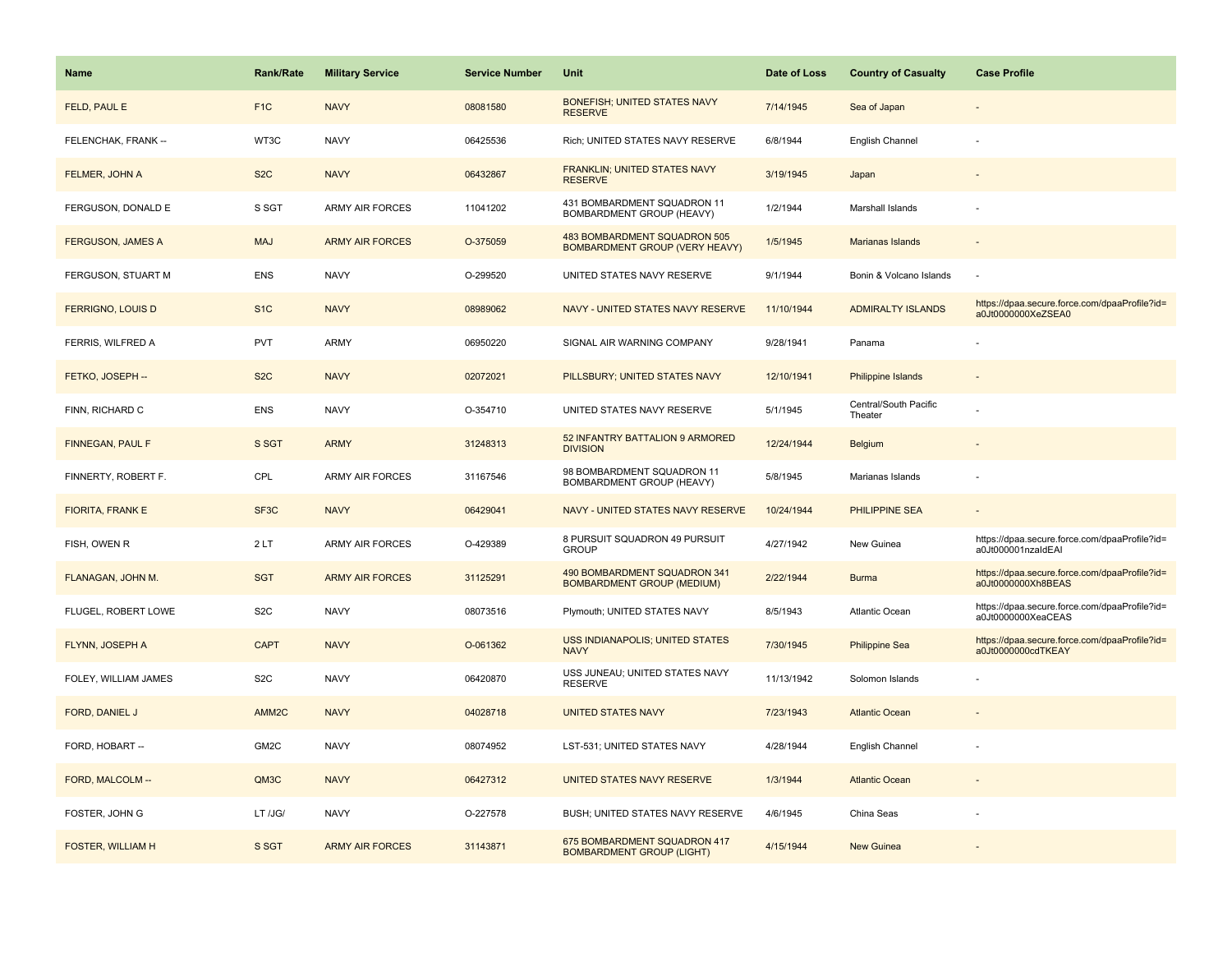| Name                        | <b>Rank/Rate</b>  | <b>Military Service</b> | <b>Service Number</b> | Unit                                                                  | Date of Loss | <b>Country of Casualty</b>     | <b>Case Profile</b>                                                 |
|-----------------------------|-------------------|-------------------------|-----------------------|-----------------------------------------------------------------------|--------------|--------------------------------|---------------------------------------------------------------------|
| FOX, FREDERICK J            | SF <sub>2C</sub>  | <b>NAVY</b>             | 04022012              | NAVY - UNITED STATES NAVY RESERVE                                     | 10/30/1944   | PHILIPPINE ISLANDS             | ÷.                                                                  |
| <b>FRALICK, ALFRED J</b>    | AMM1C             | <b>NAVY</b>             | 02951918              | <b>HANCOCK; UNITED STATES NAVY</b>                                    | 4/7/1945     | Ryukyus Islands                |                                                                     |
| FRANCHI, ROCCO A            | 1LT               | ARMY AIR FORCES         | O-789462              | 1 SQUADRON 480 ANTISUB GROUP                                          | 7/3/1943     | Atlantic Ocean                 |                                                                     |
| <b>FRANCOIS, LEONARD D</b>  | <b>PVT</b>        | <b>ARMY</b>             | 31316479              | 175 INFANTRY 29 DIVISION                                              | 6/26/1944    | France                         |                                                                     |
| FRANK, CHARLES L            | 2LT               | <b>ARMY AIR FORCES</b>  | O-751898              | 868 BOMBARDMENT SQUADRON<br>(HEAVY)                                   | 2/21/1946    |                                |                                                                     |
| FRANK, WILLIAM F            | <b>CPL</b>        | <b>ARMY AIR FORCES</b>  | 11066252              | 881 BOMBARDMENT SQUADRON 500<br><b>BOMBARDMENT GROUP (VERY HEAVY)</b> | 12/18/1944   | Bonin & Volcano Islands        | $\overline{\phantom{a}}$                                            |
| FRASER, FRANCIS D           | SGT               | <b>ARMY AIR FORCES</b>  | 31275624              | HEADQUARTERS SQUADRON V 2<br>BOMBARDMENT COMMAND                      | 4/27/1944    | Hawaiian Islands               | ÷,                                                                  |
| FRAZIER, EDWARD W           | SM <sub>2</sub> C | <b>NAVY</b>             | 06424625              | NAVY - UNITED STATES NAVY RESERVE                                     | 12/21/1944   | PHILIPPINE ISLANDS             | $\sim$                                                              |
| FRECKLETON, HAROLD RANKIN   | CAPT              | <b>ARMY</b>             | O-331061              | <b>INFANTRY</b>                                                       | 10/3/1942    |                                | https://dpaa.secure.force.com/dpaaProfile?id=<br>a0Jt0000000Xe9FEAS |
| FRENCH, RALPH G             | <b>CCS</b>        | <b>NAVY</b>             | 02067272              | Reuben James; UNITED STATES NAVY                                      | 10/31/1941   | <b>Atlantic Ocean</b>          |                                                                     |
| FRITZ, NORMAN J.            | T SGT             | <b>ARMY AIR FORCES</b>  | 31067096              | 31 BOMBARDMENT SQUADRON 5<br>BOMBARDMENT GROUP (HEAVY)                | 12/4/1943    | Marianas Islands               |                                                                     |
| <b>FROEHLICH, EDWARD L</b>  | <b>PFC</b>        | <b>ARMY</b>             | 11010272              | 9 INFANTRY 2 DIVISION                                                 | 10/14/1945   | Germany                        |                                                                     |
| FROELICHER, PETER R         | 1LT               | <b>ARMY AIR FORCES</b>  | O-791686              | 381 BOMBARDMENT SQUADRON 310<br>BOMBARDMENT GROUP (MEDIUM)            | 2/8/1943     | Tunisia                        |                                                                     |
| FRUIT, ALBERT DAVID         | MM <sub>1</sub> C | <b>NAVY</b>             | 03927955              | <b>SHARK: UNITED STATES NAVY</b>                                      | 2/11/1942    | <b>Netherlands East Indies</b> | $\blacksquare$                                                      |
| FUCHS, GEORGE I             | S <sub>1C</sub>   | <b>NAVY</b>             | 08989024              | NAVY - UNITED STATES NAVY RESERVE                                     | 11/10/1944   | ADMIRALTY ISLANDS              | https://dpaa.secure.force.com/dpaaProfile?id=<br>a0Jt0000000XeZsEAK |
| <b>GAGLIARDI, FRANK A</b>   | S <sub>2</sub> C  | <b>NAVY</b>             | 08075357              | NAVY - UNITED STATES NAVY RESERVE                                     | 6/16/1945    | <b>RYUKYUS ISLANDS</b>         |                                                                     |
| GAGNIER, CAMILLE --         | PFC               | <b>ARMY</b>             | 31324319              | 30 INFANTRY 3 DIVISION                                                | 3/16/1946    | France                         |                                                                     |
| <b>GAIPA, FRANK A</b>       | S <sub>1</sub> C  | <b>NAVY</b>             | 08084878              | <b>TICONDEROGA; UNITED STATES NAVY</b><br><b>RESERVE</b>              | 1/21/1945    | <b>Philippine Sea</b>          |                                                                     |
| GALIARDI, RAYMOND T         | FC <sub>2</sub> C | <b>NAVY</b>             | 02072274              | USS MONSSEN; UNITED STATES NAVY                                       | 11/13/1942   | Solomon Islands                |                                                                     |
| <b>GALLAGHER, CHARLES R</b> | S SGT             | <b>ARMY AIR FORCES</b>  | 11095118              | 418 BOMBARDMENT SQUADRON 100<br><b>BOMBARDMENT GROUP (HEAVY)</b>      | 12/22/1943   | North Sea or Tyrrhenian<br>Sea |                                                                     |
| <b>GALLAGHER, FRANCIS P</b> | LT /JG/           | <b>NAVY</b>             | O-098238              | USS QUINCY; UNITED STATES NAVY<br><b>RESERVE</b>                      | 8/9/1942     | Solomon Islands                | ÷,                                                                  |
| <b>GALLANT, MORRIS E</b>    | 1LT               | <b>ARMY</b>             | O-826651              | 364 FIGHTER SQUADRON 357 FIGHTER<br><b>GROUP</b>                      | 1/19/1945    | North Sea or Tyrrhenian<br>Sea |                                                                     |
| GALLO, ANTONIO --           | PFC               | <b>ARMY</b>             | 31277801              | HMT Rohna; 853 ENGINEERS BATTALION<br>(AVIATION)                      | 11/26/1943   | Mediterranean Sea              | https://dpaa.secure.force.com/dpaaProfile?id=<br>a0Jt0000000XkDYEA0 |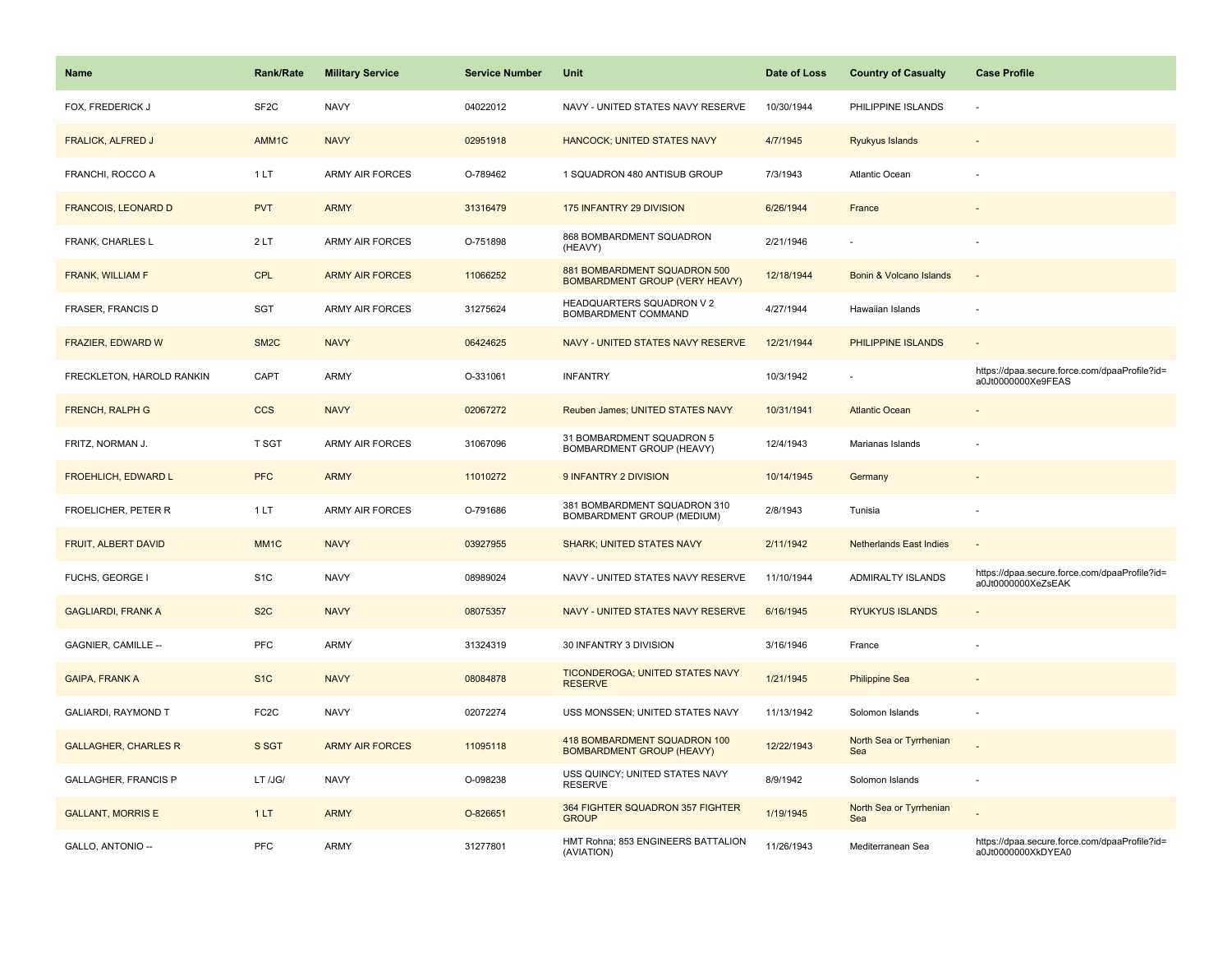| <b>Name</b>                    | <b>Rank/Rate</b> | <b>Military Service</b> | <b>Service Number</b> | Unit                                                                  | Date of Loss | <b>Country of Casualty</b> | <b>Case Profile</b>                                                 |
|--------------------------------|------------------|-------------------------|-----------------------|-----------------------------------------------------------------------|--------------|----------------------------|---------------------------------------------------------------------|
| <b>GAMBARDELLA, ANTHONY --</b> | S <sub>1</sub> C | <b>NAVY</b>             | 08078959              | SNOOK; UNITED STATES NAVY<br><b>RESERVE</b>                           | 5/5/1945     | China Seas                 |                                                                     |
| <b>GARAVEL, GEORGE R</b>       | <b>SGT</b>       | <b>ARMY AIR FORCES</b>  | 11103780              | 870 BOMBARDMENT SQUADRON 497<br><b>BOMBARDMENT GROUP (VERY HEAVY)</b> | 12/3/1944    | Marianas Islands           |                                                                     |
| GARVIN, WESLEY M.              | S SGT            | <b>ARMY AIR FORCES</b>  | 11041485              | 69 BOMBARDMENT SQUADRON 42<br><b>BOMBARDMENT GROUP (MEDIUM)</b>       | 9/16/1943    | New Caledonia              |                                                                     |
| GAVEY, ROBERT --               | AS               | <b>COAST GUARD</b>      | 00553875              | COAST GUARD - UNITED STATES<br><b>COAST GUARD</b>                     | 9/9/1942     | Atlantic Ocean             |                                                                     |
| <b>GAWLAK, JOSEPH F</b>        | S <sub>1</sub> C | <b>NAVY</b>             | 08078819              | UNITED STATES NAVY RESERVE                                            | 12/2/1943    | <b>Adriatic Sea</b>        |                                                                     |
| GELLIS, LEON --                | <b>SGT</b>       | <b>ARMY AIR FORCES</b>  | 31104882              | 579 BOMBARDMENT SQUADRON 392<br>BOMBARDMENT GROUP (HEAVY)             | 4/12/1944    | English Channel            |                                                                     |
| <b>GENTILE, PATRICK --</b>     | <b>PVT</b>       | <b>ARMY</b>             | 31196343              | <b>1905 ENGINEERS BATTALION</b><br>(AVIATION)                         | 11/2/1943    | India                      |                                                                     |
| GEORGE, LLOYD L                | LT /JG/          | <b>NAVY</b>             | O-133976              | UNITED STATES NAVY RESERVE                                            | 11/29/1942   | Indian Ocean               |                                                                     |
| <b>GERMAIN, PHILIP E</b>       | 1LT              | <b>ARMY AIR FORCES</b>  | O-437349              | 71 BOMBARDMENT SQUADRON 38<br><b>BOMBARDMENT GROUP (MEDIUM)</b>       | 12/12/1945   | <b>New Guinea</b>          |                                                                     |
| GERVASONI, NICOLA G            | T SGT            | <b>ARMY AIR FORCES</b>  | 11045202              | 820 BOMBARDMENT SQUADRON 41<br>BOMBARDMENT GROUP (MEDIUM)             | 1/15/1944    | Marshall Islands           |                                                                     |
| GIBSON, ST CLAIR M.            | <b>PFC</b>       | <b>ARMY</b>             | 31047162              | 371 INFANTRY 92 DIVISION                                              | 11/18/1944   | Italy                      | https://dpaa.secure.force.com/dpaaProfile?id=<br>a0Jt000001nzSU3EAM |
| GILBERT, DOUGLAS G             | CPL              | <b>ARMY AIR FORCES</b>  | 31313747              | ARMY AIR FORCE                                                        | 9/2/1944     | Caroline Islands           |                                                                     |
| <b>GILBERT, JAMES W</b>        | 2LT              | <b>ARMY</b>             | O-556869              | ARMY - 276 INFANTRY 70 DIVISION                                       | 2/8/1946     | <b>FRANCE</b>              |                                                                     |
| GILLIS, JOSEPH E               | AOM3C            | <b>NAVY</b>             | 06431589              | UNITED STATES NAVY RESERVE                                            | 7/22/1945    | Hawaiian Islands           |                                                                     |
| GIONFRIDDO, ELMO A             | <b>PFC</b>       | <b>ARMY AIR FORCES</b>  | 11010319              | 17 PURSUIT SQUADRON 24 PURSUIT<br><b>GROUP</b>                        | 7/14/1942    | Philippine Islands         | https://dpaa.secure.force.com/dpaaProfile?id=<br>a0Jt0000000LkkxEAC |
| <b>GLEASON, LAWRENCE M</b>     | MOMM2C           | <b>NAVY</b>             | 06426972              | PT-283; UNITED STATES NAVY RESERVE                                    | 3/17/1944    | Pacific Ocean              |                                                                     |
| <b>GLOWSKI, MARION M</b>       | MM3C             | <b>NAVY</b>             | 02072347              | RUNNER; UNITED STATES NAVY                                            | 7/11/1943    | Japan                      |                                                                     |
| GLUCK, LEO E                   | T SGT            | <b>ARMY AIR FORCES</b>  | 31124447              | 567 BOMBARDMENT SQUADRON 389<br>BOMBARDMENT GROUP (HEAVY)             | 7/9/1943     | Mediterranean Sea          |                                                                     |
| <b>GNIADEK, JOHN --</b>        | <b>PFC</b>       | <b>ARMY AIR FORCES</b>  | 11012157              | <b>HEADQUARTERS SQUADRON 27</b><br><b>BOMBARDMENT GROUP (LIGHT)</b>   | 8/24/1942    | Philippine Islands         | https://dpaa.secure.force.com/dpaaProfile?id=<br>a0Jt00000004rbkEAA |
| GOGGLIN, ALBERT --             | S <sub>2</sub> C | <b>NAVY</b>             | 06420877              | USS JUNEAU; UNITED STATES NAVY<br><b>RESERVE</b>                      | 11/13/1942   | Solomon Islands            |                                                                     |
| <b>GOLDBACH, RAYMOND T</b>     | <b>PVT</b>       | <b>ARMY</b>             | 31047592              | 803 ENGINEERS BATTALION (AVIATION)                                    | 1/26/1942    | <b>Philippine Islands</b>  |                                                                     |
| GOODALE, CHARLES W             | <b>PVT</b>       | <b>ARMY</b>             | 31141875              | SS HENRY R MALLORY; COAST<br><b>ARTILLERY CORPS</b>                   | 2/7/1943     | <b>Atlantic Ocean</b>      |                                                                     |
| <b>GORDON, CHARLES A</b>       | S <sub>2</sub> C | <b>NAVY</b>             | 02073666              | USS VINCENNES; UNITED STATES NAVY                                     | 8/9/1942     | Solomon Islands            |                                                                     |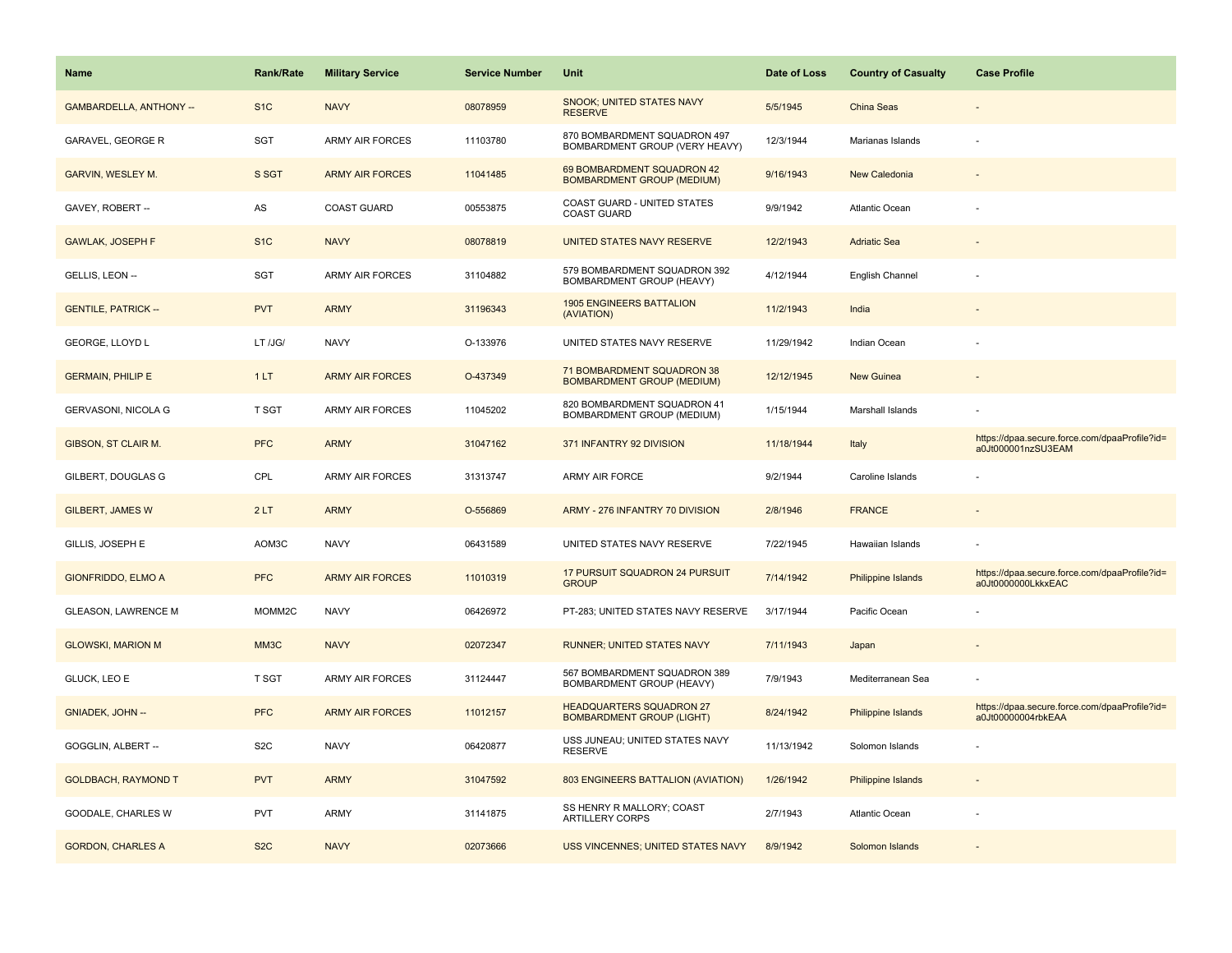| <b>Name</b>                 | <b>Rank/Rate</b>  | <b>Military Service</b> | <b>Service Number</b> | Unit                                                             | Date of Loss | <b>Country of Casualty</b>       | <b>Case Profile</b> |
|-----------------------------|-------------------|-------------------------|-----------------------|------------------------------------------------------------------|--------------|----------------------------------|---------------------|
| GORDON, HARVEY --           | PHM1C             | <b>NAVY</b>             | 02071611              | ARISAN MARU; UNITED STATES NAVY                                  | 10/24/1944   | Central/South Pacific<br>Theater |                     |
| <b>GORDON, JOSEPH A</b>     | <b>CPL</b>        | <b>ARMY</b>             | 31010850              | <b>USAT SICILIEN; COAST ARTILLERY</b><br><b>CORPS</b>            | 6/7/1942     | Caribbean Sea                    |                     |
| GORKA, WALTER STANLEY       | AOM3C             | <b>NAVY</b>             | 04035288              | USS SUWANNEE CVE 27; UNITED<br>STATES NAVY RESERVE               | 11/10/1942   | Gibraltar                        |                     |
| <b>GOUIN, GEORGE N</b>      | <b>SGT</b>        | <b>ARMY AIR FORCES</b>  | 11033162              | 372 BOMBARDMENT SQUADRON 307<br><b>BOMBARDMENT GROUP (HEAVY)</b> | 3/20/1944    | New Zealand                      |                     |
| GOURLEY, LAWRENCE W         | S <sub>2</sub> C  | <b>NAVY</b>             | 08079539              | NAVY - UNITED STATES NAVY RESERVE                                | 10/25/1944   | PHILIPPINE SEA                   |                     |
| <b>GRABNICKAS, PETER --</b> | SC <sub>2</sub> C | <b>NAVY</b>             | 02073567              | CAPELIN; UNITED STATES NAVY                                      | 12/15/1943   | Celebes                          |                     |
| GRABOWSKI, JOSEPH C         | MM1C              | <b>NAVY</b>             | 02073971              | SPENCE; UNITED STATES NAVY                                       | 12/18/1944   | Philippine Sea                   |                     |
| <b>GRAHAM, ROBERT P</b>     | <b>ENS</b>        | <b>NAVY</b>             | O-084950              | UNITED STATES NAVY RESERVE                                       | 5/7/1942     | <b>Coral Sea</b>                 |                     |
| <b>GRANT, RAYMOND C</b>     | PFC               | ARMY                    | 20131657              | ARMY - 161 INFANTRY 25 DIVISION                                  | 7/24/1943    | <b>SOLOMON ISLANDS</b>           | ×.                  |
| <b>GRANT, ROBERT J</b>      | LT /JG/           | <b>NAVY</b>             | O-140763              | NAVY - UNITED STATES NAVY RESERVE                                | 3/26/1945    | <b>RYUKYUS ISLANDS</b>           |                     |
| GRAVES, OSCAR ROMEO         | S <sub>1</sub> C  | <b>NAVY</b>             | 04029066              | USS JUNEAU; UNITED STATES NAVY<br><b>RESERVE</b>                 | 11/13/1942   | Solomon Islands                  |                     |
| <b>GRAVLIN, ZELWOOD A.</b>  | <b>SGT</b>        | <b>ARMY AIR FORCES</b>  | 31125292              | 343 BOMBARDMENT SQUADRON 98<br><b>BOMBARDMENT GROUP (HEAVY)</b>  | 8/1/1943     | Rumania                          |                     |
| <b>GRAY, LAWRENCE B</b>     | 1LT               | ARMY AIR FORCES         | O-854488              | 16 SQUADRON 68 RECONNAISSANCE<br><b>GROUP</b>                    | 4/12/1945    | Mediterranean Sea                |                     |
| <b>GREEN, SAMUEL A</b>      | <b>SGT</b>        | <b>ARMY AIR FORCES</b>  | 31314022              | 739 BOMBARDMENT SQUADRON 454<br><b>BOMBARDMENT GROUP (HEAVY)</b> | 8/24/1944    | <b>Adriatic Sea</b>              |                     |
| <b>GREGORY, ALLEN B</b>     | QM2C              | <b>NAVY</b>             | 06426012              | PT-337; UNITED STATES NAVY RESERVE                               | 3/7/1944     | New Guinea                       |                     |
| <b>GRIBBON, JAMES P.</b>    | 2LT               | <b>ARMY AIR FORCES</b>  | O-812579              | <b>ARMY AIR FORCE</b>                                            | 3/28/1944    | India                            |                     |
| <b>GRIGGS, ROBERT H</b>     | 2LT               | <b>ARMY AIR FORCES</b>  | O-795729              | 577 BOMBARDMENT SQUADRON 392<br>BOMBARDMENT GROUP (HEAVY)        | 4/9/1944     | <b>Baltic Sea</b>                |                     |
| <b>GRIMES, CARL A</b>       | S <sub>1</sub> C  | <b>NAVY</b>             | 06423760              | <b>GRAYLING; UNITED STATES NAVY</b><br><b>RESERVE</b>            | 9/24/1943    | Philippine Islands               |                     |
| GROOT, WILLIAM E            | S SGT             | <b>ARMY AIR FORCES</b>  | 31192091              | 20 BOMBARDMENT SQUADRON 2<br>BOMBARDMENT GROUP (HEAVY)           | 8/19/1943    | North Sea or Tyrrhenian<br>Sea   |                     |
| <b>GROVES, STEPHEN W</b>    | Ens               | <b>NAVY</b>             | O-009021              | UNITED STATES NAVY RESERVE                                       | 6/4/1942     | $\blacksquare$                   |                     |
| GUENZIG, BERNARD A          | T SGT             | <b>ARMY AIR FORCES</b>  | 31103090              | 511 BOMBARDMENT SQUADRON 351<br>BOMBARDMENT GROUP (HEAVY)        | 5/15/1943    | North Sea or Tyrrhenian<br>Sea   |                     |
| <b>GUERTIN, MARCEL B</b>    | MM3C              | <b>NAVY</b>             | 08073767              | NAVY - UNITED STATES NAVY                                        | 1/3/1944     | <b>ATLANTIC OCEAN</b>            |                     |
| GUGLIUZZA, JOSEPH V         | S <sub>2</sub> C  | <b>NAVY</b>             | 08085133              | LST-376; UNITED STATES NAVY<br><b>RESERVE</b>                    | 6/9/1944     | English Channel                  |                     |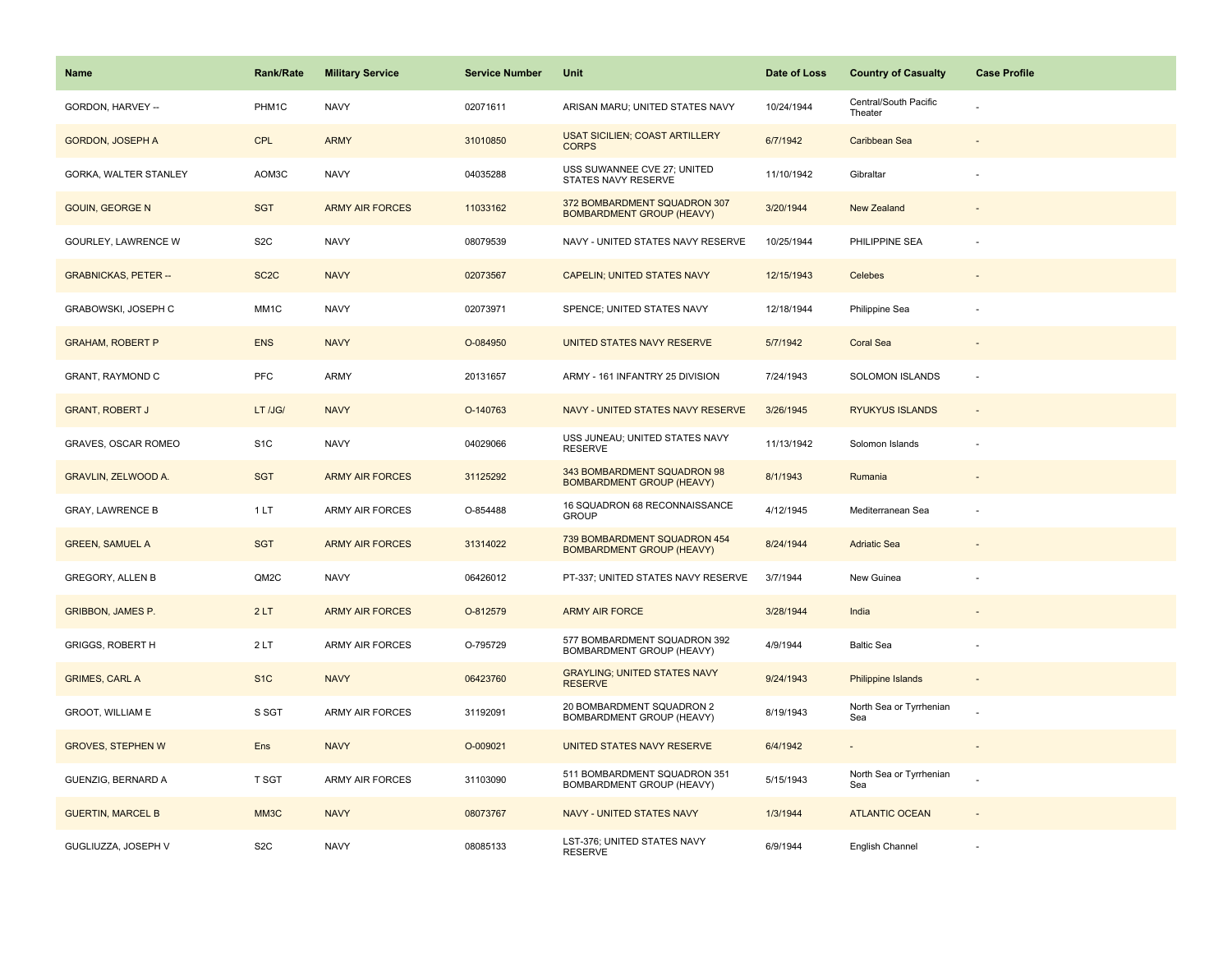| <b>Name</b>               | <b>Rank/Rate</b>  | <b>Military Service</b> | <b>Service Number</b> | Unit                                                              | Date of Loss | <b>Country of Casualty</b>     | <b>Case Profile</b>                                                 |
|---------------------------|-------------------|-------------------------|-----------------------|-------------------------------------------------------------------|--------------|--------------------------------|---------------------------------------------------------------------|
| <b>GURE, JOHN</b>         | 2LT               | <b>ARMY</b>             | O-890398              | <b>ARMY - 31 INFANTRY REGIMENT</b>                                | 1/9/1945     | <b>FORMOSA</b>                 | https://dpaa.secure.force.com/dpaaProfile?id=<br>a0Jt0000000cdQQEAY |
| HABERERN, MICHAEL --      | 2LT               | <b>ARMY AIR FORCES</b>  | O-733047              | 404 BOMBARDMENT SQUADRON 28<br>BOMBARDMENT GROUP (HEAVY)          | 9/11/1943    | Kurile Islands                 |                                                                     |
| HALCHEK, JOHN --          | TEC <sub>5</sub>  | <b>ARMY</b>             | 31037276              | 3422 ORDNANCE AUTO MAINTENANCE<br><b>COMPANY</b>                  | 6/9/1944     | <b>English Channel</b>         |                                                                     |
| HALE, ROBERT H            | F <sub>2</sub> C  | <b>NAVY</b>             | 02073126              | USS QUINCY; UNITED STATES NAVY                                    | 8/9/1942     | Solomon Islands                |                                                                     |
| <b>HALKO, STEPHEN H</b>   | S <sub>1</sub> C  | <b>NAVY</b>             | 08072768              | <b>UNITED STATES NAVY</b>                                         | 3/28/1945    | <b>Atlantic Ocean</b>          |                                                                     |
| HALL, LEONARD J           | GM3C              | <b>NAVY</b>             | 08076602              | Drexler; UNITED STATES NAVY RESERVE                               | 5/28/1945    | Japan                          |                                                                     |
| <b>HALSTEIN, ROBERT J</b> | S SGT             | <b>ARMY AIR FORCES</b>  | 11040696              | 301 BOMBARDMENT GROUP (HEAVY),<br><b>419 BOMBARDMENT SQUADRON</b> | 12/29/1944   | Italy                          | https://dpaa.secure.force.com/dpaaProfile?id=<br>a0Jt000001nzZmYEAU |
| HANDLOWICH, LESTER I      | S <sub>1</sub> C  | <b>NAVY</b>             | 02073615              | GRAYBACK; UNITED STATES NAVY                                      | 3/28/1944    | Philippine Sea                 |                                                                     |
| HANLEY, JOHN M            | PHM3C             | <b>NAVY</b>             | 08075672              | UNITED STATES NAVY RESERVE                                        | 5/1/1945     | Japan                          |                                                                     |
| HANNIGAN, JOHN R          | S <sub>1</sub> C  | <b>NAVY</b>             | 06421817              | SS ESSO GETTYSBURG; UNITED<br>STATES NAVY RESERVE                 | 6/10/1943    | Virgin Islands                 |                                                                     |
| <b>HANSON, WILLIAM F</b>  | S SGT             | <b>ARMY AIR FORCES</b>  | 11096127              | 328 BOMBARDMENT SQUADRON 93<br><b>BOMBARDMENT GROUP (HEAVY)</b>   | 11/13/1943   | North Sea or Tyrrhenian<br>Sea |                                                                     |
| HARISKEVICH, RUDOLPH --   | S <sub>1</sub> C  | <b>NAVY</b>             | 08079367              | SPENCE; UNITED STATES NAVY<br><b>RESERVE</b>                      | 12/18/1944   | Philippine Sea                 |                                                                     |
| <b>HARRIS, DONALD S</b>   | LT.               | <b>NAVY</b>             | O-113830              | <b>BARBEL; UNITED STATES NAVY</b><br><b>RESERVE</b>               | 2/18/1945    | China Seas                     |                                                                     |
| HARRISON, DONALD W        | CEM               | <b>NAVY</b>             | 03856968              | TROUT; UNITED STATES NAVY                                         | 2/29/1944    | Philippine Sea                 |                                                                     |
| HARROW, ALVIN PRENTICE    | AMM2C             | <b>NAVY</b>             | 02073724              | <b>VB-102, UNITED STATES NAVY</b>                                 | 7/17/1943    | Solomon Islands                |                                                                     |
| HART, GORDON S            | <b>PVT</b>        | ARMY AIR FORCES         | 11072105              | USAT DORCHESTER; AIR CORPS                                        | 2/3/1943     | Greenland                      |                                                                     |
| HART, WILLIAM F           | S <sub>2</sub> C  | <b>NAVY</b>             | 06436500              | HULL; UNITED STATES NAVY RESERVE                                  | 12/18/1944   | <b>Philippine Sea</b>          | https://dpaa.secure.force.com/dpaaProfile?id=<br>a0Jt0000000XeOKEA0 |
| HAUSER, GARY              | PTR3C             | <b>NAVY</b>             | 06428953              | NAVY - UNITED STATES NAVY RESERVE                                 | 10/24/1944   | PHILIPPINE SEA                 |                                                                     |
| <b>HAVIR, ROBERT J</b>    | <b>CAPT</b>       | <b>ARMY AIR FORCES</b>  | O-856467              | 372 BOMBARDMENT SQUADRON 370<br><b>BOMBARDMENT GROUP (HEAVY)</b>  | 12/7/1944    | <b>New Guinea</b>              |                                                                     |
| HAVRILECZ, MICHAEL --     | MOMM1C            | <b>NAVY</b>             | 02072443              | CORVINA; UNITED STATES NAVY                                       | 11/16/1943   | Marshall Islands               |                                                                     |
| HAWTHORN, WILLIE E        | <b>CMOMM</b>      | <b>NAVY</b>             | 03558549              | SHARK (SS-314); UNITED STATES NAVY                                | 10/24/1944   | China Seas                     |                                                                     |
| HAYES, ALBERT C.          | <b>SGT</b>        | ARMY AIR FORCES         | 11103955              | 779 BOMBARDMENT SQUADRON 464<br>BOMBARDMENT GROUP (HEAVY)         | 1/20/1945    | Adriatic Sea                   |                                                                     |
| HAYES, DANIEL J           | SM <sub>3</sub> C | <b>COAST GUARD</b>      | 00646469              | <b>COAST GUARD - UNITED STATES</b><br><b>COAST GUARD</b>          | 3/9/1944     | <b>Atlantic Ocean</b>          |                                                                     |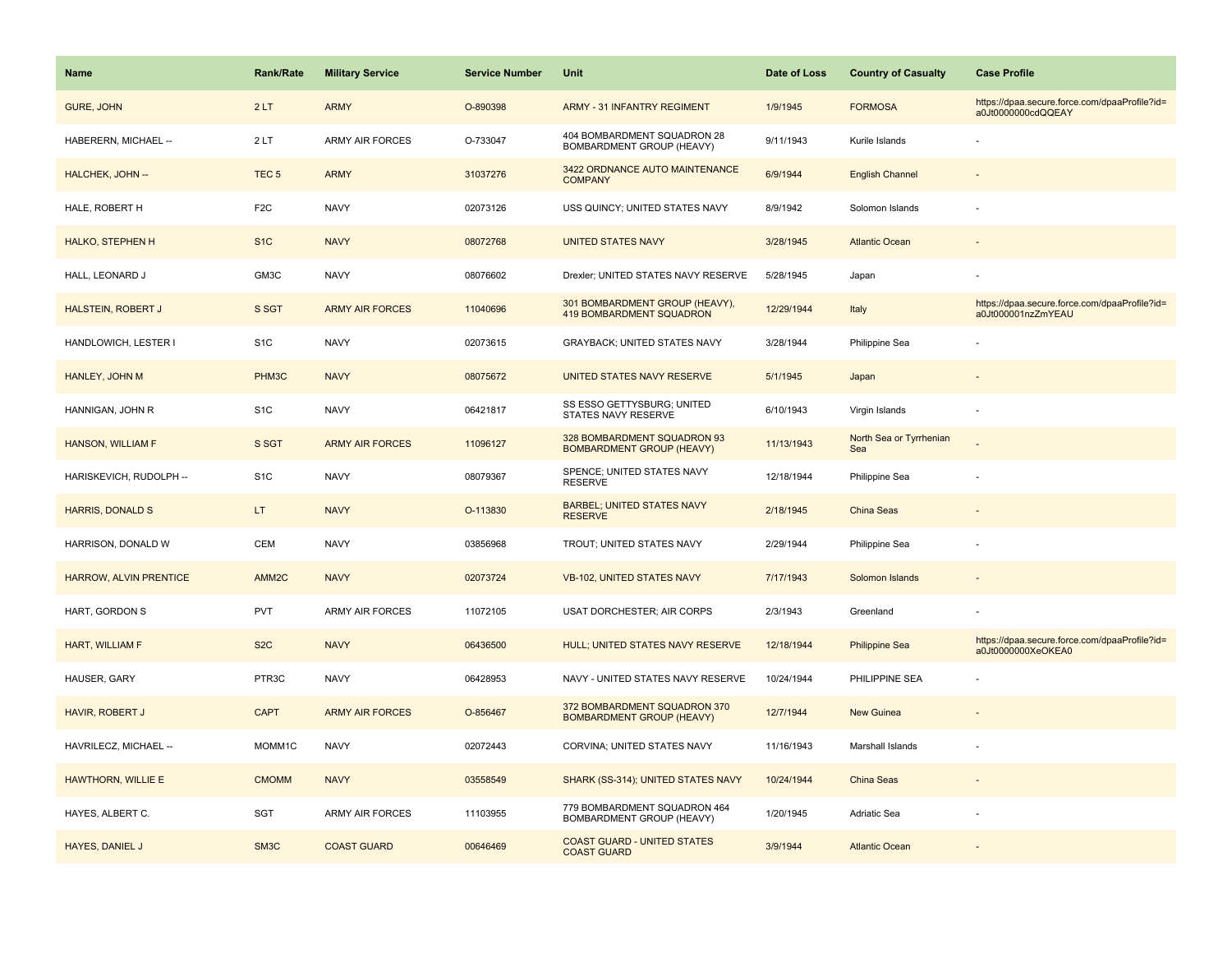| <b>Name</b>             | <b>Rank/Rate</b> | <b>Military Service</b> | <b>Service Number</b> | Unit                                                                  | Date of Loss | <b>Country of Casualty</b>     | <b>Case Profile</b>                                                 |
|-------------------------|------------------|-------------------------|-----------------------|-----------------------------------------------------------------------|--------------|--------------------------------|---------------------------------------------------------------------|
| HAYES, JAMES C          | ARM3C            | <b>NAVY</b>             | 02074054              | UNITED STATES NAVY                                                    | 10/18/1944   | Pacific Ocean                  |                                                                     |
| <b>HEBERT, PHILIP B</b> | S <sub>1</sub> C | <b>NAVY</b>             | 08076760              | Emmons; UNITED STATES NAVY<br><b>RESERVE</b>                          | 4/6/1945     | Japan                          |                                                                     |
| HEIDGER, LUTHER C       | MAJ              | <b>ARMY AIR FORCES</b>  | O-205275              | SHINYO MARU; HEADQUARTERS<br>SQUADRON 19 BOMBARDMENT GROUP<br>(HEAVY) | 9/7/1944     | Philippine Islands             |                                                                     |
| HENDERSON, SIDNEY F.    | TEC <sub>4</sub> | <b>ARMY</b>             | 31196781              | <b>712 TANK BATTALION</b>                                             | 8/18/1944    | France                         |                                                                     |
| HERRICK, ROBERT W       | FLT O            | <b>ARMY AIR FORCES</b>  | T-142621              | HEADQUARTERS SQUADRON V 2<br><b>FIGHTER COMMAND</b>                   | 5/27/1946    | Marshall Islands               |                                                                     |
| HEYKE, HENRY A          | <b>CAPT</b>      | <b>ARMY AIR FORCES</b>  | O-793768              | 43 BOMBARDMENT SQUADRON 29<br><b>BOMBARDMENT GROUP (VERY HEAVY)</b>   | 6/15/1945    | Marianas Islands               |                                                                     |
| HICKS, CLARENCE         | S <sub>1</sub> C | <b>NAVY</b>             | 08989624              | NAVY - UNITED STATES NAVY RESERVE                                     | 7/30/1945    | PHILIPPINE SEA                 |                                                                     |
| <b>HILL, CHARLES H</b>  | <b>CMM</b>       | <b>COAST GUARD</b>      | 00104890              | <b>COAST GUARD - UNITED STATES</b><br><b>COAST GUARD</b>              | 9/9/1942     | <b>Atlantic Ocean</b>          |                                                                     |
| HILL, SAMUEL ARKUSH     | S <sub>2</sub> C | <b>NAVY</b>             | 06420005              | USS PRESTON; UNITED STATES NAVY<br><b>RESERVE</b>                     | 11/15/1942   | Solomon Islands                |                                                                     |
| HILL, WILLIAM MO        | F <sub>1C</sub>  | <b>NAVY</b>             | 02072870              | <b>SUBMARINE Amberjack; UNITED STATES</b><br><b>NAVY</b>              | 3/22/1943    | <b>New Britain Island</b>      |                                                                     |
| HILLS, KENYON G         | S SGT            | <b>ARMY AIR FORCES</b>  | 11102662              | 734 BOMBARDMENT SQUADRON 453<br>BOMBARDMENT GROUP (HEAVY)             | 4/29/1944    | North Sea or Tyrrhenian<br>Sea |                                                                     |
| <b>HOGAN, HUGH F</b>    | 2d Lt            | <b>ARMY AIR FORCES</b>  | O-2060290             | 701 BOMBARDMENT SQUADRON 445<br><b>BOMBARDMENT GROUP (HEAVY)</b>      | 3/20/1945    | North Sea or Tyrrhenian<br>Sea |                                                                     |
| HOLLIS, WILLIAM M       | 2d Lt            | <b>ARMY AIR FORCES</b>  | O-2072747             | 413 BOMBARDMENT SQUADRON 96<br>BOMBARDMENT GROUP (HEAVY)              | 3/24/1945    | North Sea or Tyrrhenian<br>Sea |                                                                     |
| HOLLO, FRANK --         | <b>PVT</b>       | <b>ARMY</b>             | 06136365              | 32 FIELD ARTILLERY BATTALION 1<br><b>DIVISION</b>                     | 5/7/1943     | Tunisia                        |                                                                     |
| HOLLOWAY, FREDERICK W   | 2LT              | ARMY                    | O-1636053             | ARMY - SIGNAL CORPS                                                   | 2/7/1943     | ATLANTIC OCEAN                 |                                                                     |
| <b>HOLMES, ROBERT S</b> | 2LT              | <b>ARMY AIR FORCES</b>  | O-723086              | 3 PHOTO SQUADRON 311<br><b>RECONNAISSANCE WING</b>                    | 12/9/1944    | <b>Marianas Islands</b>        |                                                                     |
| HOLMES, WILLIAM P.      | PFC              | ARMY                    | 13157372              | 505 PARACHUTE INFANTRY 82<br>AIRBORNE DIVISION                        | 10/23/1944   | Netherlands                    | https://dpaa.secure.force.com/dpaaProfile?id=<br>a0Jt000001nzVQ5EAM |
| <b>HOOPER, RONALD G</b> | <b>PVT</b>       | <b>ARMY</b>             | 11010878              | ARISAN MARU; 31 INFANTRY REGIMENT                                     | 10/24/1944   | <b>China Seas</b>              |                                                                     |
| HORVATH, JOSEPH --      | S SGT            | ARMY AIR FORCES         | 11072667              | 69 BOMBARDMENT SQUADRON 42<br>BOMBARDMENT GROUP (MEDIUM)              | 10/6/1943    | Solomon Islands                | https://dpaa.secure.force.com/dpaaProfile?id=<br>a0Jt000001nzUKHEA2 |
| HOSKINS, PHILIP W.      | <b>PVT</b>       | <b>ARMY AIR FORCES</b>  | 11010598              | <b>43 MATERIALS SQUADRON</b>                                          | 6/23/1942    | Philippine Islands             | https://dpaa.secure.force.com/dpaaProfile?id=<br>a0Jt000000MeRBGEA3 |
| HOWARD, GEORGE F        | F <sub>1</sub> C | <b>NAVY</b>             | 02072911              | Jacob Jones; UNITED STATES NAVY                                       | 2/28/1942    | Atlantic Ocean                 |                                                                     |
| <b>HOWLAND, CARL B</b>  | S <sub>2</sub> C | <b>NAVY</b>             | 06421016              | USS QUINCY; UNITED STATES NAVY<br><b>RESERVE</b>                      | 8/9/1942     | Solomon Islands                |                                                                     |
| HRYNKO, FRED A          | MOMM3C           | <b>NAVY</b>             | 02074071              | SWORDFISH; UNITED STATES NAVY                                         | 1/29/1945    | Ryukyus Islands                |                                                                     |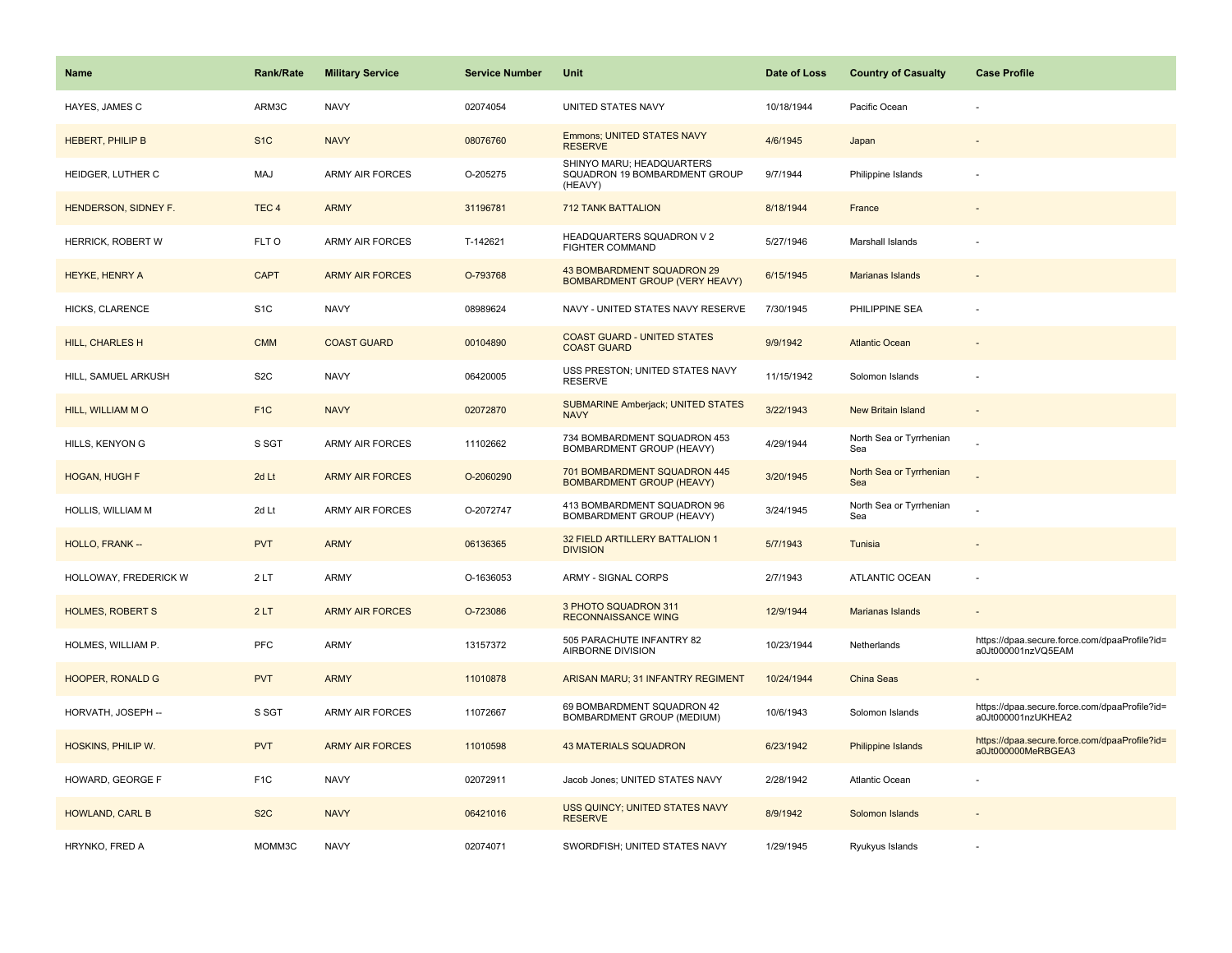| Name                       | <b>Rank/Rate</b>  | <b>Military Service</b> | <b>Service Number</b> | Unit                                                              | Date of Loss | <b>Country of Casualty</b>  | <b>Case Profile</b>                                                 |
|----------------------------|-------------------|-------------------------|-----------------------|-------------------------------------------------------------------|--------------|-----------------------------|---------------------------------------------------------------------|
| HUBAY, MICHAEL --          | <b>PVT</b>        | <b>ARMY</b>             | 06142000              | <b>MEDICAL DEPARTMENT</b>                                         | 11/1/1941    | Panama                      |                                                                     |
| HUGYO, NICHOLAS A          | MOMM1C            | <b>NAVY</b>             | 02072402              | S-44; UNITED STATES NAVY                                          | 10/7/1943    | Kurile Islands              |                                                                     |
| HUNTER, JOSEPH P           | <b>T SGT</b>      | <b>ARMY AIR FORCES</b>  | 11041138              | 444 BOMBARDMENT SQUADRON 320<br><b>BOMBARDMENT GROUP (MEDIUM)</b> | 12/18/1942   | <b>Atlantic Ocean</b>       |                                                                     |
| HUPPERTZ, ROBERT W         | <b>PVT</b>        | ARMY                    | 31406513              | 12 INFANTRY 4 DIVISION                                            | 9/20/1945    | Germany                     |                                                                     |
| HURLEY, ROBERT V           | RM <sub>3</sub> C | <b>NAVY</b>             | 02073526              | Leary; UNITED STATES NAVY                                         | 12/24/1943   | <b>North Atlantic Ocean</b> |                                                                     |
| HUSKA, ANDREW J.           | T SGT             | <b>ARMY AIR FORCES</b>  | 11033196              | 515 BOMBARDMENT SQUADRON 376<br>BOMBARDMENT GROUP (HEAVY)         | 4/30/1943    | Mediterranean Sea           |                                                                     |
| <b>HYDE, ROBERT W</b>      | <b>ENS</b>        | <b>NAVY</b>             | O-256983              | UNITED STATES NAVY RESERVE                                        | 3/7/1944     | New Guinea                  |                                                                     |
| HYMEL, JOSEPH M            | MM <sub>2</sub> C | <b>NAVY</b>             | 02972511              | USS CHICAGO; UNITED STATES NAVY                                   | 1/30/1943    | Solomon Islands             |                                                                     |
| HYSON, EARL E              | <b>SGT</b>        | <b>ARMY AIR FORCES</b>  | 11010339              | ARISAN MARU; 19 QUARTERMASTER<br><b>TRUCK COMPANY</b>             | 10/24/1944   | China Seas                  |                                                                     |
| ISBELL, LAWRENCE H         | SC <sub>3</sub> C | <b>NAVY</b>             | 06426683              | HERRING; UNITED STATES NAVY<br><b>RESERVE</b>                     | 7/5/1944     | Kurile Islands              |                                                                     |
| <b>JACKSON, WALTER J</b>   | <b>SGT</b>        | <b>ARMY AIR FORCES</b>  | 20135558              | <b>AIR CORPS</b>                                                  | 6/2/1943     | Trinidad                    |                                                                     |
| JAROSZ, JOHN --            | <b>PFC</b>        | <b>ARMY</b>             | 31122653              | 977 FIELD ARTILLERY BATTALION                                     | 8/15/1944    | Mediterranean Sea           |                                                                     |
| <b>JEANFAVRE, HENRY R</b>  | 2LT               | <b>ARMY AIR FORCES</b>  | O-765000              | 823 BOMBARDMENT SQUADRON 38<br><b>BOMBARDMENT GROUP (MEDIUM)</b>  | 11/1/1944    | <b>Philippine Islands</b>   |                                                                     |
| JENNINGS, DONALD R         | <b>PVT</b>        | <b>ARMY</b>             | 31123769              | 3d Chemical Weapons Battalion                                     | 7/10/1943    | Sicily                      |                                                                     |
| <b>JOHNSON, CLARENCE R</b> | Ens               | <b>NAVY</b>             | O-423953              | USS WASP (CV-18); UNITED STATES<br><b>NAVY RESERVE</b>            | 7/28/1945    | Japan                       |                                                                     |
| JOHNSON, FRANK E.          | S SGT             | ARMY AIR FORCES         | 11019993              | 93 BOMBARDMENT SQUADRON 19<br>BOMBARDMENT GROUP (VERY HEAVY)      | 6/22/1945    | Japan/Okinawa               |                                                                     |
| JOHNSON, GEORGE A          | S SGT             | <b>ARMY</b>             | 31066662              | 831 BOMBARDMENT SQUADRON 485<br><b>BOMBARDMENT GROUP (HEAVY)</b>  | 4/20/1944    | Mediterranean Sea           |                                                                     |
| JOHNSON, JOHN HILMER       | S <sub>1</sub> C  | <b>NAVY</b>             | 06420256              | USS ATLANTA; UNITED STATES NAVY<br><b>RESERVE</b>                 | 11/13/1942   | Solomon Islands             |                                                                     |
| <b>JOHNSON, JUSTA R</b>    | MOMM2C            | <b>NAVY</b>             | 08073671              | NAVY - UNITED STATES NAVY                                         | 9/17/1945    | <b>JAPAN</b>                |                                                                     |
| JOHNSON, MARTIN JOSEPH     | S <sub>2</sub> C  | <b>NAVY</b>             | 08085364              | LST-353; UNITED STATES NAVY<br><b>RESERVE</b>                     | 5/21/1944    | Hawaiian Islands            |                                                                     |
| <b>JOHNSON, NATHAN</b>     | <b>PVT</b>        | <b>ARMY</b>             | 35654663              | 505 PARACHUTE INFANTRY 82<br><b>AIRBORNE DIVISION</b>             | 9/20/1944    | Holland                     | https://dpaa.secure.force.com/dpaaProfile?id=<br>a0Jt00000004qrFEAQ |
| JONES, CLIFFORD EARL       | TM <sub>1</sub> C | <b>NAVY</b>             | 02230932              | SHARK; UNITED STATES NAVY                                         | 2/11/1942    | Netherlands East Indies     |                                                                     |
| JONES, JOHN B              | <b>CPL</b>        | <b>ARMY AIR FORCES</b>  | 31344274              | <b>AIR CORPS</b>                                                  | 7/21/1944    | Iceland                     |                                                                     |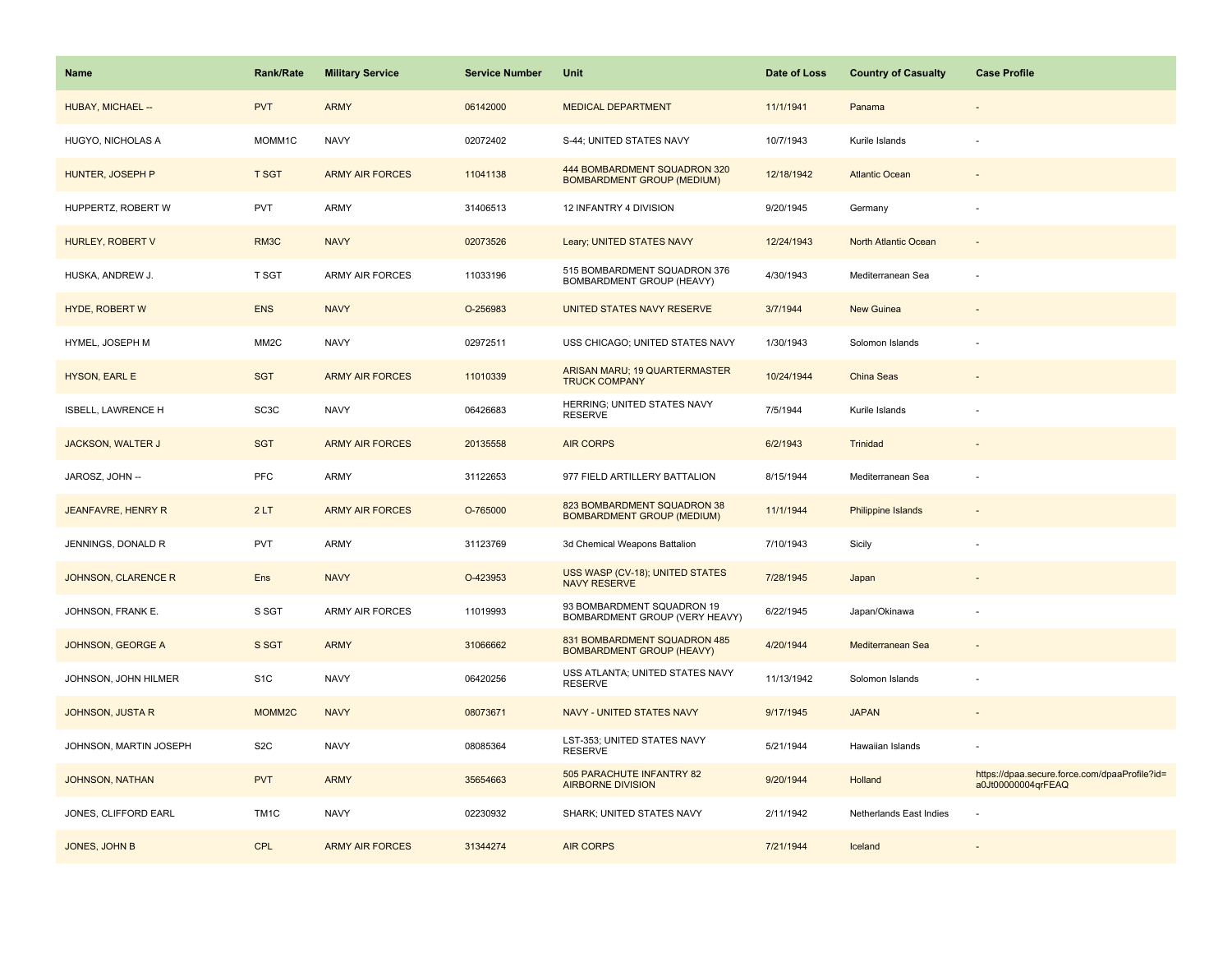| <b>Name</b>                  | <b>Rank/Rate</b>  | <b>Military Service</b> | <b>Service Number</b> | Unit                                                           | Date of Loss | <b>Country of Casualty</b>                             | <b>Case Profile</b>                                                 |
|------------------------------|-------------------|-------------------------|-----------------------|----------------------------------------------------------------|--------------|--------------------------------------------------------|---------------------------------------------------------------------|
| JONES, JOSEPH W              | 2LT               | <b>ARMY AIR FORCES</b>  | O-828445              | 424 BOMBARDMENT SQUADRON 307<br>BOMBARDMENT GROUP (HEAVY)      | 10/26/1944   | Philippine Islands                                     |                                                                     |
| <b>JONES, RICHARD HARRIS</b> | S <sub>2</sub> C  | <b>NAVY</b>             | 06420134              | Jacob Jones; UNITED STATES NAVY<br><b>RESERVE</b>              | 2/28/1942    | <b>Atlantic Ocean</b>                                  |                                                                     |
| JORDAN, EVERETT W            | <b>PVT</b>        | ARMY                    | 31279294              | ARMY - 531 ENGINEERS SHORE<br><b>REGIMENT</b>                  | 4/28/1944    | <b>ENGLISH CHANNEL</b>                                 |                                                                     |
| <b>JORDAN, FRANK B</b>       | TEC <sub>5</sub>  | <b>ARMY AIR FORCES</b>  | 11010494              | 17 BOMBARDMENT SQUADRON 27<br><b>BOMBARDMENT GROUP (LIGHT)</b> | 7/11/1942    | <b>Philippine Islands</b>                              | https://dpaa.secure.force.com/dpaaProfile?id=<br>a0Jt000000MvCRUEA3 |
| JORDAN, ROBERT L             | MM <sub>2</sub> C | <b>NAVY</b>             | 08076771              | GAMBIER BAY; UNITED STATES NAVY<br><b>RESERVE</b>              | 10/25/1944   | Philippine Sea                                         |                                                                     |
| <b>JULIAN, HARRY F</b>       | TM3C              | <b>NAVY</b>             | 06433312              | SNOOK; UNITED STATES NAVY<br><b>RESERVE</b>                    | 5/5/1945     | <b>China Seas</b>                                      |                                                                     |
| JUNE, ROBERT L               | WT2C              | <b>NAVY</b>             | 06420043              | UNITED STATES NAVY RESERVE                                     | 12/24/1943   | North Atlantic Ocean                                   |                                                                     |
| <b>KACZMARCZYK, A T</b>      | <b>SGT</b>        | <b>ARMY AIR FORCES</b>  | 06150008              | <b>ARMY AIR FORCE</b>                                          | 11/2/1942    | Pacific Ocean                                          |                                                                     |
| KACZOR, MYRL M               | <b>ENS</b>        | <b>NAVY</b>             | O-314900              | UNITED STATES NAVY RESERVE                                     | 6/20/1944    | Marshall Islands                                       | https://dpaa.secure.force.com/dpaaProfile?id=<br>a0Jt000001mNsmFEAS |
| <b>KAFKA, GEORGE J</b>       | <b>PVT</b>        | <b>ARMY</b>             | 31195388              | 977 FIELD ARTILLERY BATTALION                                  | 8/15/1944    | Mediterranean Sea                                      |                                                                     |
| KALISH, HARVEY M             | <b>PVT</b>        | <b>ARMY AIR FORCES</b>  | 11010496              | <b>HEADQUARTERS SQUADRON 27</b><br>BOMBARDMENT GROUP (LIGHT)   | 7/6/1942     | Philippine Islands                                     | https://dpaa.secure.force.com/dpaaProfile?id=<br>a0Jt0000000XILYEA0 |
| <b>KANACH, CHARLES E</b>     | <b>CMM</b>        | <b>NAVY</b>             | 02062872              | Jacob Jones; UNITED STATES NAVY<br><b>RESERVE</b>              | 2/28/1942    | <b>Atlantic Ocean: North</b><br><b>American Waters</b> |                                                                     |
| KANE, FREDERICK W            | <b>CBM</b>        | <b>NAVY</b>             | 02069558              | Truxton; UNITED STATES NAVY                                    | 2/18/1942    | Newfoundland                                           |                                                                     |
| KANE, JOHN P                 | RM3C              | <b>NAVY</b>             | 08077558              | NAVY - UNITED STATES NAVY RESERVE                              | 6/16/1945    | <b>RYUKYUS ISLANDS</b>                                 | $\sim$                                                              |
| KAPITZKE, WILLIAM J          | 2LT               | <b>ARMY AIR FORCES</b>  | O-764331              | 500 BOMBARDMENT SQUADRON 345<br>BOMBARDMENT GROUP (MEDIUM)     | 8/1/1944     | New Guinea                                             |                                                                     |
| KARP, HYMAN A                | S <sub>2</sub> C  | <b>COAST GUARD</b>      | 07015475              | CGC JACKSON; COAST GUARD - UNITED<br><b>STATES COAST GUARD</b> | 9/14/1944    | ** Documentation Errors                                |                                                                     |
| KARSTENSEN, MERTON E         | Cpl               | ARMY                    | 31042762              | 745 ANTI AIRCRAFT ARTILLERY GUN<br><b>BATTALION</b>            | 12/20/1945   | New Guinea                                             |                                                                     |
| KASPERWICZ, WILLIAM J.       | <b>PFC</b>        | <b>ARMY</b>             | 31063820              | 116 INFANTRY 29 DIVISION                                       | 6/17/1944    | France                                                 |                                                                     |
| KATSAROS, NICHOLAS --        | ARM2C             | <b>NAVY</b>             | 08072163              | UNITED STATES NAVY                                             | 10/2/1944    | Pacific Ocean                                          |                                                                     |
| <b>KEARNS, ROBERT F</b>      | 2LT               | <b>ARMY AIR FORCES</b>  | O-671954              | INDIA CHINA WING ARMY TRANSPORT<br><b>COMMAND</b>              | 1/31/1944    | India                                                  | https://dpaa.secure.force.com/dpaaProfile?id=<br>a0Jt0000000XeruEAC |
| KEATING, JOSEPH T            | CPL               | <b>ARMY AIR FORCES</b>  | 31194898              | 32 PHOTO RECONNAISSANCE<br>SQUADRON                            | 4/20/1944    | Mediterranean Sea                                      |                                                                     |
| <b>KEENEY, ROBERT A</b>      | <b>ENS</b>        | <b>NAVY</b>             | O-420046              | NAVY - UNITED STATES NAVY RESERVE                              | 7/30/1945    | <b>PHILIPPINE SEA</b>                                  | https://dpaa.secure.force.com/dpaaProfile?id=<br>a0Jt0000000Lm9UEAS |
| KEITH, JOHN M                | PHOM2C            | <b>NAVY</b>             | 02072456              | USS BUNKER HILL; UNITED STATES<br><b>NAVY</b>                  | 1/29/1944    | Marshall Islands                                       |                                                                     |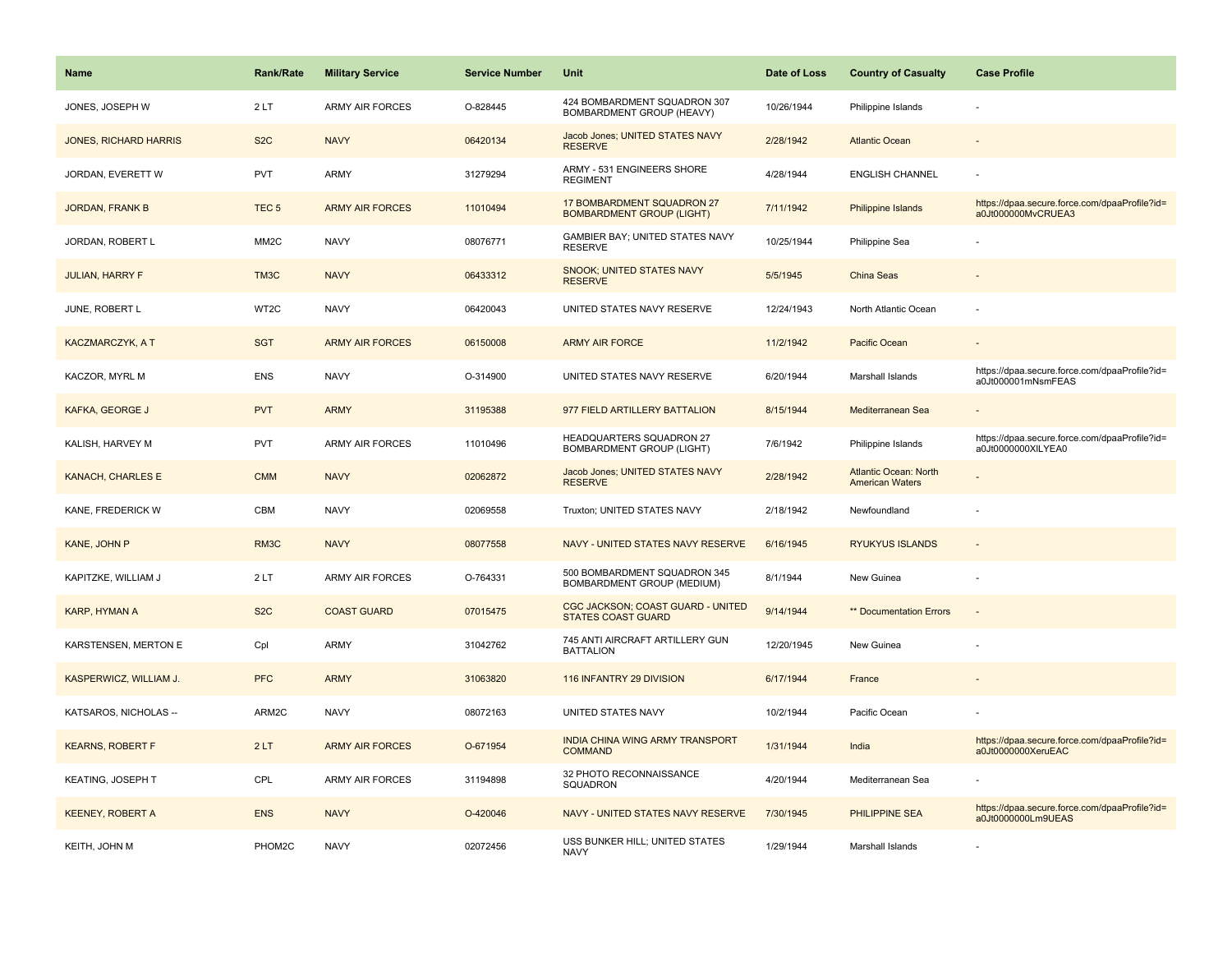| Name                        | Rank/Rate         | <b>Military Service</b> | <b>Service Number</b> | Unit                                                                                | Date of Loss | <b>Country of Casualty</b> | <b>Case Profile</b>                                                 |
|-----------------------------|-------------------|-------------------------|-----------------------|-------------------------------------------------------------------------------------|--------------|----------------------------|---------------------------------------------------------------------|
| <b>KELLY, CHARLES HENRY</b> | <b>CCS</b>        | <b>NAVY</b>             | 02070837              | Hugh L Scott; UNITED STATES NAVY                                                    | 11/12/1942   | <b>French Morocco</b>      |                                                                     |
| KELLY, ERNEST J             | F <sub>1</sub> C  | <b>NAVY</b>             | 08082653              | Holder; UNITED STATES NAVY RESERVE                                                  | 4/11/1944    | Mediterranean Sea          |                                                                     |
| KELLY, LESTER --            | MM <sub>1</sub> C | <b>NAVY</b>             | 02908195              | <b>Sims: UNITED STATES NAVY</b>                                                     | 5/7/1942     | <b>Coral Sea</b>           |                                                                     |
| KELLY, THOMAS J             | MM3C              | <b>NAVY</b>             | 06424143              | UNITED STATES NAVY RESERVE                                                          | 10/6/1943    | Solomon Islands            |                                                                     |
| <b>KENDZUR, MAX S.</b>      | 1LT               | <b>ARMY AIR FORCES</b>  | O-862164              | 45 BOMBARDMENT SQUADRON 40<br>BOMBARDMENT GROUP (VERY HEAVY)                        | 6/15/1944    |                            |                                                                     |
| KEWER, CHARLES H            | S <sub>1</sub> C  | <b>NAVY</b>             | 08076033              | LUCE; UNITED STATES NAVY RESERVE                                                    | 5/4/1945     | Philippine Sea             |                                                                     |
| <b>KIJEK, BENJAMIN S</b>    | S <sub>1</sub> C  | <b>NAVY</b>             | 02072865              | USS JUNEAU; UNITED STATES NAVY                                                      | 11/13/1942   | Solomon Islands            |                                                                     |
| KIJEK, FRANK J              | ${\sf AS}$        | <b>NAVY</b>             | 02073863              | UNITED STATES NAVY                                                                  | 2/7/1943     | Atlantic Ocean             |                                                                     |
| <b>KING, LEROY F</b>        | S <sub>2</sub> C  | <b>NAVY</b>             | 08988334              | <b>Warrington; UNITED STATES NAVY</b><br><b>RESERVE</b>                             | 9/13/1944    | <b>Atlantic Ocean</b>      |                                                                     |
| KIRCHWEY, KARL W            | LT /JG/           | <b>NAVY</b>             | O-250603              | UNITED STATES NAVY RESERVE, U.S.S.<br>ENTERPRISE, FIGHTING SQUADRON 10<br>$(VF-10)$ | 6/15/1944    | Marianas Islands           |                                                                     |
| <b>KISHEL, THOMAS A</b>     | S <sub>1</sub> C  | <b>NAVY</b>             | 08079759              | Rich; UNITED STATES NAVY RESERVE                                                    | 6/8/1944     | <b>English Channel</b>     |                                                                     |
| KISSANE, JOHN E             | S <sub>2</sub> C  | <b>NAVY</b>             | 08075450              | BONEFISH; UNITED STATES NAVY<br><b>RESERVE</b>                                      | 7/14/1945    | Sea of Japan               |                                                                     |
| <b>KLECAK, FRANK</b>        | S <sub>2</sub> C  | <b>NAVY</b>             | 08989218              | NAVY - UNITED STATES NAVY RESERVE                                                   | 11/10/1944   | <b>ADMIRALTY ISLANDS</b>   | https://dpaa.secure.force.com/dpaaProfile?id=<br>a0Jt0000000XfbNEAS |
| <b>KLINK, ROBERT L</b>      | MM <sub>2</sub> C | <b>NAVY</b>             | 03857581              | DORADO; UNITED STATES NAVY                                                          | 10/13/1943   | Panama                     |                                                                     |
| <b>KNAPICK, FRANK X.</b>    | S SGT             | <b>ARMY AIR FORCES</b>  | 31278135              | 677 BOMBARDMENT SQUADRON 444<br><b>BOMBARDMENT GROUP (VERY HEAVY)</b>               | 11/11/1944   | China Seas                 |                                                                     |
| KNELL, DAVID M              | 2LT               | <b>ARMY AIR FORCES</b>  | O-827676              | 398 BOMBARDMENT SQUADRON 504<br>BOMBARDMENT GROUP (VERY HEAVY)                      | 4/15/1945    | Japan/Okinawa              |                                                                     |
| <b>KNOWLES, RAYMOND D</b>   | FC3C              | <b>COAST GUARD</b>      | 00646309              | <b>COAST GUARD - UNITED STATES</b><br><b>COAST GUARD</b>                            | 12/22/1944   | <b>Atlantic Ocean</b>      |                                                                     |
| KOCKLER, LAWRENCE R         | TM <sub>1C</sub>  | <b>NAVY</b>             | 02071556              | <b>GRUNION: UNITED STATES NAVY</b>                                                  | 8/1/1942     | Aleutian Islands           |                                                                     |
| <b>KOHRS, FRANKLIN B</b>    | <b>CMOMM</b>      | <b>NAVY</b>             | 02072762              | <b>BARBEL; UNITED STATES NAVY</b>                                                   | 2/18/1945    | China Seas                 |                                                                     |
| KOPICKO, JOSEPH --          | ARM2C             | <b>NAVY</b>             | 02072322              | UNITED STATES NAVY                                                                  | 10/15/1942   | New Hebrides               |                                                                     |
| KOROWLOTNY, BRONISLOF J     | <b>PFC</b>        | <b>ARMY</b>             | 31281027              | 134 INFANTRY 35 DIVISION                                                            | 7/15/1944    |                            |                                                                     |
| KORPONAI, ZIGMOND A         | <b>CTM</b>        | <b>NAVY</b>             | 02069424              | HULL; UNITED STATES NAVY                                                            | 12/18/1944   | Philippine Sea             | https://dpaa.secure.force.com/dpaaProfile?id=<br>a0Jt0000000Xf1pEAC |
| KOZAR, MICHAEL --           | S SGT             | <b>ARMY</b>             | 11072207              | 115 INFANTRY 29 DIVISION                                                            | 11/27/1944   | Germany                    |                                                                     |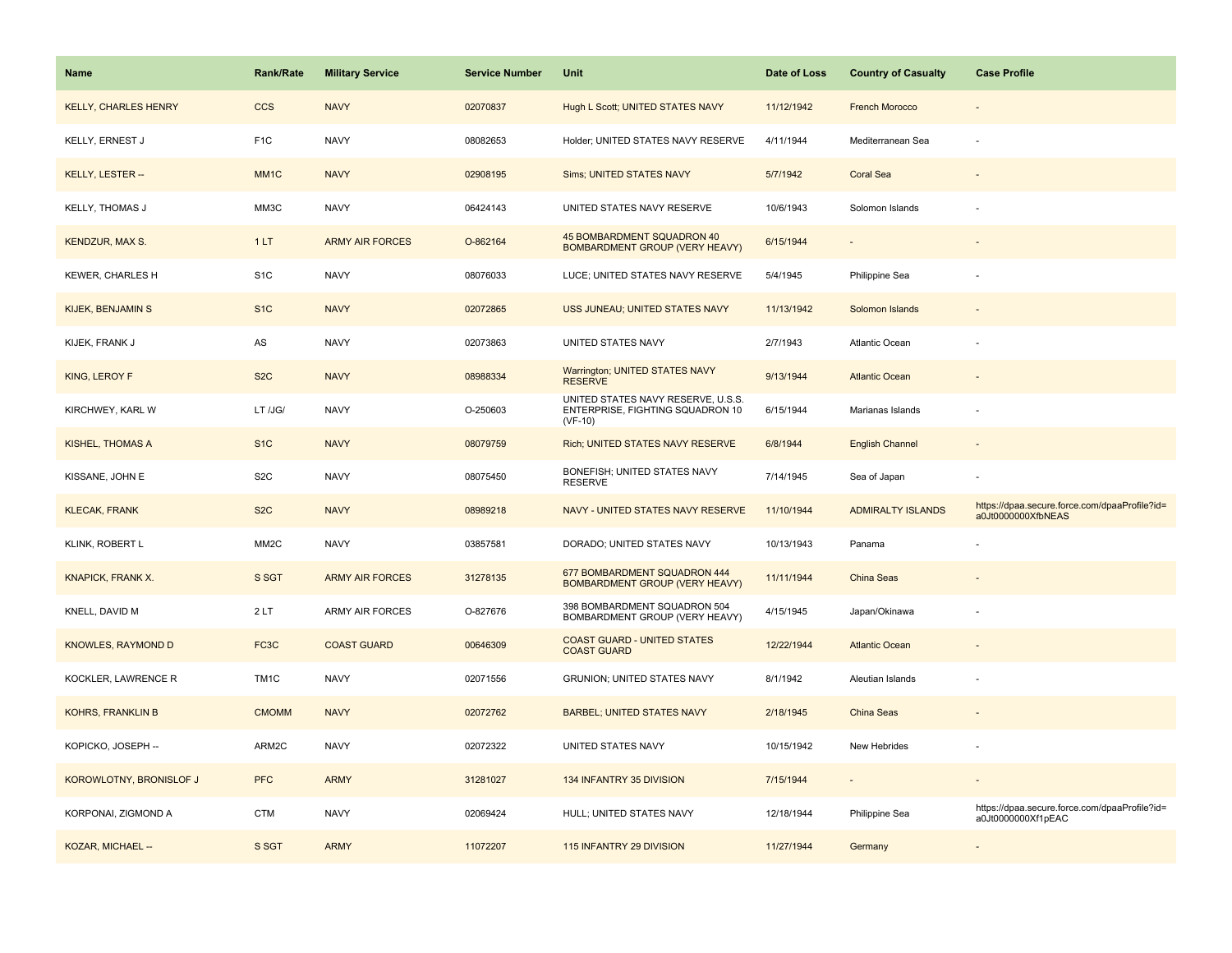| Name                        | <b>Rank/Rate</b>  | <b>Military Service</b> | <b>Service Number</b> | Unit                                                             | Date of Loss | <b>Country of Casualty</b>     | <b>Case Profile</b>                                                 |
|-----------------------------|-------------------|-------------------------|-----------------------|------------------------------------------------------------------|--------------|--------------------------------|---------------------------------------------------------------------|
| KOZLOWSKI, GEORGE J         | S <sub>2</sub> C  | <b>NAVY</b>             | 06428323              | GAMBIER BAY; UNITED STATES NAVY<br><b>RESERVE</b>                | 10/25/1944   | Philippine Sea                 |                                                                     |
| <b>KRAKOWER, ROBERT N</b>   | F <sub>2C</sub>   | <b>NAVY</b>             | 06420913              | USS JUNEAU; UNITED STATES NAVY<br><b>RESERVE</b>                 | 11/13/1942   | Solomon Islands                |                                                                     |
| KRASNICKAS, ALFRED R        | 2LT               | <b>ARMY AIR FORCES</b>  | O-734241              | 500 BOMBARDMENT SQUADRON 345<br>BOMBARDMENT GROUP (MEDIUM)       | 11/2/1943    | New Britain Island             |                                                                     |
| <b>KRAVEC, MICHAEL J</b>    | S <sub>1</sub> C  | <b>NAVY</b>             | 08075103              | <b>CALDWELL; UNITED STATES NAVY</b><br><b>RESERVE</b>            | 12/12/1944   | Philippine Islands             |                                                                     |
| <b>KRETZ, WILLIAM H</b>     | EM2C              | <b>NAVY</b>             | 02073483              | DORCHESTER; UNITED STATES NAVY                                   | 2/3/1943     | Greenland                      |                                                                     |
| KUCHINSKI, EDWARD S         | S <sub>1</sub> C  | <b>NAVY</b>             | 06664209              | UNITED STATES NAVY RESERVE                                       | 6/19/1943    | Indian Ocean                   |                                                                     |
| KUCHTA, WALTER E            | S SGT             | ARMY AIR FORCES         | 31168759              | 400 BOMBARDMENT SQUADRON 90<br>BOMBARDMENT GROUP (HEAVY)         | 10/12/1943   | New Britain Island             |                                                                     |
| <b>KULKA, EDMUND F</b>      | <b>ENS</b>        | <b>NAVY</b>             | O-428821              | UNITED STATES NAVY RESERVE                                       | 3/14/1946    | Caribbean Sea                  |                                                                     |
| KUPIDLOWSKI, C P            | F <sub>1</sub> C  | <b>NAVY</b>             | 06434880              | NAVY - UNITED STATES NAVY RESERVE                                | 10/25/1944   | PHILIPPINE ISLANDS             | $\sim$                                                              |
| LABARRON, RICHARD A.        | 2d Lt             | <b>ARMY AIR FORCES</b>  | O-2065160             | 830 BOMBARDMENT SQUADRON 485<br><b>BOMBARDMENT GROUP (HEAVY)</b> | 3/26/1945    | Czechoslovakia                 |                                                                     |
| LABOC, THOMAS JOSEPH        | BM1C              | <b>NAVY</b>             | 02070574              | USS VINCENNES; UNITED STATES NAVY                                | 8/9/1942     | Solomon Islands                |                                                                     |
| <b>LALIBERTE, WILFRED A</b> | <b>PVT</b>        | <b>ARMY AIR FORCES</b>  | 31190987              | HMT Rohna; 322 FIGHTER CONTROL<br><b>SQUADRON</b>                | 11/26/1943   | Mediterranean Sea              |                                                                     |
| LAMBERTSON, H R             | S SGT             | <b>ARMY AIR FORCES</b>  | 11072004              | 558 BOMBARDMENT SQUADRON 387<br>BOMBARDMENT GROUP (MEDIUM)       | 2/25/1944    | North Sea or Tyrrhenian<br>Sea |                                                                     |
| LAMOTHE, JOSEPH N           | COX               | <b>NAVY</b>             | 06422809              | BONEFISH; UNITED STATES NAVY<br><b>RESERVE</b>                   | 7/14/1945    | Sea of Japan                   |                                                                     |
| LANDRY, FRED --             | S <sub>2</sub> C  | <b>NAVY</b>             | 06662131              | USS BARTON; UNITED STATES NAVY<br><b>RESERVE</b>                 | 11/13/1942   | Solomon Islands                |                                                                     |
| <b>LANE, ARTHUR S</b>       | <b>ENS</b>        | <b>NAVY</b>             | O-165555              | USS DUNCAN; UNITED STATES NAVY                                   | 10/12/1942   | Solomon Islands                |                                                                     |
| LANE, WILLIAM J             | CPL               | ARMY                    | 31022713              | 43 MILITARY POLICE PLATOON 43<br><b>INFANTRY DIVISION</b>        | 6/23/1943    | Solomon Islands                |                                                                     |
| LANOUE, GEORGE A            | <b>ENS</b>        | <b>NAVY</b>             | O-124606              | UNITED STATES NAVY RESERVE                                       | 3/31/1943    | Pacific Ocean                  |                                                                     |
| LANOUETTE, HENRY JOHN       | COX               | <b>NAVY</b>             | 02072110              | USS Arizona; UNITED STATES NAVY                                  | 12/7/1941    | Hawaiian Islands               | https://dpaa.secure.force.com/dpaaProfile?id=<br>a0Jt0000000BSRyEAO |
| LAPOLLA, LOUIS R            | TEC <sub>3</sub>  | <b>ARMY</b>             | 31104464              | HMT Rohna; 31 SIGNAL CONSTRUCTION<br><b>BATTALION</b>            | 11/26/1943   | Mediterranean Sea              |                                                                     |
| LAPORTE, LEO FRANCIS        | SK <sub>1</sub> C | <b>NAVY</b>             | 02124603              | USS VINCENNES; UNITED STATES NAVY                                | 8/9/1942     | Solomon Islands                |                                                                     |
| LAREAU, KINGSLEY J          | <b>CBM</b>        | <b>COAST GUARD</b>      | 00206377              | <b>COAST GUARD - UNITED STATES</b><br><b>COAST GUARD</b>         | 3/9/1944     | <b>Atlantic Ocean</b>          |                                                                     |
| LAROSE, LUCIAN J            | T/4               | ARMY                    | 31037259              | 3422 ORDNANCE AUTO MAINTENANCE<br><b>COMPANY</b>                 | 6/9/1944     | English Channel                |                                                                     |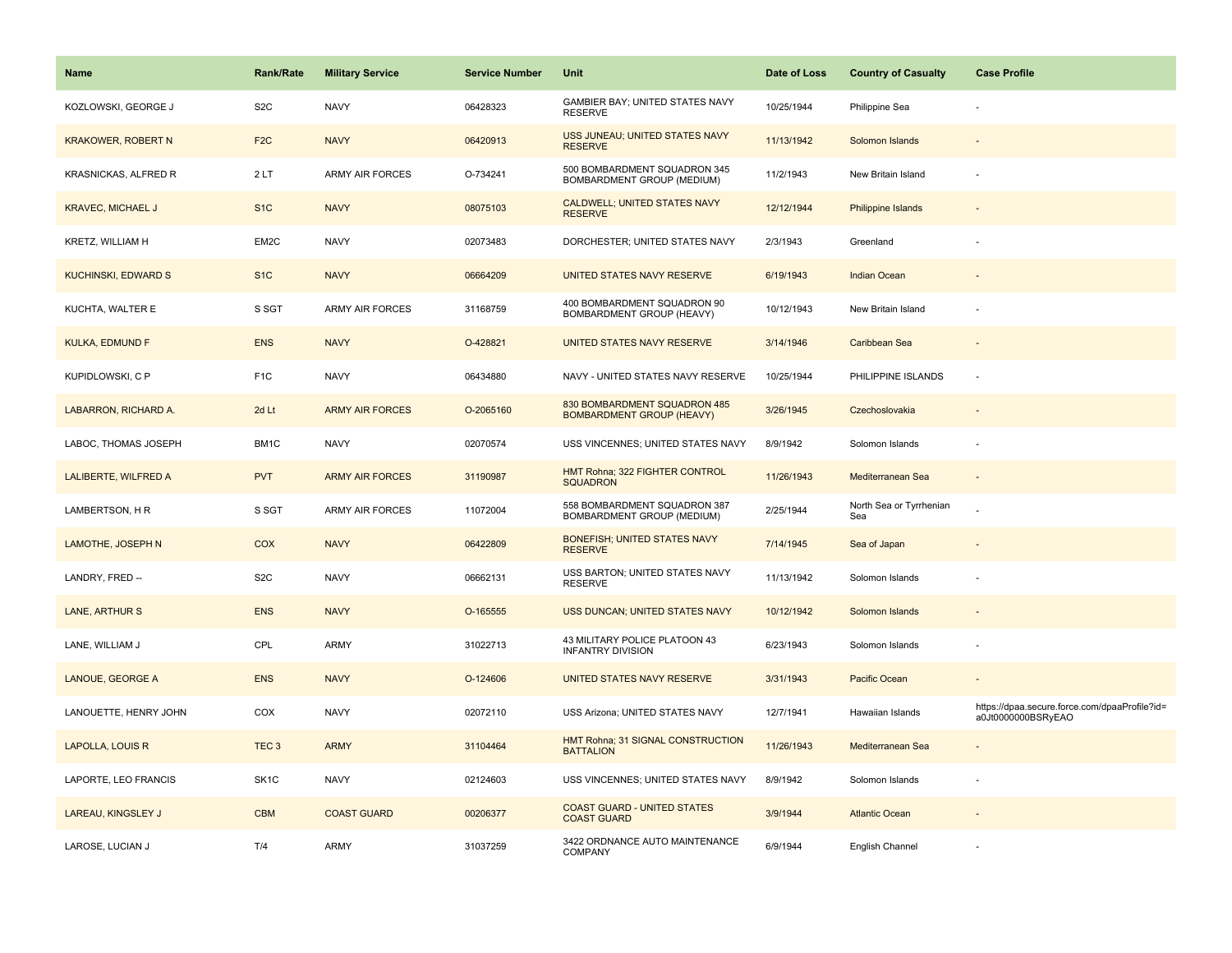| <b>Name</b>                  | <b>Rank/Rate</b>   | <b>Military Service</b> | <b>Service Number</b> | Unit                                                                           | Date of Loss | <b>Country of Casualty</b>     | <b>Case Profile</b>                                                 |
|------------------------------|--------------------|-------------------------|-----------------------|--------------------------------------------------------------------------------|--------------|--------------------------------|---------------------------------------------------------------------|
| LAROUCHE, ROGER J            | COX                | <b>NAVY</b>             | 02073664              | CISCO; UNITED STATES NAVY                                                      | 9/28/1943    | China Seas                     |                                                                     |
| LASTRINA, FRANK              | PFC                | ARMY                    | 20129433              | ARMY - 169 INFANTRY 43 DIVISION                                                | 7/18/1943    | <b>SOLOMON ISLANDS</b>         |                                                                     |
| LATAUSKAS, EDWARD J          | PHM <sub>2</sub> C | <b>NAVY</b>             | 02071386              | Asheville; UNITED STATES NAVY                                                  | 3/3/1942     | <b>Indian Ocean</b>            |                                                                     |
| LATTIMER, ROBERT W           | QM3C               | <b>NAVY</b>             | 08077078              | EVERSOLE; UNITED STATES NAVY<br><b>RESERVE</b>                                 | 10/29/1944   | Philippine Islands             |                                                                     |
| LAWRENCE, ALBERT J           | <b>CPL</b>         | <b>ARMY</b>             | 11019656              | <b>ARMY - 7 CHEMICAL COMPANY</b><br>(AVIATION)                                 | 11/23/1942   | PHILIPPINE ISLANDS             | https://dpaa.secure.force.com/dpaaProfile?id=<br>a0Jt0000000LIEiEAK |
| LAWRENCE, WARREN C           | S SGT              | <b>ARMY AIR FORCES</b>  | 11072053              | 345 BOMBARDMENT SQUADRON 98<br>BOMBARDMENT GROUP (HEAVY)                       | 2/25/1944    | Germany                        |                                                                     |
| <b>LAWTON, ALLEN WALLACE</b> | S <sub>1</sub> C   | <b>NAVY</b>             | 02127340              | <b>NAVY - UNITED STATES NAVY</b>                                               | 11/13/1942   | <b>SOLOMON ISLANDS</b>         | $\sim$                                                              |
| LEBLANC, EMILE ROMEO         | S <sub>2</sub> C   | <b>NAVY</b>             | 06420249              | USS QUINCY; UNITED STATES NAVY<br><b>RESERVE</b>                               | 8/9/1942     | Solomon Islands                |                                                                     |
| LEE, RICHARD F               | <b>SGT</b>         | <b>ARMY AIR FORCES</b>  | 11112316              | 780 BOMBARDMENT SQUADRON 465<br><b>BOMBARDMENT GROUP (HEAVY)</b>               | 8/24/1944    | <b>Adriatic Sea</b>            |                                                                     |
| LEETE, JONATHAN --           | 1LT                | ARMY AIR FORCES         | O-792404              | 487 BOMBARDMENT SQUADRON 340<br>BOMBARDMENT GROUP (MEDIUM)                     | 8/16/1943    | Algeria                        |                                                                     |
| LEFEBVRE, FRANCIS W          | <b>CPL</b>         | <b>ARMY AIR FORCES</b>  | 11010378              | 3 PURSUIT SQUADRON 24 PURSUIT<br><b>GROUP</b>                                  | 7/12/1942    | <b>Philippine Islands</b>      | https://dpaa.secure.force.com/dpaaProfile?id=<br>a0Jt0000000Lle7EAC |
| LEGRAS, MARCEL A             | <b>PVT</b>         | <b>ARMY AIR FORCES</b>  | 11041250              | 415 BOMBARDMENT SQUADRON 98<br>BOMBARDMENT GROUP (HEAVY)                       | 4/11/1943    | North Sea or Tyrrhenian<br>Sea |                                                                     |
| <b>LEHMAN, MORTON B</b>      | 2LT                | <b>ARMY AIR FORCES</b>  | O-809650              | 728 BOMBARDMENT SQUADRON 452<br><b>BOMBARDMENT GROUP (HEAVY)</b>               | 2/20/1944    | <b>Denmark</b>                 |                                                                     |
| LENOX, ALVIN JACK            | S SGT              | ARMY AIR FORCES         | 06136475              | 77 SQUADRON 22 TRANSPORT GROUP                                                 | 8/9/1943     | India                          |                                                                     |
| LENTI, ADOLPH --             | S SGT              | <b>ARMY AIR FORCES</b>  | 11045524              | 422 BOMBARDMENT SQUADRON 305<br><b>BOMBARDMENT GROUP (HEAVY)</b>               | 7/21/1944    | North Sea or Tyrrhenian<br>Sea |                                                                     |
| LEONARD, WILLIAM C           | PFC                | <b>ARMY</b>             | 31406037              | 338 INFANTRY 85 DIVISION                                                       | 9/14/1944    | Italy                          | https://dpaa.secure.force.com/dpaaProfile?id=<br>a0Jt000001nzZgKEAU |
| LESCHINSKI, TJ               | TM <sub>1C</sub>   | <b>NAVY</b>             | 04028675              | <b>SPENCE; UNITED STATES NAVY</b><br><b>RESERVE</b>                            | 12/18/1944   | <b>Philippine Sea</b>          |                                                                     |
| LESKO, GEORGE --             | HA <sub>2</sub> C  | <b>NAVY</b>             | 02073670              | USS QUINCY; UNITED STATES NAVY                                                 | 8/9/1942     | Solomon Islands                |                                                                     |
| <b>LESLIE, RAYMOND J</b>     | TEC <sub>5</sub>   | <b>ARMY</b>             | 12092006              | <b>ARMY - CIVIL AFFAIRS CORPS</b>                                              | 2/7/1943     | <b>ATLANTIC OCEAN</b>          |                                                                     |
| LEWIS, GORDON RHYS           | 1LT                | <b>MARINE CORPS</b>     | O-020423              | MARINE - UNITED STATES MARINE<br><b>CORPS</b>                                  | 1/28/1945    | Philippine Islands             |                                                                     |
| LEWIS, RICHARD E             | SOM <sub>3</sub> C | <b>NAVY</b>             | 06423162              | NAVY - UNITED STATES NAVY RESERVE                                              | 9/17/1945    | <b>JAPAN</b>                   |                                                                     |
| LIEBRA, OTTO --              | CMM                | <b>COAST GUARD</b>      | 00106384              | USCGC ALEXANDER HAMILTON; COAST<br>GUARD - UNITED STATES COAST<br><b>GUARD</b> | 1/29/1942    | Iceland                        |                                                                     |
| <b>LIGUZ, FRANK STEPHEN</b>  | RM3C               | <b>NAVY</b>             | 02073397              | NAVY - UNITED STATES NAVY                                                      | 11/13/1942   | <b>SOLOMON ISLANDS</b>         |                                                                     |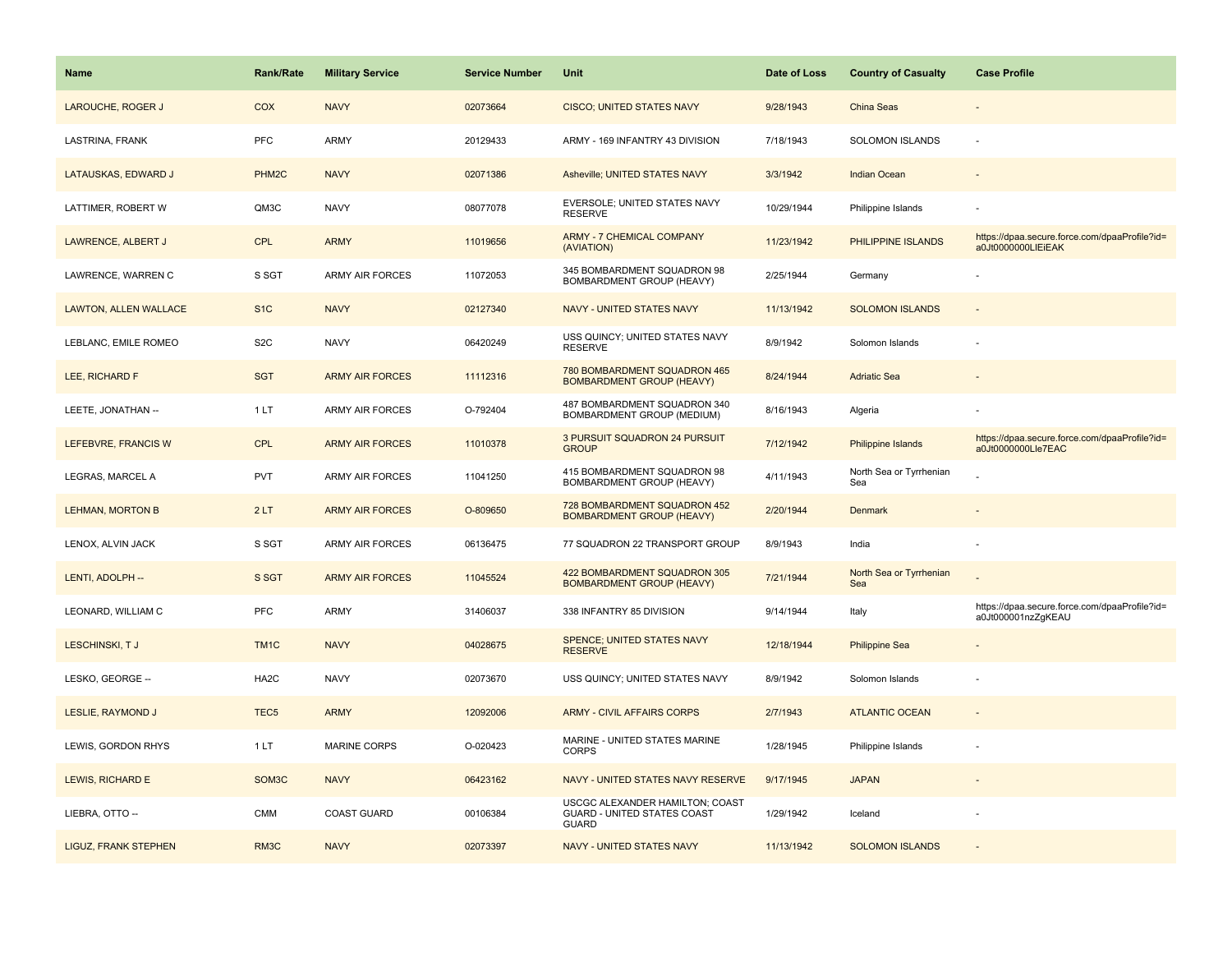| <b>Name</b>               | <b>Rank/Rate</b>  | <b>Military Service</b> | <b>Service Number</b> | Unit                                                                | Date of Loss | <b>Country of Casualty</b>       | <b>Case Profile</b>                                                 |
|---------------------------|-------------------|-------------------------|-----------------------|---------------------------------------------------------------------|--------------|----------------------------------|---------------------------------------------------------------------|
| LINDSAY, DOUGLAS C        | MOMM3C            | <b>NAVY</b>             | 02074082              | SWORDFISH; UNITED STATES NAVY                                       | 1/29/1945    | Ryukyus Islands                  |                                                                     |
| LISTER, JOSEPH D          | LT.               | <b>NAVY</b>             | O-283482              | USS PRINCETON (CV-37); UNITED<br><b>STATES NAVY</b>                 | 7/20/1946    | Hawaiian Islands                 |                                                                     |
| LOGIODICE, PASQUAL J      | <b>PFC</b>        | <b>ARMY</b>             | 31280731              | HMT Rohna; 853 ENGINEERS BATTALION<br>(AVIATION)                    | 11/26/1943   | Mediterranean Sea                | https://dpaa.secure.force.com/dpaaProfile?id=<br>a0Jt0000000XjDwEAK |
| LOMBARDO, FRANK P         | EM3C              | <b>NAVY</b>             | 08080764              | LSM-135; UNITED STATES NAVY<br><b>RESERVE</b>                       | 5/25/1945    | Ryukyus Islands                  |                                                                     |
| LOUGEE, FRANCIS G         | 2LT               | <b>ARMY AIR FORCES</b>  | O-815516              | 878 BOMBARDMENT SQUADRON 499<br>BOMBARDMENT GROUP (VERY HEAVY)      | 12/18/1944   | Japan/Okinawa                    |                                                                     |
| <b>LOUGHLIN, THOMAS P</b> | TM <sub>2</sub> C | <b>NAVY</b>             | 02071049              | <b>SHARK; UNITED STATES NAVY</b>                                    | 2/11/1942    | <b>Netherlands East Indies</b>   | $\sim$                                                              |
| LOVDAL, SIGURD --         | LT.               | <b>NAVY</b>             | O-106677              | USS SHANGRI LA; UNITED STATES<br>NAVY RESERVE                       | 6/3/1945     | Japan                            |                                                                     |
| LUBY, WILLIAM E           | ARM2C             | <b>NAVY</b>             | 06420289              | UNITED STATES NAVY RESERVE                                          | 12/27/1943   | New Caledonia                    |                                                                     |
| LUNDWALL, ALBERT A        | 1LT               | <b>ARMY AIR FORCES</b>  | O-681445              | 740 BOMBARDMENT SQUADRON 455<br>BOMBARDMENT GROUP (HEAVY)           | 3/19/1944    | Adriatic Sea                     |                                                                     |
| LURIX, JOSEPH WILLIAM     | 2LT               | <b>ARMY AIR FORCES</b>  | O-708626              | 498 BOMBARDMENT SQUADRON 345<br><b>BOMBARDMENT GROUP (MEDIUM)</b>   | 8/12/1945    | Japan/Okinawa                    |                                                                     |
| LUSSIER, ALFRED J         | BM1C              | <b>NAVY</b>             | 02067232              | Pillsbury; UNITED STATES NAVY                                       | 3/1/1942     | Indian Ocean                     |                                                                     |
| LUSSIER, LIONEL J         | <b>PFC</b>        | <b>ARMY</b>             | 31343024              | <b>ARMY - 182 INFANTRY AMERICAL</b><br><b>DIVISION</b>              | 3/12/1944    | <b>SOLOMON ISLANDS</b>           | $\sim$                                                              |
| LUZI, ROMOLO --           | S <sub>1</sub> C  | <b>NAVY</b>             | 05515121              | SS RICHARD BLAND; UNITED STATES<br>NAVY RESERVE                     | 3/10/1943    | Iceland                          |                                                                     |
| LUZIETTI, EUGENE --       | <b>T SGT</b>      | <b>ARMY</b>             | 20134353              | 118 MEDICAL BATTALION 43 DIVISION                                   | 6/23/1943    | Solomon Islands                  |                                                                     |
| LYLE, RICHARD P           | AEM2C             | <b>NAVY</b>             | 06075081              | NAVY - UNITED STATES NAVY RESERVE                                   | 10/25/1944   | PHILIPPINE SEA                   |                                                                     |
| LYNCH, JOHN J             | 1LT               | <b>ARMY AIR FORCES</b>  | O-426890              | <b>ENOURA MARU; 7 MATERIALS</b><br><b>SQUADRON 5 AIR BASE GROUP</b> | 1/9/1945     | Formosa                          | https://dpaa.secure.force.com/dpaaProfile?id=<br>a0Jt000000OutBLEAZ |
| LYON, KENNETH L.          | SGT               | <b>ARMY AIR FORCES</b>  | 11111702              | 742 BOMBARDMENT SQUADRON 455<br>BOMBARDMENT GROUP (HEAVY)           | 4/27/1945    | Mediterranean Sea                |                                                                     |
| LYSAKOWICZ, WALTER P      | S <sub>2</sub> C  | <b>NAVY</b>             | 02073662              | USS QUINCY; UNITED STATES NAVY                                      | 8/9/1942     | Solomon Islands                  |                                                                     |
| MACGREGOR, RODNEY J       | 2d Lt             | ARMY AIR FORCES         | O-666766              | 36 SQUADRON 316 TROOP CARRIER<br><b>GROUP</b>                       | 7/11/1943    | Mediterranean Sea                |                                                                     |
| <b>MACINTOSH, A C</b>     | Pvt               | <b>ARMY AIR FORCES</b>  | 11010399              | 27 MATERIALS SQUADRON 20 AIR BASE<br><b>GROUP</b>                   | 7/1/1942     | Philippine Islands               | https://dpaa.secure.force.com/dpaaProfile?id=<br>a0Jt0000000cc8zEAA |
| MACMAHON, JOHN CHURCHILL  | SPA1              | <b>NAVY</b>             | 4027186               | USS Burrfish; UNITED STATES NAVY<br><b>RESERVE</b>                  | 8/19/1944    | Central/South Pacific<br>Theater |                                                                     |
| MADDEN, DONALD THOMAS     | S <sub>2</sub> C  | <b>NAVY</b>             | 06420873              | USS JUNEAU; UNITED STATES NAVY<br><b>RESERVE</b>                    | 11/13/1942   | Solomon Islands                  |                                                                     |
| MADEO, GERALD F           | F <sub>1</sub> C  | <b>NAVY</b>             | 06429460              | FLIER; UNITED STATES NAVY RESERVE                                   | 8/13/1944    | Philippine Islands               |                                                                     |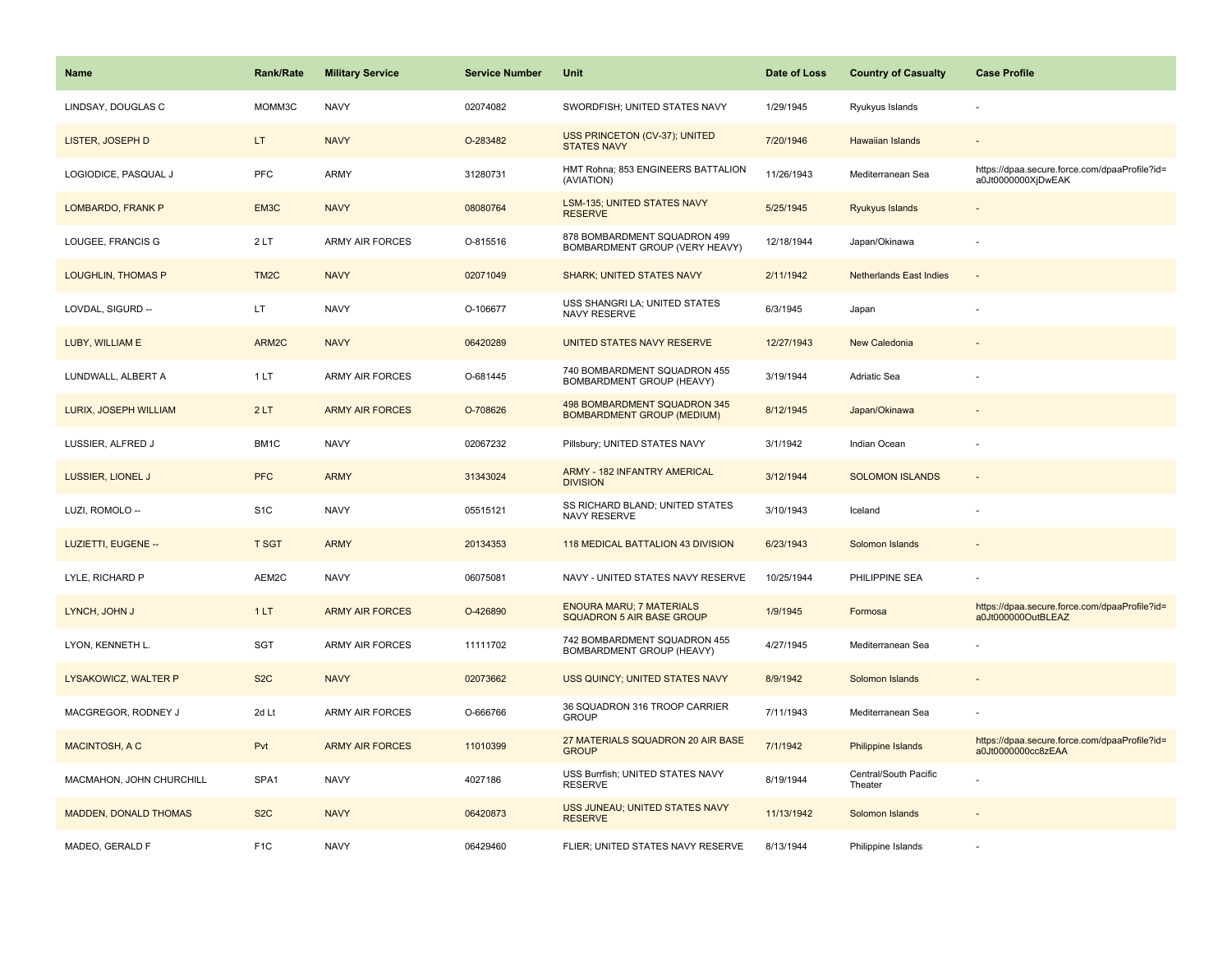| Name                        | <b>Rank/Rate</b>  | <b>Military Service</b> | <b>Service Number</b> | Unit                                                             | Date of Loss | <b>Country of Casualty</b>              | <b>Case Profile</b>                                                 |
|-----------------------------|-------------------|-------------------------|-----------------------|------------------------------------------------------------------|--------------|-----------------------------------------|---------------------------------------------------------------------|
| <b>MAGARIS, PAUL L</b>      | RM <sub>1</sub> C | <b>NAVY</b>             | 03415149              | Reuben James; UNITED STATES NAVY                                 | 10/31/1941   | <b>Atlantic Ocean</b>                   |                                                                     |
| MAGILL, WILLIAM W           | S <sub>1</sub> C  | <b>NAVY</b>             | 02073237              | USS JUNEAU; UNITED STATES NAVY                                   | 11/13/1942   | Solomon Islands                         |                                                                     |
| <b>MAHER, FRANK B</b>       | S <sub>1</sub> C  | <b>NAVY</b>             | 06426665              | UNITED STATES NAVY RESERVE                                       | 4/5/1943     | North Atlantic Ocean                    |                                                                     |
| MAIKO, ANDREW --            | SGT               | <b>ARMY AIR FORCES</b>  | 11041425              | 66 BOMBARDMENT SQUADRON 44<br>BOMBARDMENT GROUP (HEAVY)          | 2/16/1943    | English Channel                         |                                                                     |
| MALBOEUF, ROLAND W          | COX               | <b>NAVY</b>             | 02073052              | USS GWIN; UNITED STATES NAVY                                     | 7/13/1943    | Solomon Islands                         |                                                                     |
| MALINOWSKY, ALEXANDER F     | MM3C              | <b>NAVY</b>             | 02073015              | Atik; UNITED STATES NAVY                                         | 3/27/1942    | Bermuda                                 |                                                                     |
| <b>MALONEY, THOMAS J</b>    | TM3C              | <b>NAVY</b>             | 06424272              | <b>CORVINA: UNITED STATES NAVY</b><br><b>RESERVE</b>             | 11/16/1943   | <b>Marshall Islands</b>                 |                                                                     |
| MANESS, LLOYD B             | CEM               | <b>NAVY</b>             | 02618717              | <b>GROWLER; UNITED STATES NAVY</b>                               | 11/7/1944    | China Seas                              |                                                                     |
| <b>MANEY, FRANCIS R</b>     | F <sub>2</sub> C  | <b>NAVY</b>             | 08082110              | SNOOK; UNITED STATES NAVY<br><b>RESERVE</b>                      | 5/5/1945     | China Seas                              |                                                                     |
| MANKUS, BRUNO CHESTER       | AMM <sub>2c</sub> | <b>NAVY</b>             | 6188244               | UNITED STATES NAVY RESERVE                                       | 5/1/1944     | Pacific Ocean                           |                                                                     |
| <b>MANTELL, MYRON L</b>     | 2LT               | <b>ARMY AIR FORCES</b>  | O-668721              | 417 BOMBARDMENT SQUADRON 25<br><b>BOMBARDMENT GROUP (MEDIUM)</b> | 10/31/1943   | <b>Puerto Rico</b>                      |                                                                     |
| MANUEL, ROBERT R            | CWO               | ARMY                    | W-901312              | ENOURA MARU; UNITED STATES ARMY<br>MINE PLANTER HARRISON         | 1/3/1945     | Formosa                                 | https://dpaa.secure.force.com/dpaaProfile?id=<br>a0Jt0000000cdQLEAY |
| <b>MARCELYNAS, GEORGE C</b> | S SGT             | <b>ARMY AIR FORCES</b>  | 11036285              | 823 BOMBARDMENT SQUADRON 38<br><b>BOMBARDMENT GROUP (MEDIUM)</b> | 12/26/1944   | <b>Netherlands East Indies</b>          | https://dpaa.secure.force.com/dpaaProfile?id=<br>a0Jt0000000XjXDEA0 |
| MARCINAK, STANLEY J         | AS                | <b>NAVY</b>             | 06466025              | SS Heredia; UNITED STATES NAVY<br><b>RESERVE</b>                 | 5/6/1942     | Caribbean Sea                           |                                                                     |
| <b>MARETTE, ERNEST H</b>    | SM <sub>2</sub> C | <b>NAVY</b>             | 02072169              | Pillsbury; UNITED STATES NAVY                                    | 3/1/1942     | <b>Indian Ocean</b>                     |                                                                     |
| MARKWALDER, EARL A          | S SGT             | <b>ARMY AIR FORCES</b>  | 31327253              | 751 BOMBARDMENT SQUADRON 457<br>BOMBARDMENT GROUP (HEAVY)        | 7/7/1944     | English Channel                         | $\sim$                                                              |
| <b>MARRIOTT, GILBERT E</b>  | ARM2C             | <b>NAVY</b>             | 06424290              | UNITED STATES NAVY RESERVE                                       | 11/5/1944    | <b>Central/South Pacific</b><br>Theater |                                                                     |
| MARTIN, CARSON R            | <b>CMOMM</b>      | <b>NAVY</b>             | 02655140              | <b>GRUNION; UNITED STATES NAVY</b>                               | 8/1/1942     | Aleutian Islands                        |                                                                     |
| <b>MARTIN, ROBERT A</b>     | MM3C              | <b>NAVY</b>             | 06426465              | Rowan; UNITED STATES NAVY RESERVE                                | 9/11/1943    | North or Tyrrhenian Seas                | $\overline{\phantom{a}}$                                            |
| MASSARELLI, ARMAND --       | S <sub>1</sub> C  | <b>NAVY</b>             | 06428127              | UNITED STATES NAVY RESERVE                                       | 4/5/1943     | Atlantic Ocean                          |                                                                     |
| <b>MASUGA, LAWRENCE E</b>   | 1LT               | <b>ARMY AIR FORCES</b>  | O-540965              | 3 PHOTO RECONNAISSANCE<br><b>SQUADRON</b>                        | 2/14/1945    | <b>Marianas Islands</b>                 |                                                                     |
| MATHES, JAMES M             | LT /JG/           | <b>NAVY</b>             | O-253465              | UNITED STATES NAVY RESERVE                                       | 8/9/1944     | English Channel                         |                                                                     |
| MATLAK, JOSEPH IGNATZ       | CM <sub>3</sub> C | <b>NAVY</b>             | 06420846              | USS BARTON; UNITED STATES NAVY<br><b>RESERVE</b>                 | 11/13/1942   | Solomon Islands                         |                                                                     |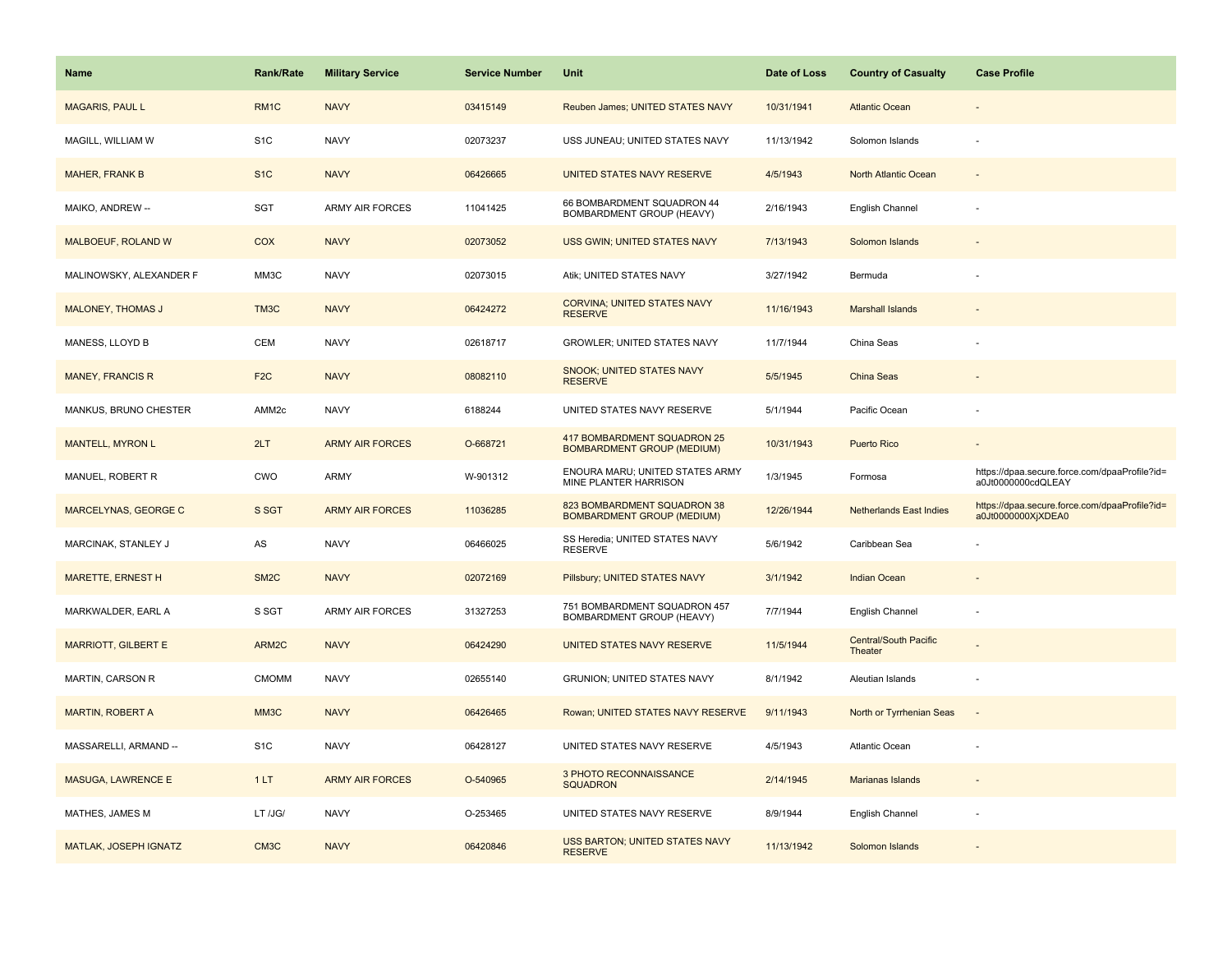| <b>Name</b>                   | Rank/Rate        | <b>Military Service</b> | <b>Service Number</b> | Unit                                                                   | Date of Loss | <b>Country of Casualty</b>     | <b>Case Profile</b>      |
|-------------------------------|------------------|-------------------------|-----------------------|------------------------------------------------------------------------|--------------|--------------------------------|--------------------------|
| MATUS, JOSEPH V               | S SGT            | ARMY                    | 20125237              | <b>INFANTRY</b>                                                        | 6/23/1943    | Coral Sea                      |                          |
| MATY, MICHAEL A               | <b>T SGT</b>     | <b>ARMY AIR FORCES</b>  | 31337331              | 349 BOMBARDMENT SQUADRON 100<br><b>BOMBARDMENT GROUP (HEAVY)</b>       | 4/7/1945     | Germany                        |                          |
| MAYNARD, DONALD W             | CPL              | <b>ARMY AIR FORCES</b>  | 11104466              | 409 BOMBARDMENT SQUADRON 93<br>BOMBARDMENT GROUP (HEAVY)               | 3/5/1945     | English Channel                |                          |
| <b>MCCLELLAND, VINCENT --</b> | <b>LTJG</b>      | <b>NAVY</b>             | O-226650              | SPENCE; UNITED STATES NAVY<br><b>RESERVE</b>                           | 12/18/1944   | <b>Philippine Sea</b>          |                          |
| MCCONN, FRANCIS J             | SEA2             | <b>NAVY</b>             | 08084624              | LST-314; UNITED STATES NAVY<br><b>RESERVE</b>                          | 6/9/1944     | English Channel                |                          |
| MCCUE, WILLIAM J              | S Sgt            | <b>ARMY AIR FORCES</b>  | 16056404              | 369 BOMBARDMENT SQUADRON 306<br><b>BOMBARDMENT GROUP (HEAVY)</b>       | 1/1/1945     | North Sea or Tyrrhenian<br>Sea |                          |
| MCGOWAN, ROBERT J             | Ens              | <b>NAVY</b>             | O-315755              | UNITED STATES NAVY RESERVE                                             | 4/22/1944    | Pacific Ocean                  |                          |
| <b>MCGRAIL, JAMES J</b>       | SEA1             | <b>NAVY</b>             | 06429732              | <b>Bristol; UNITED STATES NAVY RESERVE</b>                             | 11/13/1943   | Mediterranean Sea              |                          |
| MCHUGH, WILLIAM F             | Pfc              | ARMY AIR FORCES         | 06150521              | SHINYO MARU; 14 BOMBARDMENT<br>SQUADRON 7 BOMBARDMENT GROUP<br>(HEAVY) | 9/7/1944     | Philippine Islands             |                          |
| <b>MCINTOSH, HW</b>           | FIt O            | <b>ARMY AIR FORCES</b>  | T-135789              | <b>AIR CORPS</b>                                                       | 3/25/1945    | Bermuda                        |                          |
| MCKEAN, ROBERT E              | T/5              | <b>ARMY</b>             | 31022371              | 118 ENGINEERS COMBAT BATTALION 43<br><b>DIVISION</b>                   | 7/2/1943     | Solomon Islands                |                          |
| <b>MCKENNA, JOHN R</b>        | TM <sub>3</sub>  | <b>NAVY</b>             | 06422783              | <b>GUDGEON; UNITED STATES NAVY</b><br><b>RESERVE</b>                   | 5/5/1944     | Marianas Islands               |                          |
| MCLAUGHLIN, JAMES P           | F <sub>1c</sub>  | <b>NAVY</b>             | 02072868              | LCT(5)-241; UNITED STATES NAVY                                         | 9/15/1943    | Italy                          |                          |
| <b>MCNALLY, EDWARD G</b>      | SEA <sub>2</sub> | <b>NAVY</b>             | 06420804              | USS JUNEAU; UNITED STATES NAVY<br><b>RESERVE</b>                       | 11/13/1942   | Solomon Islands                |                          |
| MEEHAN, EDWARD J              | 2LT              | ARMY AIR FORCES         | O-731770              | 443 BOMBARDMENT SQUADRON 320<br>BOMBARDMENT GROUP (MEDIUM)             | 7/24/1943    | North Sea or Tyrrhenian<br>Sea |                          |
| <b>MEKRUT, FRED FRANK</b>     | S <sub>2</sub> C | <b>NAVY</b>             | 06420896              | USS JUNEAU; UNITED STATES NAVY<br><b>RESERVE</b>                       | 11/13/1942   | Solomon Islands                |                          |
| MENDELLO, JOSEPH F            | S <sub>1</sub> C | <b>NAVY</b>             | 06433358              | YMS-472; UNITED STATES NAVY<br><b>RESERVE</b>                          | 9/17/1945    | Japan                          |                          |
| <b>MENO, MICHAEL J</b>        | 2LT              | <b>ARMY AIR FORCES</b>  | O-805090              | 557 ARMY AIR FORCE BASE UNIT                                           | 5/4/1944     | <b>Atlantic Ocean</b>          |                          |
| MERCIER, WILLIAM LEON         | SK3C             | <b>NAVY</b>             | 02071870              | USS VINCENNES; UNITED STATES NAVY                                      | 8/9/1942     | Solomon Islands                | $\overline{\phantom{a}}$ |
| <b>METCALF, EARLE G</b>       | 1LT              | <b>ARMY AIR FORCES</b>  | O-800383              | 703 BOMBARDMENT SQUADRON 445<br><b>BOMBARDMENT GROUP (HEAVY)</b>       | 2/2/1944     | North Sea or Tyrrhenian<br>Sea |                          |
| METCALFE, JAMES R             | SGT              | <b>ARMY</b>             | 20128584              | 232 INFANTRY 42 DIVISION                                               | 1/19/1945    | France                         | ÷,                       |
| METIVIER, JOSEPH E H          | COX              | <b>NAVY</b>             | 02072872              | <b>UNITED STATES NAVY</b>                                              | 3/10/1943    | <b>Atlantic Ocean</b>          |                          |
| MICHA, MAX F                  | MOMM1C           | <b>NAVY</b>             | 02071901              | CORVINA; UNITED STATES NAVY                                            | 11/16/1943   | Marshall Islands               |                          |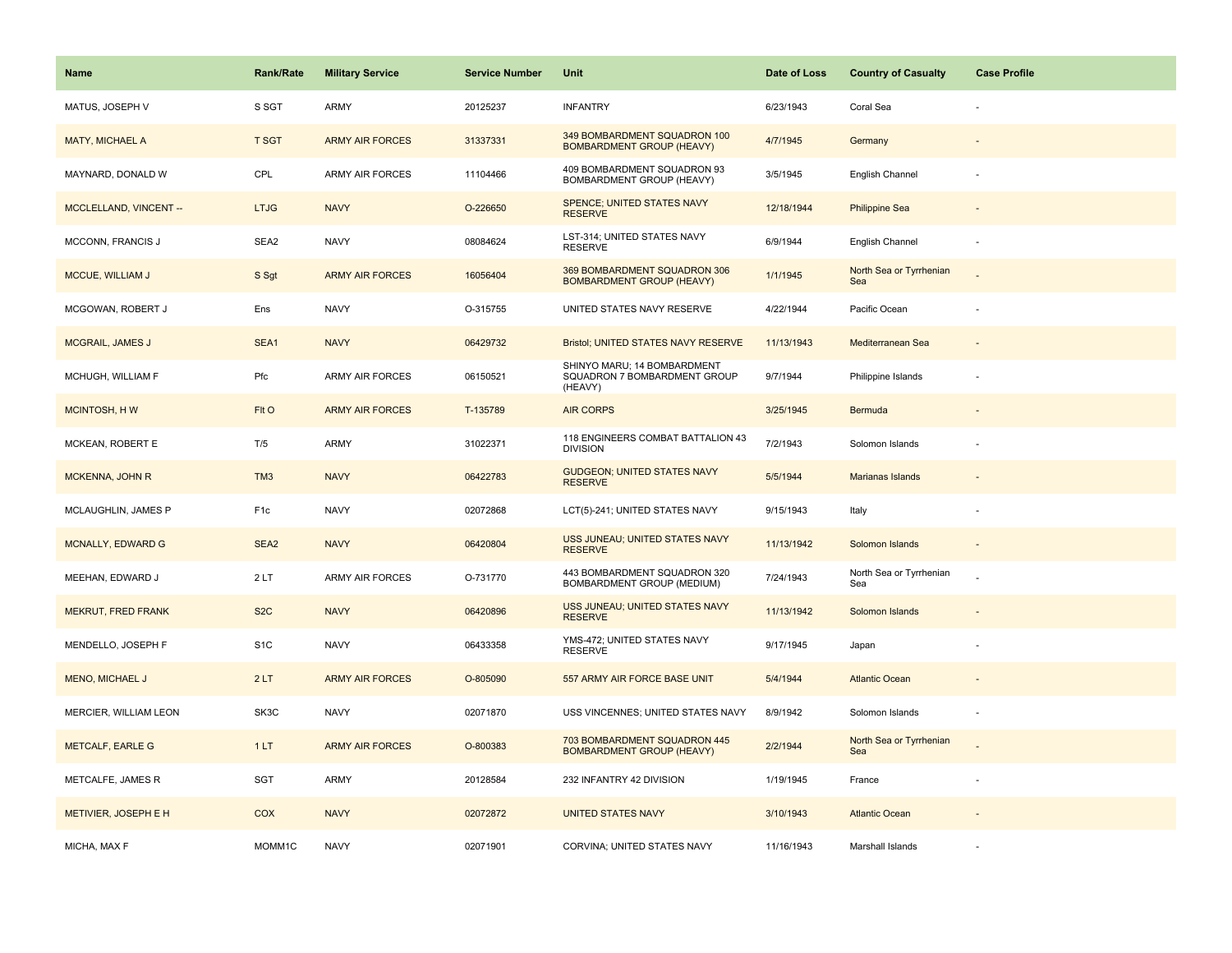| Name                        | <b>Rank/Rate</b> | <b>Military Service</b> | <b>Service Number</b> | Unit                                                           | Date of Loss | <b>Country of Casualty</b>     | <b>Case Profile</b>                                                 |
|-----------------------------|------------------|-------------------------|-----------------------|----------------------------------------------------------------|--------------|--------------------------------|---------------------------------------------------------------------|
| MICHAUD, RAYMOND N          | GM3C             | <b>NAVY</b>             | 08249706              | USS CABOT; UNITED STATES NAVY<br><b>RESERVE</b>                | 11/25/1944   | <b>Philippine Sea</b>          |                                                                     |
| MIGLIORE, PACIFICO A        | PFC              | ARMY                    | 31280724              | HMT Rohna; 853 ENGINEERS BATTALION<br>(AVIATION)               | 11/26/1943   | Mediterranean Sea              |                                                                     |
| MIKAN, EDWARD M             | <b>PVT</b>       | <b>ARMY</b>             | 20130383              | 169 INFANTRY 43 DIVISION                                       | 7/16/1943    | <b>Gilbert Islands</b>         |                                                                     |
| MILARDO, JAMES P            | COX              | <b>NAVY</b>             | 06665972              | LST-376; UNITED STATES NAVY<br><b>RESERVE</b>                  | 6/9/1944     | English Channel                |                                                                     |
| MILES, DAVID S              | <b>PVT</b>       | <b>ARMY</b>             | 31125322              | <b>USAT DORCHESTER; CORPS OF</b><br><b>ENGINEERS</b>           | 2/3/1943     | Greenland                      |                                                                     |
| MILLER, ARTHUR EDWARD       | S <sub>2</sub> C | <b>NAVY</b>             | 06420254              | USS QUINCY; UNITED STATES NAVY<br><b>RESERVE</b>               | 8/9/1942     | Solomon Islands                |                                                                     |
| MILLER, EDWARD C            | S <sub>2</sub> C | <b>NAVY</b>             | 08991393              | <b>HANCOCK; UNITED STATES NAVY</b><br><b>RESERVE</b>           | 4/7/1945     | Ryukyus Islands                |                                                                     |
| MILLER, JACKSON B           | TEC <sub>5</sub> | ARMY                    | 34506093              | HMT Rohna; 853 ENGINEERS BATTALION<br>(AVIATION)               | 11/26/1943   | Mediterranean Sea              |                                                                     |
| MILLER, VOIGT W.            | 2LT              | <b>ARMY AIR FORCES</b>  | O-800152              | 98 SQUADRON 28 TRANSPORT GROUP                                 | 9/29/1943    | India                          |                                                                     |
| MILLER, WARD --             | SGT              | ARMY AIR FORCES         | 11079089              | 793 BOMBARDMENT SQUADRON 468<br>BOMBARDMENT GROUP (VERY HEAVY) | 11/4/1944    | Indian Ocean                   |                                                                     |
| <b>MILLER, WILLIAM M</b>    | 2d Lt            | <b>ARMY AIR FORCES</b>  | O-663071              | 47 FIGHTER SQUADRON 15 FIGHTER<br><b>GROUP</b>                 | 9/17/1942    | <b>Hawaiian Islands</b>        |                                                                     |
| MILUS, PETER P              | CFC              | <b>NAVY</b>             | 02069548              | GOLET; UNITED STATES NAVY                                      | 7/12/1944    | Japan                          |                                                                     |
| MINER, CHARLES E.           | <b>PFC</b>       | <b>ARMY AIR FORCES</b>  | 31247933              | SS CAPE SAN JUAN; 1 FIGHTER<br><b>CONTROL SQUADRON</b>         | 11/11/1943   | Fiji                           |                                                                     |
| MIRANDO, MARIO G            | AMM3C            | <b>NAVY</b>             | 06426702              | PRINCETON; UNITED STATES NAVY<br><b>RESERVE</b>                | 10/24/1944   | Philippine Sea                 |                                                                     |
| MIX, KENNETH J.             | 2LT              | <b>ARMY AIR FORCES</b>  | O-721490              | 343 FIGHTER SQUADRON 55 FIGHTER<br><b>GROUP</b>                | 12/24/1944   | Germany                        |                                                                     |
| MOLANS, JOHN J              | S SGT            | ARMY AIR FORCES         | 11138584              | 568 BOMBARDMENT SQUADRON 390<br>BOMBARDMENT GROUP (HEAVY)      | 1/21/1945    | North Sea or Tyrrhenian<br>Sea |                                                                     |
| <b>MOLON, MICHAEL J</b>     | S <sub>1</sub> C | <b>NAVY</b>             | 06435144              | NAVY - UNITED STATES NAVY RESERVE                              | 11/10/1944   | <b>ADMIRALTY ISLANDS</b>       | https://dpaa.secure.force.com/dpaaProfile?id=<br>a0Jt0000000Xg9kEAC |
| MONICO, PAUL --             | 2LT              | ARMY                    | O-890210              | SHINYO MARU; 3 INFANTRY REGIMENT<br>(PHILIPPINE SCOUT)         | 9/7/1944     | Philippine Islands             |                                                                     |
| MONTANA, MICHAEL --         | S SGT            | <b>ARMY</b>             | 31275310              | HMT Rohna; 853 ENGINEERS BATTALION<br>(AVIATION)               | 11/26/1943   | Mediterranean Sea              |                                                                     |
| MONTANARI, EUGENE J         | S <sub>1</sub> C | <b>NAVY</b>             | 02072904              | Neosho; UNITED STATES NAVY                                     | 5/7/1942     | Coral Sea                      |                                                                     |
| MOONEY, JOHN F              | LT.              | <b>NAVY</b>             | O-075681              | UNITED STATES NAVY RESERVE                                     | 7/6/1943     | Solomon Islands                |                                                                     |
| MOORE, JOHN C               | <b>PVT</b>       | <b>ARMY</b>             | 11095722              | HMT Rohna; 853 ENGINEERS BATTALION<br>(AVIATION)               | 11/26/1943   | Mediterranean Sea              |                                                                     |
| <b>MORAN, THOMAS JOSEPH</b> | S <sub>2</sub> C | <b>NAVY</b>             | 06420900              | USS JUNEAU; UNITED STATES NAVY<br><b>RESERVE</b>               | 11/13/1942   | Solomon Islands                |                                                                     |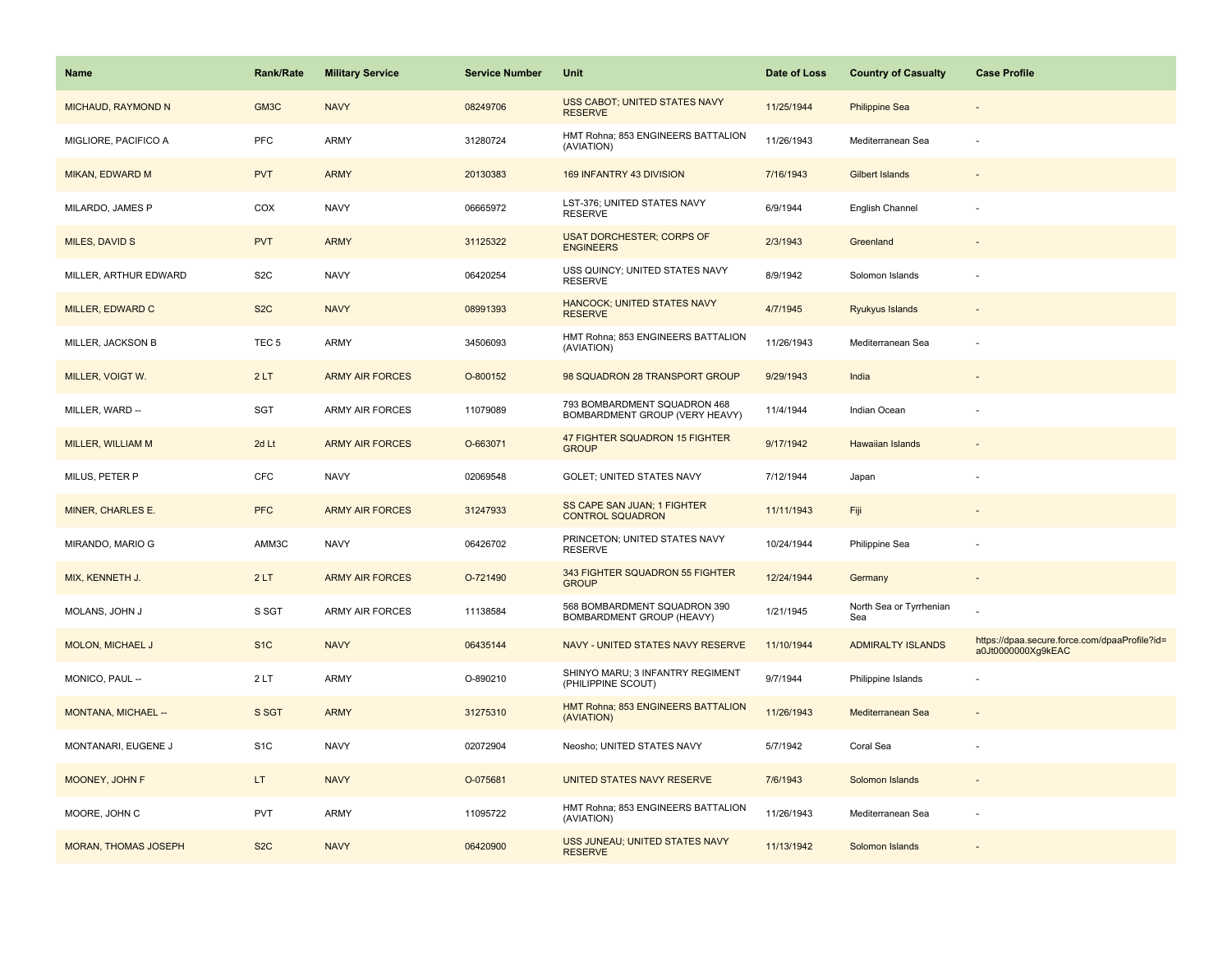| <b>Name</b>               | <b>Rank/Rate</b>  | <b>Military Service</b> | <b>Service Number</b> | Unit                                                           | Date of Loss | <b>Country of Casualty</b> | <b>Case Profile</b>                                                 |
|---------------------------|-------------------|-------------------------|-----------------------|----------------------------------------------------------------|--------------|----------------------------|---------------------------------------------------------------------|
| MORELLI, JOSEPH P         | PFC               | <b>ARMY</b>             | 31328019              | HMT Rohna; 853 ENGINEERS BATTALION<br>(AVIATION)               | 11/26/1943   | Mediterranean Sea          |                                                                     |
| MOREY, RONALD C.          | 1st Lt            | <b>ARMY AIR FORCES</b>  | O-2071816             | AIR FORCE - 397 BOMBARDMENT<br>SQUADRON (HEAVY)                | 7/20/1946    | Panama                     |                                                                     |
| MORGAN, CHARLES W.        | 2LT               | <b>ARMY AIR FORCES</b>  | O-694586              | 728 BOMBARDMENT SQUADRON 452<br>BOMBARDMENT GROUP (HEAVY)      | 3/28/1944    | France                     |                                                                     |
| <b>MORGAN, HARRISON P</b> | QM1C              | <b>NAVY</b>             | 06420460              | UNITED STATES NAVY RESERVE                                     | 8/9/1944     | Pacific Ocean              |                                                                     |
| MORIN, ROBERT C           | F <sub>1</sub> C  | <b>NAVY</b>             | 06423247              | TRIGGER; UNITED STATES NAVY<br><b>RESERVE</b>                  | 3/28/1945    | Ryukyus Islands            |                                                                     |
| MORRIS, ROBERT --         | 2LT               | <b>ARMY AIR FORCES</b>  | O-734486              | 64 BOMBARDMENT SQUADRON 43<br><b>BOMBARDMENT GROUP (HEAVY)</b> | 8/17/1943    | <b>Coral Sea</b>           |                                                                     |
| MORRONE, PETER F          | SGT               | ARMY AIR FORCES         | 31324040              | 755 BOMBARDMENT SQUADRON 458<br>BOMBARDMENT GROUP (HEAVY)      | 3/16/1944    | English Channel            |                                                                     |
| <b>MORRONE, UGO A</b>     | S <sub>2</sub> C  | <b>NAVY</b>             | 06429477              | PT-251; UNITED STATES NAVY RESERVE                             | 2/26/1944    | <b>Bouganiville</b>        |                                                                     |
| MOSKALUK, JOSEPH E.       | <b>T SGT</b>      | <b>ARMY AIR FORCES</b>  | 31063849              | 63 BOMBARDMENT SQUADRON 43<br>BOMBARDMENT GROUP (HEAVY)        | 12/16/1943   | New Britain Island         |                                                                     |
| MUIR, LINWOOD R           | QM1C              | <b>NAVY</b>             | 02070500              | Edsall; UNITED STATES NAVY                                     | 3/1/1942     | Java                       |                                                                     |
| NABEL, LIONEL --          | <b>PVT</b>        | <b>ARMY</b>             | 31334916              | 142 INFANTRY 36 DIVISION                                       | 2/12/1944    | Italy                      |                                                                     |
| NAVASKE, JAMES T          | <b>CPL</b>        | <b>ARMY AIR FORCES</b>  | 11138038              | 32 PHOTO SQUADRON 5<br><b>RECONNAISSANCE GROUP</b>             | 4/20/1944    | Mediterranean Sea          |                                                                     |
| NELSON, CLAYTON E         | LT.               | <b>NAVY</b>             | O-137001              | S-28; UNITED STATES NAVY                                       | 7/4/1944     | Hawaiian Islands           |                                                                     |
| NELSON, GEORGE C          | LT /JG/           | <b>NAVY</b>             | O-267427              | HULL; UNITED STATES NAVY RESERVE                               | 12/18/1944   | <b>Philippine Sea</b>      | https://dpaa.secure.force.com/dpaaProfile?id=<br>a0Jt0000000XdnsEAC |
| NETO, MODESTO --          | CCK               | <b>NAVY</b>             | 01239912              | USS JUNEAU; UNITED STATES NAVY<br><b>RESERVE</b>               | 11/13/1942   | Solomon Islands            |                                                                     |
| <b>NEVINS, WILLIAM B</b>  | MM3C              | <b>NAVY</b>             | 06428876              | SPENCE; UNITED STATES NAVY<br><b>RESERVE</b>                   | 12/18/1944   | <b>Philippine Sea</b>      |                                                                     |
| NEWCOMB, ROBERT M         | LT CDR            | <b>NAVY</b>             | O-200039              | NAVY - UNITED STATES NAVY RESERVE                              | 7/24/1945    | PHILIPPINE SEA             |                                                                     |
| NEWELL, HAROLD --         | MM <sub>2</sub> C | <b>NAVY</b>             | 06426698              | <b>Buck; UNITED STATES NAVY RESERVE</b>                        | 10/9/1943    | North or Tyrrhenian Seas   | $\sim$                                                              |
| NIDERMAYER, ELMER G       | Y <sub>2</sub> C  | <b>NAVY</b>             | 02073157              | LST-342; UNITED STATES NAVY                                    | 7/18/1943    | Solomon Islands            |                                                                     |
| NOBLE, WILSON P           | SM3C              | <b>NAVY</b>             | 04037815              | Atik; UNITED STATES NAVY                                       | 3/27/1942    | Bermuda                    | $\sim$                                                              |
| NOEL, JOSEPH H            | S <sub>1</sub> C  | <b>NAVY</b>             | 06426390              | SS JOHN HARVEY; UNITED STATES<br><b>NAVY RESERVE</b>           | 12/2/1943    | ** Documentation Errors    | ÷,                                                                  |
| NOGAS, EUGENE --          | S <sub>2</sub> C  | <b>NAVY</b>             | 06420272              | USS ATLANTA; UNITED STATES NAVY<br><b>RESERVE</b>              | 11/13/1942   | Solomon Islands            |                                                                     |
| NOIVA, ARMAND F           | F <sub>1</sub> C  | <b>NAVY</b>             | 06438110              | Drexler; UNITED STATES NAVY RESERVE                            | 5/28/1945    | Japan                      |                                                                     |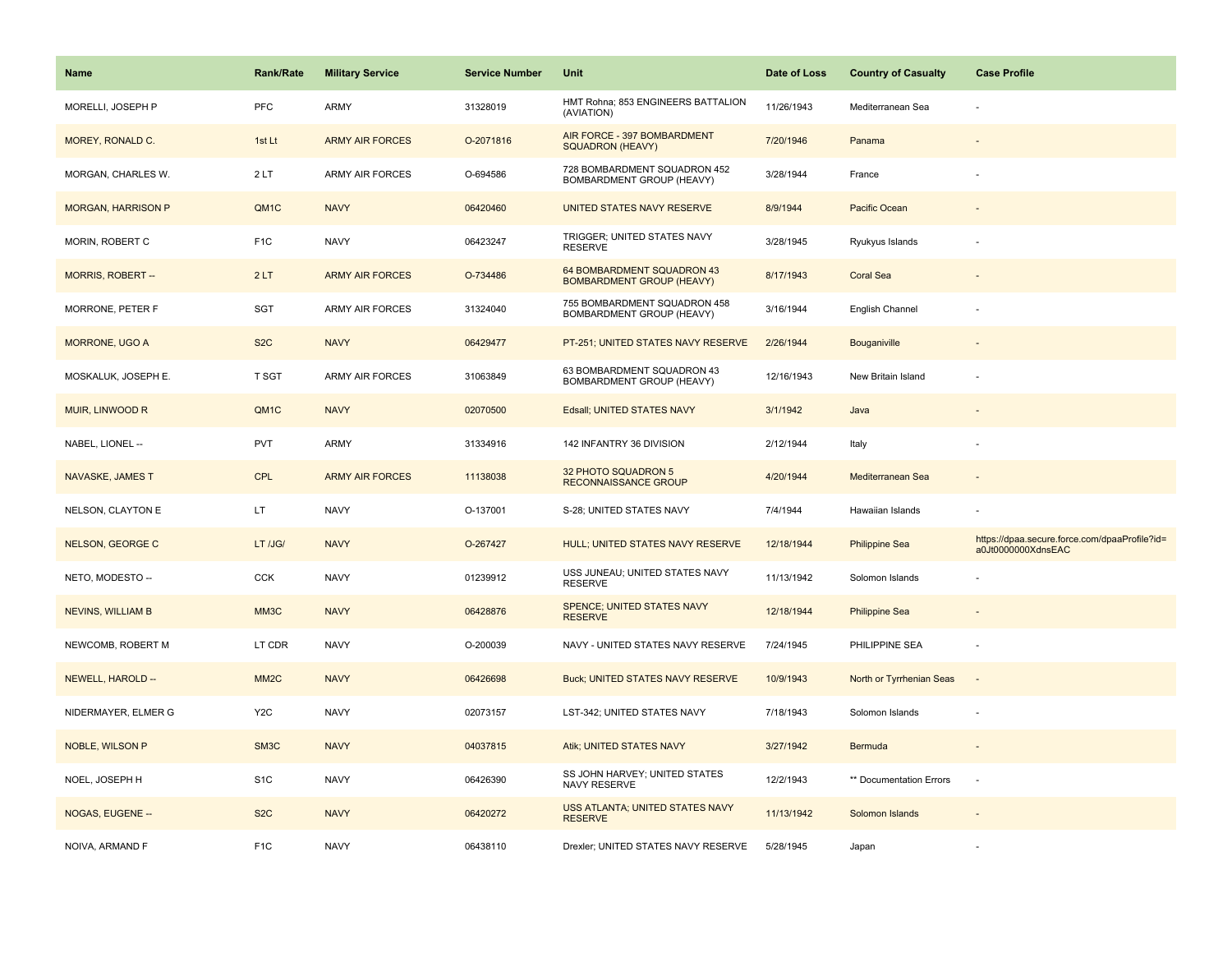| Name                           | <b>Rank/Rate</b>  | <b>Military Service</b> | <b>Service Number</b> | Unit                                                                               | Date of Loss | <b>Country of Casualty</b>     | <b>Case Profile</b>                                                 |
|--------------------------------|-------------------|-------------------------|-----------------------|------------------------------------------------------------------------------------|--------------|--------------------------------|---------------------------------------------------------------------|
| <b>NOLAN, JOSEPH F</b>         | 1LT               | <b>ARMY AIR FORCES</b>  | O-822522              | 816 BOMBARDMENT SQUADRON 483<br><b>BOMBARDMENT GROUP (HEAVY)</b>                   | 4/25/1945    | Austria                        |                                                                     |
| NOLAN, RAYMOND T               | T SGT             | ARMY AIR FORCES         | 31144367              | 371 BOMBARDMENT SQUADRON 307<br>BOMBARDMENT GROUP (HEAVY)                          | 7/13/1943    | New Hebrides                   |                                                                     |
| NORDBY, WILLIAM E              | <b>CPL</b>        | <b>ARMY AIR FORCES</b>  | 11103863              | 500TH BOMBARDMENT SQUADRON,<br>345TH BOMBARDMENT GROUP<br>(MEDIUM), 5TH AIR FORCES | 3/2/1945     | <b>China Seas</b>              |                                                                     |
| NORMAN, LEWIS A                | <b>PFC</b>        | ARMY                    | 06148776              | 5 INFANTRY REGIMENT                                                                | 7/22/1941    | Panama                         |                                                                     |
| NORTHROP, DOUGLAS C            | LT COL            | <b>ARMY AIR FORCES</b>  | O-393187              | 877 BOMBARDMENT SQUADRON 499<br>BOMBARDMENT GROUP (VERY HEAVY)                     | 4/27/1945    | <b>Marianas Islands</b>        |                                                                     |
| NOSTIN, JOHN --                | SGT               | <b>ARMY AIR FORCES</b>  | 31042725              | 550 BOMBARDMENT SQUADRON 385<br>BOMBARDMENT GROUP (HEAVY)                          | 3/2/1945     | Germany                        |                                                                     |
| NOWOCINSKI, HENRY S            | Pfc               | <b>ARMY</b>             | 31316118              | 5307 COMPOSITE UNIT                                                                | 7/3/1944     | <b>BURMA</b>                   | $\overline{\phantom{a}}$                                            |
| NURCZYK, RAYMOND M             | 2d Lt             | <b>ARMY AIR FORCES</b>  | O-2069096             | 732 BOMBARDMENT SQUADRON 453<br>BOMBARDMENT GROUP (HEAVY)                          | 2/9/1945     | North Sea or Tyrrhenian<br>Sea |                                                                     |
| <b>OAKMAN, THOMAS D</b>        | S SGT             | <b>ARMY AIR FORCES</b>  | 11040855              | 367 BOMBARDMENT SQUADRON 306<br><b>BOMBARDMENT GROUP (HEAVY)</b>                   | 5/1/1943     | <b>English Channel</b>         |                                                                     |
| OBERG, BURTON T                | <b>ENS</b>        | <b>NAVY</b>             | O-368255              | USS HORNET; UNITED STATES NAVY<br><b>RESERVE</b>                                   | 11/13/1944   | Philippine Islands             |                                                                     |
| OBRIEN, MARTIN W.              | Cpl               | <b>ARMY AIR FORCES</b>  | 31379758              | 28 BOMBARDMENT SQUADRON 19<br>BOMBARDMENT GROUP (VERY HEAVY)                       | 7/27/1945    | Japan/Okinawa                  |                                                                     |
| OCUMPAUGH, EDMUND --           | LT.               | <b>NAVY</b>             | O-106973              | CORVINA; UNITED STATES NAVY<br><b>RESERVE</b>                                      | 11/16/1943   | Marshall Islands               |                                                                     |
| <b>OHARA, THOMAS G</b>         | Pvt               | <b>ARMY AIR FORCES</b>  | 11010367              | 28 MATERIALS SQUADRON 20 AIR BASE<br><b>GROUP</b>                                  | 4/9/1943     | Philippine Islands             |                                                                     |
| OLMSTEAD, JESSE N.             | <b>SGT</b>        | ARMY AIR FORCES         | 11033041              | 42 BOMBARDMENT SQUADRON 11<br>BOMBARDMENT GROUP (HEAVY)                            | 2/1/1943     | Solomon Islands                |                                                                     |
| <b>OLSON, EDWARD E</b>         | S <sub>1</sub> C  | <b>NAVY</b>             | 06427619              | SS CHARLES C. PINCKNEY; UNITED<br><b>STATES NAVY RESERVE</b>                       | 1/27/1943    | Portugal                       |                                                                     |
| OLUBOWICZ, STEVEN --           | TEC <sub>4</sub>  | <b>ARMY</b>             | 31278325              | 113 CHEMICAL COMPANY                                                               | 6/19/1944    | France                         |                                                                     |
| <b>ONEIL, GRANT P</b>          | Pfc               | <b>ARMY</b>             | 31189863              | SS Leopoldville; 262 INFANTRY 66<br><b>DIVISION</b>                                | 12/24/1944   | <b>English Channel</b>         |                                                                     |
| ONEILL, WILLIAM THOMAS         | Ens               | <b>NAVY</b>             | 095975                | USS Arizona; UNITED STATES NAVY<br><b>RESERVE</b>                                  | 12/7/1941    | Hawaiian Islands               | https://dpaa.secure.force.com/dpaaProfile?id=<br>a0Jt00000004oKOEAY |
| <b>ORIONCHEK, ALEXANDER --</b> | 1LT               | <b>ARMY AIR FORCES</b>  | O-683054              | 61 BOMBARDMENT SQUADRON 39<br>BOMBARDMENT GROUP (VERY HEAVY)                       | 4/28/1945    | <b>Philippine Sea</b>          |                                                                     |
| ORNATO, LAWRENCE A             | SGT               | <b>ARMY AIR FORCES</b>  | 31336128              | 708 BOMBARDMENT SQUADRON 447<br>BOMBARDMENT GROUP (HEAVY)                          | 11/4/1944    | North Sea or Tyrrhenian<br>Sea |                                                                     |
| ORTON, HUBERT L                | S <sub>2</sub> C  | <b>NAVY</b>             | 08079586              | UNITED STATES NAVY RESERVE                                                         | 1/7/1944     | <b>Atlantic Ocean</b>          |                                                                     |
| ORZECH, STANISLAUS JOSEPH      | S <sub>2</sub> C  | <b>NAVY</b>             | 02072961              | USS Arizona; UNITED STATES NAVY                                                    | 12/7/1941    | Hawaiian Islands               | https://dpaa.secure.force.com/dpaaProfile?id=<br>a0Jt00000004r8rEAA |
| PACELLA, MICHAEL P             | SF <sub>1</sub> C | <b>NAVY</b>             | 02072149              | NAVY - UNITED STATES NAVY                                                          | 11/10/1944   | <b>ADMIRALTY ISLANDS</b>       | https://dpaa.secure.force.com/dpaaProfile?id=<br>a0Jt0000000XgimEAC |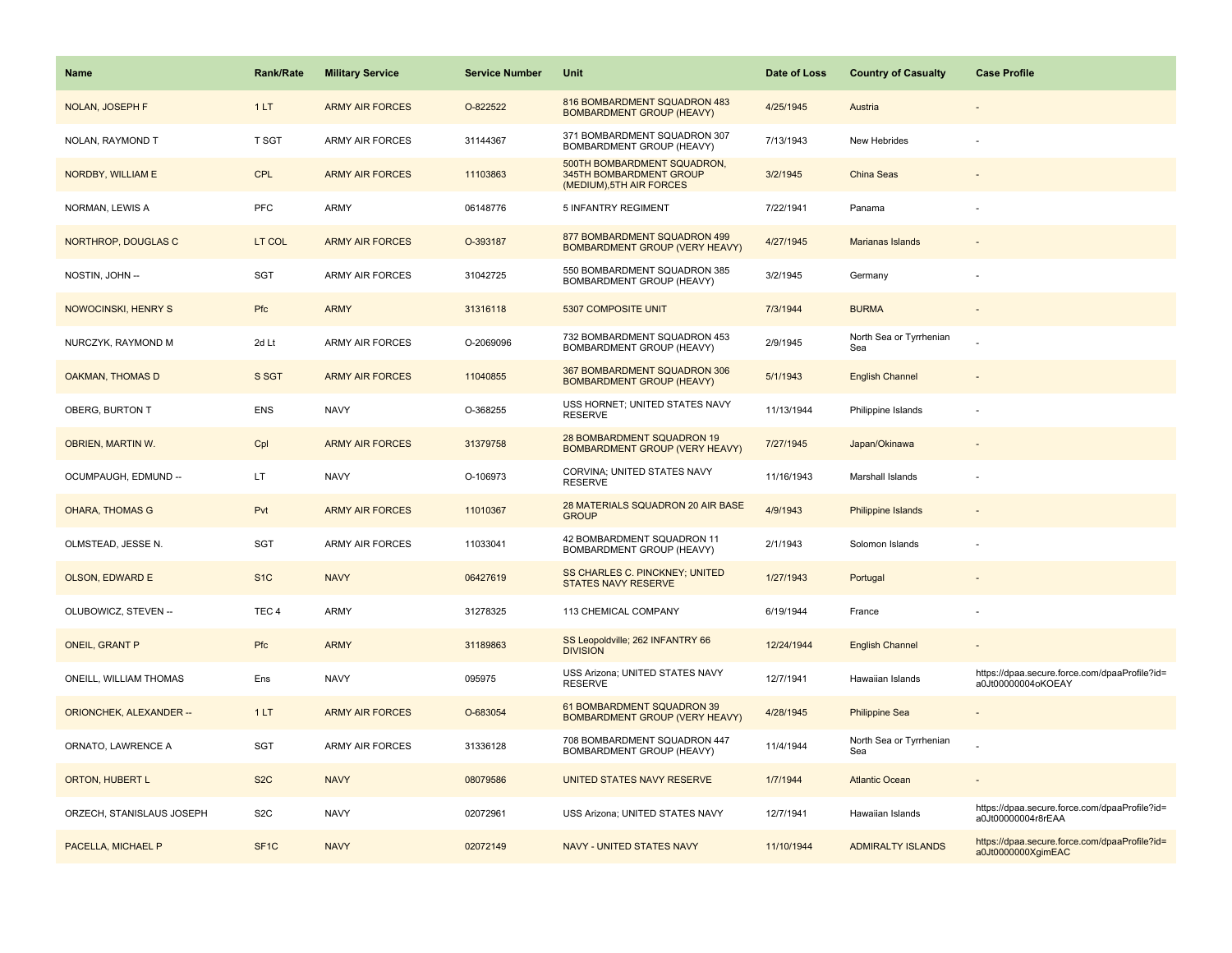| <b>Name</b>           | <b>Rank/Rate</b>  | <b>Military Service</b> | <b>Service Number</b> | <b>Unit</b>                                                    | Date of Loss | <b>Country of Casualty</b>     | <b>Case Profile</b>                                                 |
|-----------------------|-------------------|-------------------------|-----------------------|----------------------------------------------------------------|--------------|--------------------------------|---------------------------------------------------------------------|
| PAFFNEY, FRANCIS J    | <b>PVT</b>        | <b>ARMY</b>             | 31251128              | 135 INFANTRY 34 DIVISION                                       | 10/13/1944   | Italy                          |                                                                     |
| PAGE, BURDETT M       | 1LT               | <b>ARMY AIR FORCES</b>  | O-801338              | 310 FIGHTER SQUADRON 58 FIGHTER<br><b>GROUP</b>                | 7/3/1944     | <b>New Guinea</b>              |                                                                     |
| PAGLIARO, ANTHONY --  | <b>PVT</b>        | <b>ARMY</b>             | 31330481              | KYLE V JOHNSON; 1896 ENGINEERS<br>BATTALION (AVIATION)         | 1/12/1945    | China Seas                     |                                                                     |
| PALMER, BRUCE DAVIS   | S <sub>2</sub> C  | <b>NAVY</b>             | 02073773              | USS JUNEAU; UNITED STATES NAVY                                 | 11/13/1942   | Solomon Islands                |                                                                     |
| PAQUET, FREEMAN --    | GM1C              | <b>NAVY</b>             | 02071961              | HARDER; UNITED STATES NAVY                                     | 8/24/1944    | Philippine Islands             |                                                                     |
| PARDEE, WILLIAM H     | <b>CY</b>         | <b>NAVY</b>             | 04038897              | Warrington; UNITED STATES NAVY<br><b>RESERVE</b>               | 9/13/1944    | Bermuda                        |                                                                     |
| PARENTE, BENJAMIN J   | S SGT             | <b>ARMY</b>             | 31251860              | 20 INFANTRY BATTALION 10 ARMORED<br><b>DIVISION</b>            | 4/23/1946    | Germany                        |                                                                     |
| PARENTI, JOSEPH D     | <b>PFC</b>        | <b>ARMY</b>             | 31382279              | 351 INFANTRY 88 DIVISION                                       | 10/15/1945   | Italy                          |                                                                     |
| PARK, THOMAS P        | S <sub>2</sub> C  | <b>NAVY</b>             | 02074207              | Rowan; UNITED STATES NAVY                                      | 9/11/1943    | North or Tyrrhenian Seas       | ÷.                                                                  |
| PARKS, ROBERT R       | RT <sub>2</sub> C | <b>NAVY</b>             | 08079347              | Morrison; UNITED STATES NAVY<br><b>RESERVE</b>                 | 5/4/1945     | Ryukyus Islands                |                                                                     |
| PARMELEE, ERWIN CLARK | <b>CCM</b>        | <b>NAVY</b>             | 02700116              | USS NEW ORLEANS; UNITED STATES<br><b>NAVY</b>                  | 11/30/1942   | Solomon Islands                |                                                                     |
| PASSI, ANTHONY D      | RM3C              | <b>NAVY</b>             | 06422449              | UNITED STATES NAVY RESERVE                                     | 1/27/1943    | <b>Atlantic Ocean</b>          |                                                                     |
| PATPALAK, ANDREW T    | S <sub>2</sub> C  | <b>NAVY</b>             | 06420872              | USS JUNEAU; UNITED STATES NAVY<br><b>RESERVE</b>               | 11/13/1942   | Solomon Islands                |                                                                     |
| PATTERSON, DONALD J   | TM3C              | <b>NAVY</b>             | 06421580              | <b>BARBEL; UNITED STATES NAVY</b><br><b>RESERVE</b>            | 2/18/1945    | China Seas                     | $\sim$                                                              |
| PATTERSON, RICHARD -- | SF3C              | <b>NAVY</b>             | 02072954              | USS Arizona; UNITED STATES NAVY                                | 12/7/1941    | Hawaiian Islands               | https://dpaa.secure.force.com/dpaaProfile?id=<br>a0Jt00000004sb3EAA |
| PAULMAN, HENRY S      | EM <sub>2C</sub>  | <b>NAVY</b>             | 08084877              | NAVY - UNITED STATES NAVY RESERVE                              | 4/12/1945    | <b>CHINA SEAS</b>              |                                                                     |
| PAVIA, CARL J         | <b>SGT</b>        | <b>ARMY AIR FORCES</b>  | 31104379              | 877 BOMBARDMENT SQUADRON 499<br>BOMBARDMENT GROUP (VERY HEAVY) | 4/28/1945    | Japan/Okinawa                  |                                                                     |
| PEARL, JOHN SHERMAN   | S <sub>2</sub> C  | <b>NAVY</b>             | 06424030              | Sentinel ; UNITED STATES NAVY<br><b>RESERVE</b>                | 7/10/1943    | Mediterranean Sea              |                                                                     |
| PEARSON, RAYMOND B    | F <sub>1</sub> C  | <b>NAVY</b>             | 02072379              | USS Peary; UNITED STATES NAVY                                  | 2/19/1942    | Australia                      |                                                                     |
| PEASE, FOSTER S       | 1LT               | <b>ARMY</b>             | O-1297579             | 120 INFANTRY 30 DIVISION                                       | 6/22/1944    | France                         | https://dpaa.secure.force.com/dpaaProfile?id=<br>a0Jt000001nzXxkEAE |
| PEASTON, ELMER F      | AMM3C             | <b>NAVY</b>             | 02072452              | USS ASTORIA; UNITED STATES NAVY                                | 8/9/1942     | Solomon Islands                |                                                                     |
| PECHAR, ARTHUR J      | S <sub>1C</sub>   | <b>NAVY</b>             | 02250824              | <b>UNITED STATES NAVY</b>                                      | 8/18/1943    | North Atlantic Ocean           | $\sim$                                                              |
| PECK, GEORGE E        | <b>SGT</b>        | <b>ARMY AIR FORCES</b>  | 31332334              | 707 BOMBARDMENT SQUADRON 446<br>BOMBARDMENT GROUP (HEAVY)      | 12/12/1944   | North Sea or Tyrrhenian<br>Sea |                                                                     |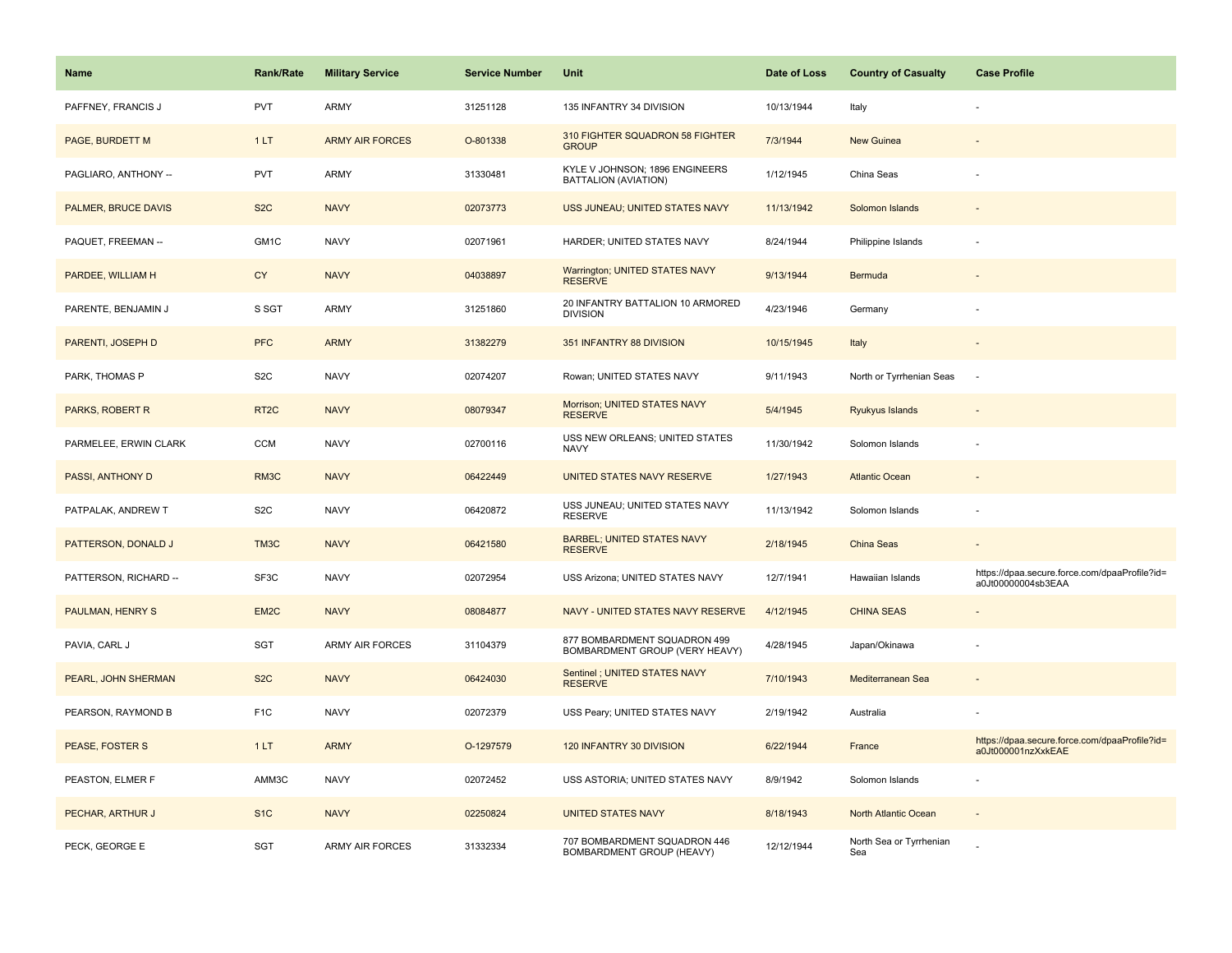| Name                   | <b>Rank/Rate</b>  | <b>Military Service</b> | <b>Service Number</b> | Unit                                                       | Date of Loss | <b>Country of Casualty</b>       | <b>Case Profile</b>                                                 |
|------------------------|-------------------|-------------------------|-----------------------|------------------------------------------------------------|--------------|----------------------------------|---------------------------------------------------------------------|
| PELLEGRINO, VINCENT J  | MM <sub>2</sub> C | <b>NAVY</b>             | 06425313              | Beatty; UNITED STATES NAVY RESERVE                         | 11/6/1943    | Mediterranean Sea                |                                                                     |
| PELLETIER, PAUL H      | S SGT             | <b>ARMY AIR FORCES</b>  | 31281392              | 562 BOMBARDMENT SQUADRON 388<br>BOMBARDMENT GROUP (HEAVY)  | 4/11/1944    | <b>Baltic Sea</b>                |                                                                     |
| PENN, GEORG L          | <b>SGT</b>        | <b>ARMY AIR FORCES</b>  | 31066619              | 1332 ARMY AIR FORCE BASE UNIT                              | 7/2/1946     | India                            |                                                                     |
| PENTO, NICHOLAS D      | PVT               | ARMY                    | 11019515              | ARISAN MARU; 59 COAST ARTILLERY<br><b>REGIMENT</b>         | 10/24/1944   | China Seas                       |                                                                     |
| PERKINS, SANFORD B     | LT.               | <b>NAVY</b>             | O-113055              | USS WASP; UNITED STATES NAVY<br><b>RESERVE</b>             | 12/14/1944   | Central/South Pacific<br>Theater |                                                                     |
| PERRELLI, JOHN A       | S <sub>2</sub> C  | <b>NAVY</b>             | 06431068              | Rowan; UNITED STATES NAVY RESERVE                          | 9/11/1943    | North or Tyrrhenian Seas         | $\sim$                                                              |
| PESACRETA, ROCCO G     | S <sub>1C</sub>   | <b>NAVY</b>             | 06424527              | <b>Buck; UNITED STATES NAVY RESERVE</b>                    | 10/9/1943    | North or Tyrrhenian Seas         | $\sim$                                                              |
| PESCATORE, PRIMO J     | Pvt               | <b>ARMY</b>             | 31325725              | 5307 COMPOSITE UNIT                                        | 7/2/1944     | <b>BURMA</b>                     | https://dpaa.secure.force.com/dpaaProfile?id=<br>a0Jt000001nzSH4EAM |
| PESCIK, ALBIN J        | <b>PVT</b>        | <b>ARMY</b>             | 31274929              | 313 INFANTRY 79 DIVISION                                   | 11/17/1944   | France                           |                                                                     |
| PETERS, MICHELE E      | <b>ENS</b>        | <b>NAVY</b>             | O-363755              | UNITED STATES NAVY RESERVE                                 | 3/8/1945     | Pacific Ocean                    |                                                                     |
| PETREYCIK, JOHN S      | ARM2C             | <b>NAVY</b>             | 02072864              | USS BOISE; UNITED STATES NAVY                              | 8/5/1942     | Japan                            |                                                                     |
| PHELPS, DONALD W       | S SGT             | ARMY AIR FORCES         | 31380026              | 9 TROOP CARRIER SQUADRON                                   | 1/13/1946    | Marshall Islands                 |                                                                     |
| PHILLIPS, CHESTER R    | <b>CMOMM</b>      | <b>NAVY</b>             | 03558757              | POMPANO; UNITED STATES NAVY                                | 10/15/1943   | Japan                            |                                                                     |
| PICKFORD, ROBERT J     | 2LT               | <b>ARMY AIR FORCES</b>  | O-789804              | 1 ANTISUB SQUADRON                                         | 1/6/1943     | <b>British Isles</b>             | https://dpaa.secure.force.com/dpaaProfile?id=<br>a0Jt000001AwJOvEAN |
| PIECZONKA, EDWARD F    | 2LT               | <b>ARMY</b>             | O-890416              | <b>ARISAN MARU; 31 INFANTRY REGIMENT</b>                   | 10/24/1944   | China Seas                       |                                                                     |
| PIERCE, CLARENCE E     | S SGT             | <b>ARMY AIR FORCES</b>  | 31066480              | 500 BOMBARDMENT SQUADRON 345<br>BOMBARDMENT GROUP (MEDIUM) | 3/6/1945     | China Seas                       |                                                                     |
| PIERETTI, ROBERT R     | S <sub>1</sub> C  | <b>NAVY</b>             | 06436365              | <b>UNITED STATES NAVY RESERVE</b>                          | 11/23/1944   | <b>Atlantic Ocean</b>            |                                                                     |
| PIERGROSSI, ANTHONY -- | TEC <sub>5</sub>  | ARMY                    | 31271930              | 209 ORDNANCE BOMBARDMENT<br>DISPOSAL SQUAD                 | 6/8/1945     | Philippine Islands               |                                                                     |
| PIERSON, JOHN P        | <b>ENS</b>        | <b>NAVY</b>             | O-156505              | UNITED STATES NAVY RESERVE                                 | 7/18/1943    | Pacific Ocean                    |                                                                     |
| PISCOPIELLO, M J       | <b>PVT</b>        | ARMY                    | 31410099              | 337 INFANTRY 85 DIVISION                                   | 4/12/1946    | Italy                            |                                                                     |
| PLUMB, NORMAN W        | MOMM3C            | <b>NAVY</b>             | 08989130              | YMS-472: UNITED STATES NAVY<br><b>RESERVE</b>              | 9/17/1945    | Japan                            |                                                                     |
| PLUMMER, EVERETT J.    | S SGT             | <b>ARMY AIR FORCES</b>  | 31123763              | 425 BOMBARDMENT SQUADRON 308<br>BOMBARDMENT GROUP (HEAVY)  | 8/24/1943    | China                            |                                                                     |
| POGLITSCH, EDWARD R    | Pvt               | <b>ARMY</b>             | SN31408534            | 359 INFANTRY 90 DIVISION                                   | 11/15/1944   | Germany                          |                                                                     |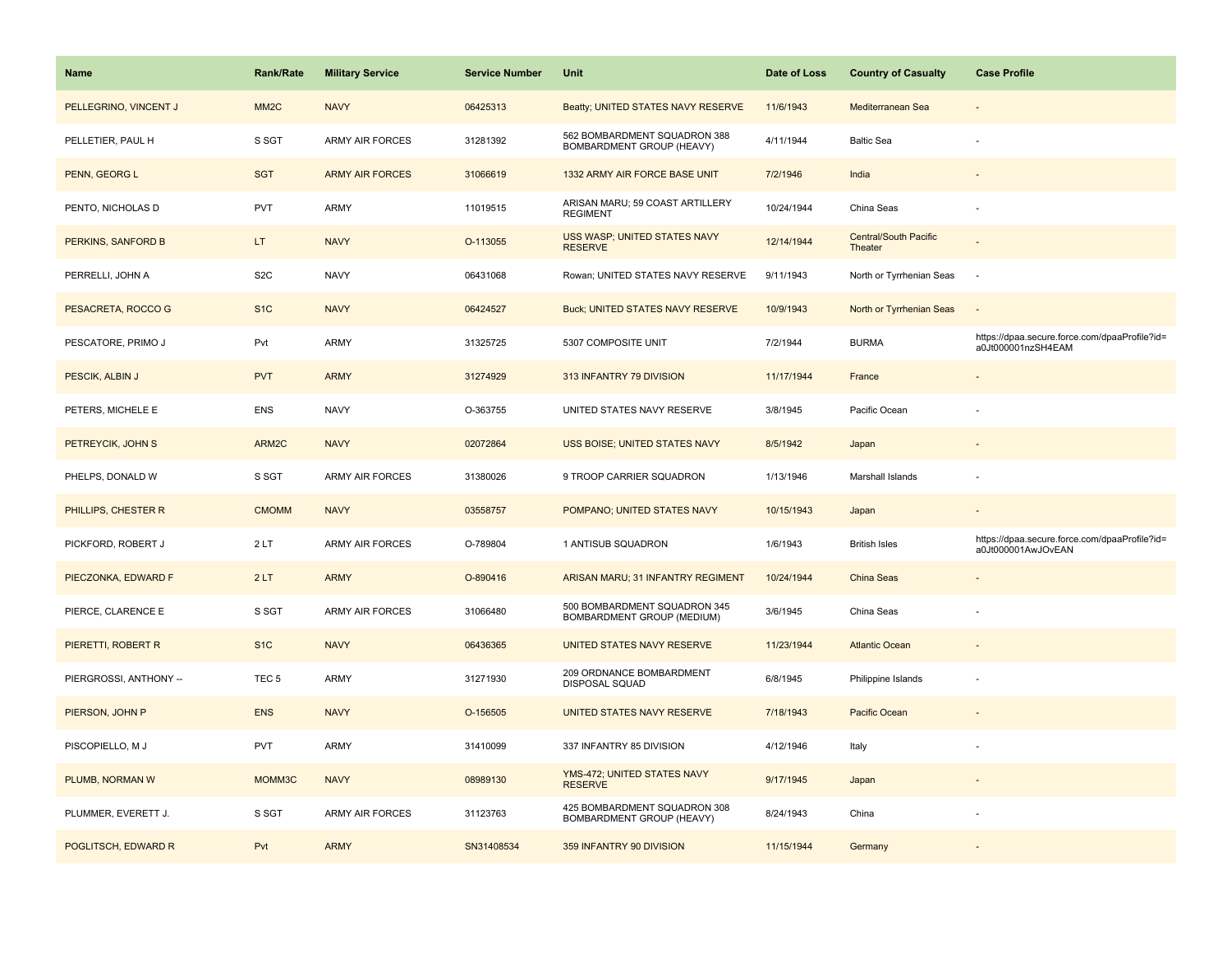| <b>Name</b>           | <b>Rank/Rate</b> | <b>Military Service</b> | <b>Service Number</b> | <b>Unit</b>                                                     | Date of Loss | <b>Country of Casualty</b>     | <b>Case Profile</b>                                                 |
|-----------------------|------------------|-------------------------|-----------------------|-----------------------------------------------------------------|--------------|--------------------------------|---------------------------------------------------------------------|
| POHL, IRVING C.       | S SGT            | ARMY AIR FORCES         | 11101970              | 702 BOMBARDMENT SQUADRON 445<br>BOMBARDMENT GROUP (HEAVY)       | 7/11/1944    | Germany                        |                                                                     |
| POLLICK, ROBERT --    | S SGT            | <b>ARMY AIR FORCES</b>  | 31168016              | 328 BOMBARDMENT SQUADRON 93<br><b>BOMBARDMENT GROUP (HEAVY)</b> | 12/20/1943   | North Sea or Tyrrhenian<br>Sea |                                                                     |
| PORACH, ROBERT J      | EM2C             | <b>NAVY</b>             | 08072121              | BARBEL; UNITED STATES NAVY                                      | 2/18/1945    | China Seas                     |                                                                     |
| PORCS, JOHN JOSEPH    | GM3C             | <b>NAVY</b>             | 02072425              | USS QUINCY; UNITED STATES NAVY                                  | 8/9/1942     | Solomon Islands                |                                                                     |
| POST, EUGENE W        | TM3C             | <b>NAVY</b>             | 02073056              | <b>GROWLER: UNITED STATES NAVY</b>                              | 11/7/1944    | China Seas                     |                                                                     |
| POTOSKY, HARRISON --  | S <sub>1</sub> C | <b>NAVY</b>             | 06423991              | Sentinel ; UNITED STATES NAVY<br><b>RESERVE</b>                 | 7/10/1943    | Mediterranean Sea              |                                                                     |
| POVESKO, GEORGE --    | S <sub>1</sub> C | <b>NAVY</b>             | 02072963              | USS Arizona; UNITED STATES NAVY                                 | 12/7/1941    | Hawaiian Islands               | https://dpaa.secure.force.com/dpaaProfile?id=<br>a0Jt00000004qbvEAA |
| POWELL, WINSTON S     | AOM3C            | <b>NAVY</b>             | 02074106              | <b>UNITED STATES NAVY</b>                                       | 8/23/1944    | Bonin & Volcano Islands        |                                                                     |
| PREVOT, FREDERIC P    | 2d Lt            | <b>ARMY AIR FORCES</b>  | O-2068463             | ARMY AIR FORCE                                                  | 6/29/1945    |                                | https://dpaa.secure.force.com/dpaaProfile?id=<br>a0Jt000001nzah2EAA |
| PRIVITERA, SAM A      | S <sub>1</sub> C | <b>NAVY</b>             | 08084883              | NAVY - UNITED STATES NAVY RESERVE                               | 11/10/1944   | <b>ADMIRALTY ISLANDS</b>       | https://dpaa.secure.force.com/dpaaProfile?id=<br>a0Jt0000000Xh2rEAC |
| PUGLISI, JOHN T       | 2d Lt            | <b>ARMY AIR FORCES</b>  | O-2056294             | 43 BOMBARDMENT SQUADRON 29<br>BOMBARDMENT GROUP (VERY HEAVY)    | 3/10/1945    | Japan/Okinawa                  | https://dpaa.secure.force.com/dpaaProfile?id=<br>a0Jt0000000XkLmEAK |
| PUTALA, STANLEY --    | <b>T SGT</b>     | <b>ARMY AIR FORCES</b>  | 11010815              | 303 BOMBARDMENT GROUP (HEAVY),<br>360 BOMBARDMENT SQUADRON      | 2/16/1944    | <b>English Channel</b>         |                                                                     |
| PUTZEL, STERLING A    | S SGT            | <b>ARMY AIR FORCES</b>  | 11066016              | 429 BOMBARDMENT SQUADRON 2<br>BOMBARDMENT GROUP (HEAVY)         | 10/4/1944    | Germany                        |                                                                     |
| PUZINES, JOHN JOSEPH  | WT2C             | <b>NAVY</b>             | 02068487              | USS DUNCAN; UNITED STATES NAVY<br><b>RESERVE</b>                | 10/12/1942   | Solomon Islands                |                                                                     |
| QUARTO, MIKE JOSEPH   | S <sub>1</sub> C | <b>NAVY</b>             | 02072955              | USS Arizona; UNITED STATES NAVY                                 | 12/7/1941    | Hawaiian Islands               | https://dpaa.secure.force.com/dpaaProfile?id=<br>a0Jt00000004r1dEAA |
| QUINN, ROBERT G       | LT.              | <b>NAVY</b>             | O-085560              | S-44; UNITED STATES NAVY RESERVE                                | 10/7/1943    | Kurile Islands                 |                                                                     |
| RAMAKER, JUDSON S.    | 2LT              | <b>ARMY AIR FORCES</b>  | O-733464              | 64 BOMBARDMENT SQUADRON 43<br>BOMBARDMENT GROUP (HEAVY)         | 1/7/1943     | New Guinea                     |                                                                     |
| RATTI, RAPHAEL JOSEPH | F <sub>1</sub> C | <b>NAVY</b>             | 02072321              | Sims; UNITED STATES NAVY                                        | 5/7/1942     | <b>Coral Sea</b>               |                                                                     |
| RAWLINS, EDWARD R     | STM1C            | <b>NAVY</b>             | 08078916              | YMS-409; UNITED STATES NAVY<br><b>RESERVE</b>                   | 9/13/1944    | Virgin Islands                 |                                                                     |
| REBUZZINI, JOHN CLAUD | WT1C             | <b>NAVY</b>             | 02071436              | Jacob Jones; UNITED STATES NAVY                                 | 2/28/1942    | <b>Atlantic Ocean</b>          |                                                                     |
| REDLUND, WARREN L     | S <sub>1</sub> C | <b>NAVY</b>             | 06432863              | NAVY - UNITED STATES NAVY RESERVE                               | 2/11/1945    | PHILIPPINE SEA                 |                                                                     |
| REEVE, FRANK --       | LT /JG/          | <b>NAVY</b>             | O-315393              | UNITED STATES NAVY RESERVE                                      | 7/22/1945    | China                          |                                                                     |
| REGAN, JOHN B         | F <sub>1</sub> C | <b>NAVY</b>             | 06431086              | SNOOK; UNITED STATES NAVY<br><b>RESERVE</b>                     | 5/5/1945     | China Seas                     |                                                                     |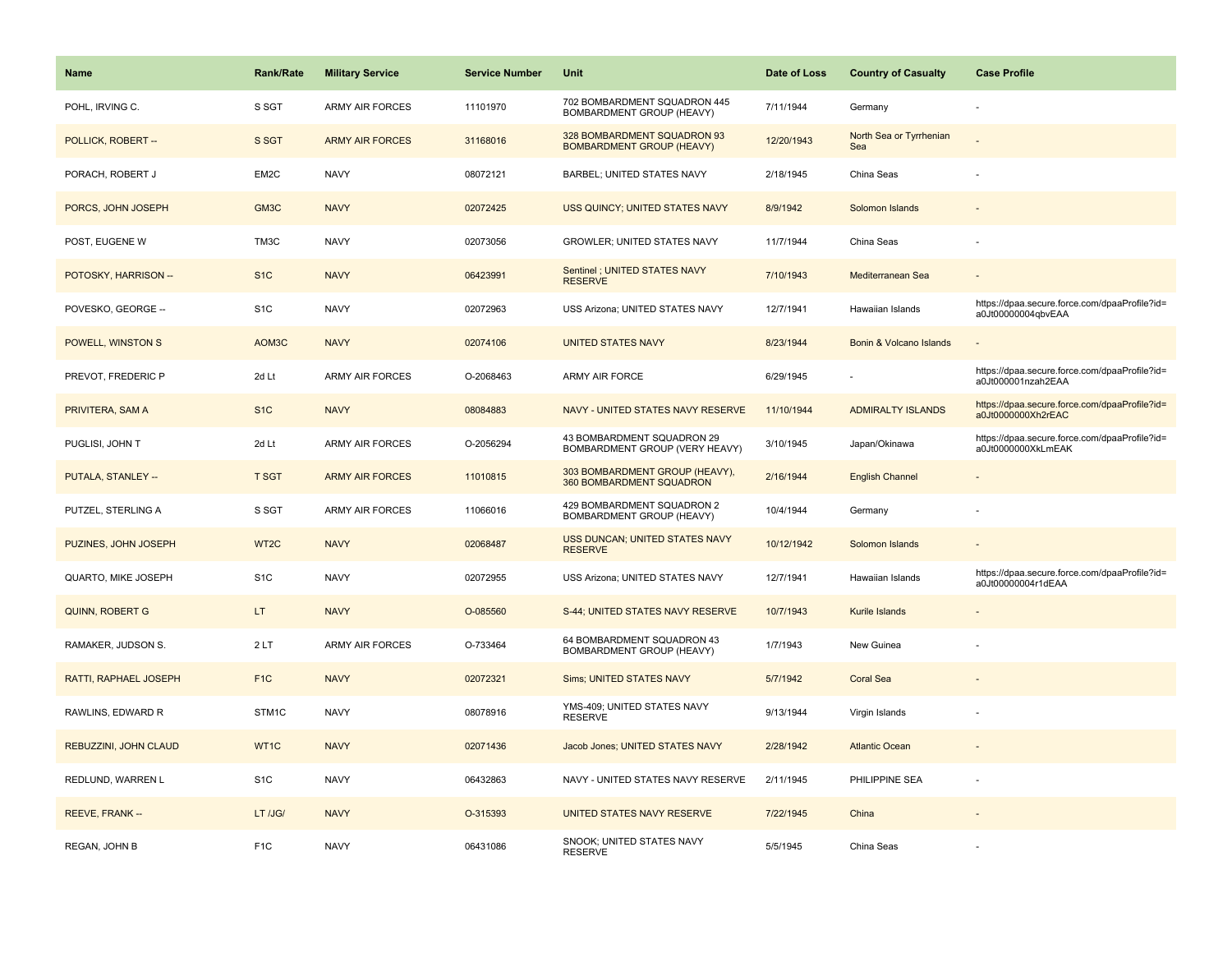| <b>Name</b>              | <b>Rank/Rate</b>   | <b>Military Service</b> | <b>Service Number</b> | Unit                                                             | Date of Loss | <b>Country of Casualty</b>              | <b>Case Profile</b>                                                 |
|--------------------------|--------------------|-------------------------|-----------------------|------------------------------------------------------------------|--------------|-----------------------------------------|---------------------------------------------------------------------|
| <b>REILLY, WILLIAM S</b> | AMM3C              | <b>NAVY</b>             | 06426477              | <b>UNITED STATES NAVY</b>                                        | 4/6/1944     | <b>Atlantic Ocean</b>                   |                                                                     |
| REINEHR, EDWARD A        | PVT                | <b>ARMY</b>             | 31332480              | 406 INFANTRY 102 DIVISION                                        | 11/20/1944   | Germany                                 | https://dpaa.secure.force.com/dpaaProfile?id=<br>a0Jt000001EhlwfEAF |
| <b>RELYEA, CHARLES D</b> | <b>ENS</b>         | <b>NAVY</b>             | O-368261              | USS BELLEAU WOOD; UNITED STATES<br><b>NAVY RESERVE</b>           | 3/1/1945     | <b>Central/South Pacific</b><br>Theater |                                                                     |
| RINALDI, JAMES P         | PFC                | <b>ARMY AIR FORCES</b>  | 31328753              | HMT Rohna; AIR CORPS                                             | 11/26/1943   | Mediterranean Sea                       |                                                                     |
| RINGUISO, FRANCESCO C    | WT1C               | <b>NAVY</b>             | 06423526              | <b>SPENCE: UNITED STATES NAVY</b><br><b>RESERVE</b>              | 12/18/1944   | <b>Philippine Sea</b>                   |                                                                     |
| RITCHIE, ROBERT J        | EM3C               | <b>NAVY</b>             | 02074200              | BULLHEAD; UNITED STATES NAVY                                     | 8/6/1945     | Netherlands East Indies                 | ÷.                                                                  |
| <b>ROBBINS, EDWARD J</b> | S SGT              | <b>ARMY AIR FORCES</b>  | 31274836              | 710 BOMBARDMENT SQUADRON 447<br><b>BOMBARDMENT GROUP (HEAVY)</b> | 3/3/1944     | North Sea or Tyrrhenian<br>Sea          |                                                                     |
| ROBBINS, PAUL F          | AMM3C              | <b>NAVY</b>             | 06429606              | UNITED STATES NAVY RESERVE                                       | 6/28/1944    | Hawaiian Islands                        |                                                                     |
| <b>ROBBINS, ROY A</b>    | WT3C               | <b>NAVY</b>             | 06422226              | Lansdale; UNITED STATES NAVY<br><b>RESERVE</b>                   | 4/20/1944    | Mediterranean Sea                       |                                                                     |
| ROBERGE, RAYMOND C       | S <sub>1</sub> C   | <b>NAVY</b>             | 06420368              | Warrington; UNITED STATES NAVY<br><b>RESERVE</b>                 | 9/13/1944    | Atlantic Ocean                          |                                                                     |
| ROBERTS, WARING --       | LT.                | <b>NAVY</b>             | O-121211              | UNITED STATES NAVY RESERVE                                       | 10/27/1944   | Pacific Ocean                           |                                                                     |
| ROBERTSON, GEORGE L      | MOMM <sub>2C</sub> | <b>NAVY</b>             | 06430320              | TANG; UNITED STATES NAVY RESERVE                                 | 10/25/1944   | Formosa                                 |                                                                     |
| <b>ROBINS, RALPH M</b>   | S SGT              | <b>ARMY AIR FORCES</b>  | 11040984              | 344 BOMBARDMENT SQUADRON 98<br><b>BOMBARDMENT GROUP (HEAVY)</b>  | 8/1/1943     | Rumania                                 |                                                                     |
| ROBINSON, GEORGE J       | <b>T SGT</b>       | <b>ARMY AIR FORCES</b>  | 31278309              | 351 BOMBARDMENT SQUADRON 100<br>BOMBARDMENT GROUP (HEAVY)        | 12/31/1944   | Germany                                 |                                                                     |
| ROBITAILLE, WALTER U     | <b>COX</b>         | <b>NAVY</b>             | 06422154              | NAVY - UNITED STATES NAVY RESERVE                                | 12/21/1944   | <b>PHILIPPINE ISLANDS</b>               | $\sim$                                                              |
| RODRIGUEZ, JULIO T       | PVT                | <b>ARMY</b>             | 20133561              | 502 PARACHUTE INFANTRY 101<br>AIRBORNE DIVISION                  | 6/7/1945     | France                                  |                                                                     |
| ROGERS, LOUIE --         | S <sub>2</sub> C   | <b>NAVY</b>             | 06420808              | USS JUNEAU; UNITED STATES NAVY<br><b>RESERVE</b>                 | 11/13/1942   | Solomon Islands                         |                                                                     |
| <b>ROGERS, PATRICK A</b> | S <sub>2</sub> C   | <b>NAVY</b>             | 06420809              | USS JUNEAU; UNITED STATES NAVY<br><b>RESERVE</b>                 | 11/13/1942   | Solomon Islands                         |                                                                     |
| ROHDE, JOSEPH H          | <b>ENS</b>         | <b>NAVY</b>             | O-314940              | USS YORKTOWN (CV-10); UNITED<br><b>STATES NAVY RESERVE</b>       | 7/15/1944    | Pacific Ocean: North<br>American Area   |                                                                     |
| ROONEY, PHILIP H         | <b>PVT</b>         | <b>ARMY</b>             | 31142248              | USAT DORCHESTER; UNITED STATES<br>ARMY                           | 2/3/1943     | Greenland                               |                                                                     |
| <b>ROSA, DOMENIC T</b>   | <b>PVT</b>         | <b>ARMY</b>             | 31440318              | 359 INFANTRY 90 DIVISION                                         | 9/26/1944    | France                                  |                                                                     |
| ROSE, ROBERT L           | 1 LT               | ARMY AIR FORCES         | O-427839              | 72 BOMBARDMENT SQUADRON 5<br>BOMBARDMENT GROUP (HEAVY)           | 10/4/1942    | Solomon Islands                         | https://dpaa.secure.force.com/dpaaProfile?id=<br>a0Jt000001nzU3qEAE |
| ROSENFIELD, NORMAN P     | 2LT                | <b>ARMY AIR FORCES</b>  | O-2060895             | 414 BOMBARDMENT SQUADRON 97<br><b>BOMBARDMENT GROUP (HEAVY)</b>  | 11/12/1945   | Italy                                   |                                                                     |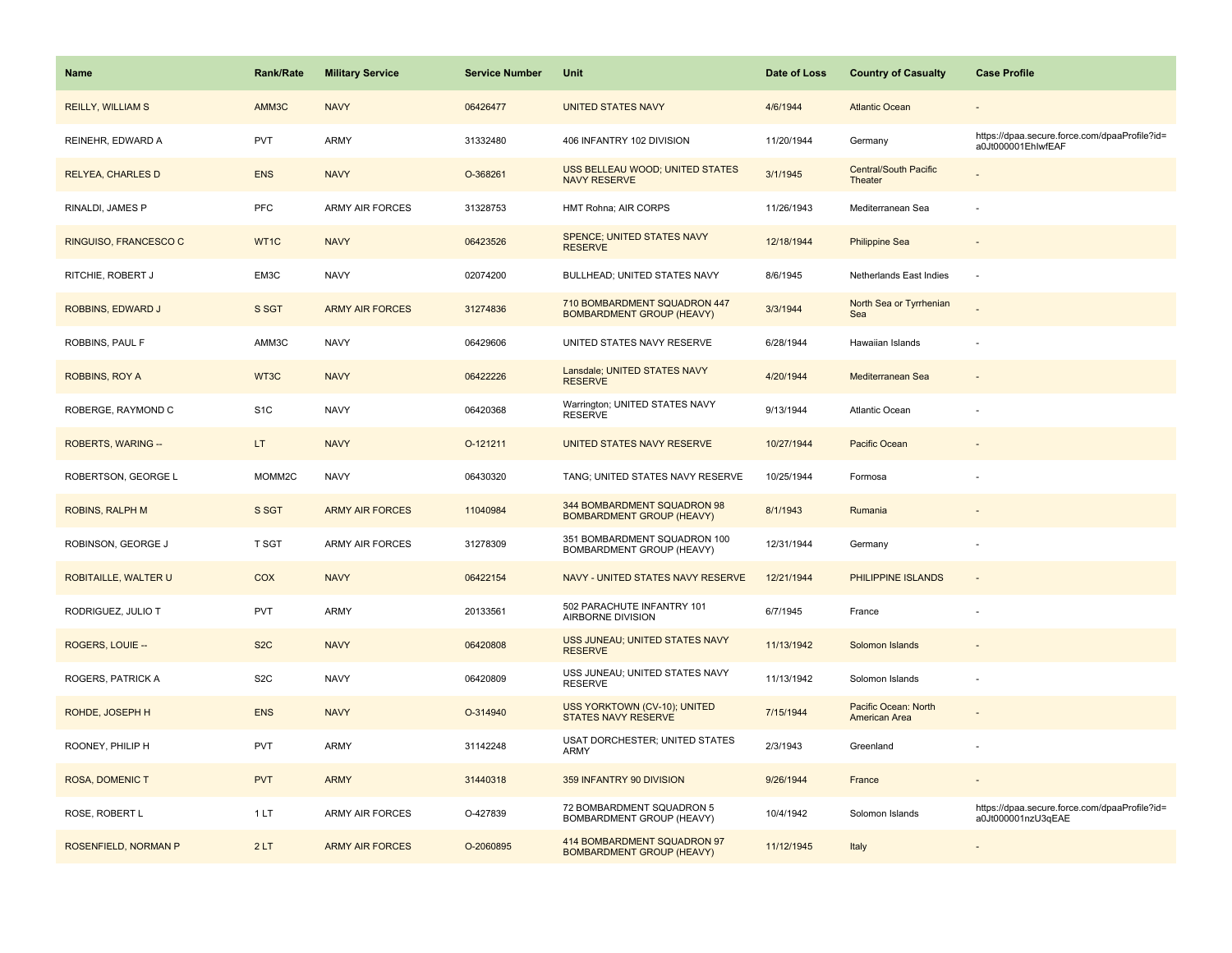| Name                      | <b>Rank/Rate</b>   | <b>Military Service</b> | <b>Service Number</b> | Unit                                                             | Date of Loss | <b>Country of Casualty</b>       | <b>Case Profile</b>                                                 |
|---------------------------|--------------------|-------------------------|-----------------------|------------------------------------------------------------------|--------------|----------------------------------|---------------------------------------------------------------------|
| ROSENSHEIN, OSCAR --      | MM3C               | <b>NAVY</b>             | 08078341              | MISSISSINEWA; UNITED STATES NAVY<br><b>RESERVE</b>               | 11/20/1944   | Philippine Sea                   |                                                                     |
| ROWE, HAZELWOOD --        | <b>PFC</b>         | <b>ARMY</b>             | 11066913              | SS Leopoldville; 262 INFANTRY 66<br><b>DIVISION</b>              | 12/24/1944   | <b>English Channel</b>           |                                                                     |
| ROWINSKI, PETER J         | CPL                | <b>ARMY AIR FORCES</b>  | 11095698              | 32 PHOTO RECONNAISSANCE<br>SQUADRON                              | 4/20/1944    | Mediterranean Sea                |                                                                     |
| ROWLEY, RICHARD H         | MM <sub>1</sub> C  | <b>NAVY</b>             | 02070336              | Neosho; UNITED STATES NAVY                                       | 5/7/1942     | <b>Coral Sea</b>                 |                                                                     |
| RUDEK, JULIAN --          | FC <sub>2</sub> C  | <b>NAVY</b>             | 08072688              | BARBEL; UNITED STATES NAVY                                       | 2/18/1945    | China Seas                       |                                                                     |
| RUFFINO, LOUIS J.         | <b>T SGT</b>       | <b>ARMY AIR FORCES</b>  | 31143793              | 512 BOMBARDMENT SQUADRON 376<br><b>BOMBARDMENT GROUP (HEAVY)</b> | 9/3/1943     | <b>Adriatic Sea</b>              |                                                                     |
| RUMAN, CHARLES L          | 2LT                | ARMY AIR FORCES         | O-798886              | 544 BOMBARDMENT SQUADRON 384<br><b>BOMBARDMENT GROUP (HEAVY)</b> | 10/9/1943    | North Sea or Tyrrhenian<br>Sea   |                                                                     |
| <b>RYER, AUSTIN D</b>     | S SGT              | <b>ARMY AIR FORCES</b>  | 11139717              | 398 BOMBARDMENT SQUADRON 504<br>BOMBARDMENT GROUP (VERY HEAVY)   | 6/26/1945    | Japan/Okinawa                    |                                                                     |
| SADOSKY, ERNEST J         | MOMM <sub>1C</sub> | <b>NAVY</b>             | 08072724              | LST-282; UNITED STATES NAVY                                      | 8/15/1944    | France                           |                                                                     |
| SALLEE, COY K             | SC <sub>1</sub> C  | <b>NAVY</b>             | 02871807              | Amberjack; UNITED STATES NAVY                                    | 3/22/1943    | <b>New Britain Island</b>        |                                                                     |
| SANDERS, HOWARD A         | MOMM1C             | <b>NAVY</b>             | 03284596              | <b>GRUNION: UNITED STATES NAVY</b>                               | 8/1/1942     | Aleutian Islands                 |                                                                     |
| SANDONE, THEODORE --      | S <sub>2</sub> C   | <b>NAVY</b>             | 06422329              | LST-342; UNITED STATES NAVY<br><b>RESERVE</b>                    | 7/18/1943    | Solomon Islands                  |                                                                     |
| SANTOSTEFANO, SEBASTIAN F | TEC <sub>4</sub>   | ARMY                    | 20129393              | LST-342; 169 INFANTRY 43 DIVISION                                | 7/18/1943    | Solomon Islands                  |                                                                     |
| SAPERSTEIN, CHARLES --    | MOMM1C             | <b>NAVY</b>             | 06425696              | UNITED STATES NAVY RESERVE                                       | 3/15/1945    | Philippine Islands               |                                                                     |
| SARGIS, BENJAMIN J        | <b>PVT</b>         | ARMY                    | 31440142              | 351 INFANTRY 88 DIVISION                                         | 10/26/1945   | Italy                            | https://dpaa.secure.force.com/dpaaProfile?id=<br>a0Jt0000000Xe2DEAS |
| SATTERFIELD, CLIFFORD R   | S SGT              | <b>ARMY</b>             | 31122875              | HMT Rohna; 31 SIGNAL CONSTRUCTION<br><b>BATTALION</b>            | 11/26/1943   | Mediterranean Sea                |                                                                     |
| SATTIG, HENRY B           | 1 LT               | <b>ARMY AIR FORCES</b>  | O-796207              | ARMY AIR FORCE                                                   | 3/27/1944    | China                            | https://dpaa.secure.force.com/dpaaProfile?id=<br>a0Jt000001nzYUaEAM |
| SCAGLIARINI, AMERIGO --   | CM <sub>3</sub> C  | <b>NAVY</b>             | 06078356              | UNITED STATES NAVY RESERVE                                       | 11/2/1943    | <b>Pacific Ocean</b>             |                                                                     |
| SCALZI, JOHN J            | COX                | <b>NAVY</b>             | 07107452              | UNITED STATES NAVY RESERVE                                       | 10/24/1945   | Central/South Pacific<br>Theater |                                                                     |
| SCAVELLO, SEBASTIAN --    | <b>T SGT</b>       | <b>ARMY AIR FORCES</b>  | 11033296              | 401 BOMBARDMENT SQUADRON 91<br><b>BOMBARDMENT GROUP (HEAVY)</b>  | 4/17/1943    | North Sea or Tyrrhenian<br>Sea   |                                                                     |
| SCHACHT, HERBERT LEWIS    | ARM2C              | <b>NAVY</b>             | 06426066              | USS BUNKER HILL (CV-17); UNITED<br>STATES NAVY RESERVE           | 1/19/1944    | Marianas Islands                 |                                                                     |
| SCHERBAN, THEODORE --     | <b>PVT</b>         | <b>ARMY AIR FORCES</b>  | 11010341              | 27 MATERIALS SQUADRON 20 AIR BASE<br><b>GROUP</b>                | 7/6/1942     | Philippine Islands               | https://dpaa.secure.force.com/dpaaProfile?id=<br>a0Jt000000MmoD5EAJ |
| SCHMUTZ, JOHN MICHAEL     | CRM                | <b>NAVY</b>             | 02424407              | S-26: UNITED STATES NAVY                                         | 1/24/1942    | Panama                           |                                                                     |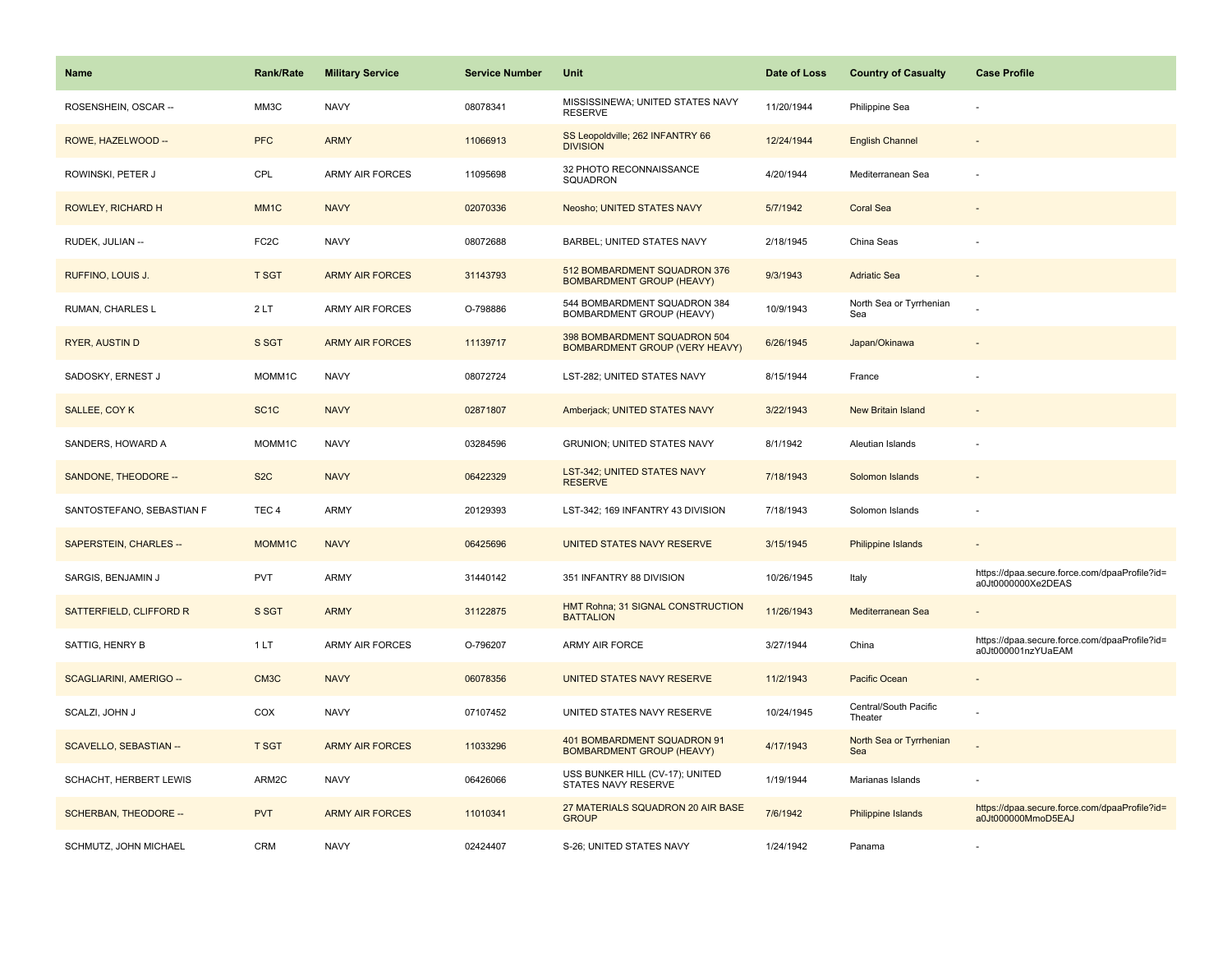| Name                        | <b>Rank/Rate</b>  | <b>Military Service</b> | <b>Service Number</b> | Unit                                                     | Date of Loss | <b>Country of Casualty</b> | <b>Case Profile</b>                                                 |
|-----------------------------|-------------------|-------------------------|-----------------------|----------------------------------------------------------|--------------|----------------------------|---------------------------------------------------------------------|
| <b>SCHNEIDER, ANTHONY J</b> | S SGT             | <b>ARMY AIR FORCES</b>  | 31120906              | <b>AIR CORPS</b>                                         | 5/26/1943    | Hawaiian Islands           |                                                                     |
| SCHNELL, CHARLES O          | TEC <sub>4</sub>  | ARMY                    | 31275858              | HMT Rohna; 853 ENGINEERS BATTALION<br>(AVIATION)         | 11/26/1943   | Mediterranean Sea          |                                                                     |
| <b>SCHOENING, ERIC G</b>    | 2dLt              | <b>MARINE CORPS</b>     | O-026501              | MARINE - UNITED STATES MARINE<br><b>CORPS</b>            | 3/19/1944    | Solomon Islands            |                                                                     |
| SCHRAMM, WILLIAM C          | FC3C              | <b>NAVY</b>             | 08075122              | SNOOK; UNITED STATES NAVY<br><b>RESERVE</b>              | 5/5/1945     | China Seas                 |                                                                     |
| <b>SCHUBART, WILLIAM H</b>  | LT.               | <b>NAVY</b>             | O-102337              | <b>COOPER; UNITED STATES NAVY</b><br><b>RESERVE</b>      | 12/3/1944    | <b>Philippine Islands</b>  |                                                                     |
| SCHULZ, KURT G              | Y <sub>2</sub> C  | <b>NAVY</b>             | 02073919              | GROWLER; UNITED STATES NAVY                              | 11/7/1944    | China Seas                 |                                                                     |
| SCHWARTZ, MELVIN --         | MOMM3C            | <b>NAVY</b>             | 06432125              | <b>HARDER; UNITED STATES NAVY</b><br><b>RESERVE</b>      | 8/24/1944    | <b>Philippine Sea</b>      |                                                                     |
| SCOFIELD, WALTER E          | <b>PFC</b>        | <b>ARMY AIR FORCES</b>  | 11019885              | 48 MATERIALS SQUADRON                                    | 4/8/1942     | Philippine Islands         |                                                                     |
| <b>SCOPELITIS, ANDREW</b>   | <b>ENS</b>        | <b>NAVY</b>             | O-316382              | NAVY - UNITED STATES NAVY                                | 6/8/1944     | <b>PACIFIC OCEAN</b>       |                                                                     |
| SCOTT, NORMAN E             | F <sub>1</sub> C  | <b>NAVY</b>             | 06434555              | Calhoun; UNITED STATES NAVY<br><b>RESERVE</b>            | 4/6/1945     | Japan                      |                                                                     |
| <b>SEAMAN, ALLEN L</b>      | <b>LTCDR</b>      | <b>NAVY</b>             | O-081741              | NAVY - UNITED STATES NAVY RESERVE                        | 5/1/1944     | <b>PACIFIC OCEAN</b>       |                                                                     |
| SEARS, WILLIAM I            | EM <sub>1</sub> C | <b>NAVY</b>             | 02072550              | SCORPION; UNITED STATES NAVY                             | 2/22/1944    | China Seas                 |                                                                     |
| SEELEY, WILLIAM EUGENE      | S <sub>1</sub> C  | <b>NAVY</b>             | 02072956              | <b>USS Arizona; UNITED STATES NAVY</b>                   | 12/7/1941    | <b>Hawaiian Islands</b>    | https://dpaa.secure.force.com/dpaaProfile?id=<br>a0Jt00000004ppSEAQ |
| SENA, HAROLD M              | S SGT             | <b>ARMY AIR FORCES</b>  | 11045631              | 409 BOMBARDMENT SQUADRON 93<br>BOMBARDMENT GROUP (HEAVY) | 1/15/1943    | Mediterranean Sea          |                                                                     |
| SERLISE, MARTINO --         | <b>PVT</b>        | <b>ARMY</b>             | 31037195              | 3422 ORDNANCE AUTO MAINTENANCE<br><b>COMPANY</b>         | 6/9/1944     | <b>English Channel</b>     |                                                                     |
| SERRATORE, PATRICK J        | S SGT             | <b>ARMY AIR FORCES</b>  | 11101757              | 27 BOMBARDMENT SQUADRON 30<br>BOMBARDMENT GROUP (HEAVY)  | 12/27/1943   | Marshall Islands           |                                                                     |
| SEYMOUR, HOVEY --           | Ens               | <b>NAVY</b>             | O-159079              | USS ALTAMAHA; UNITED STATES NAVY<br><b>RESERVE</b>       | 3/2/1944     | Pacific Ocean              |                                                                     |
| SHANAHAN, JAMES F           | T SGT             | <b>ARMY AIR FORCES</b>  | 31281372              | 338 BOMBARDMENT SQUADRON 96<br>BOMBARDMENT GROUP (HEAVY) | 4/11/1944    | <b>Baltic Sea</b>          |                                                                     |
| SHARR, JOHN JOSEPH          | SF3C              | <b>NAVY</b>             | 02073011              | <b>USS VINCENNES; UNITED STATES NAVY</b>                 | 8/9/1942     | Solomon Islands            |                                                                     |
| SHATTUCK, HERBERT F         | <b>CTM</b>        | <b>NAVY</b>             | 02001972              | S-26; UNITED STATES NAVY RESERVE                         | 1/24/1942    | Panama                     |                                                                     |
| SHAW, JAMES E               | WT <sub>2C</sub>  | <b>NAVY</b>             | 06427024              | UNITED STATES NAVY RESERVE                               | 3/31/1945    | <b>Pacific Ocean</b>       |                                                                     |
| SHEA, JOHN M                | SM <sub>2</sub> C | <b>NAVY</b>             | 06434062              | NAVY - UNITED STATES NAVY RESERVE                        | 5/25/1945    | RYUKYUS ISLANDS            |                                                                     |
| <b>SHEA, JOHN PATRICK</b>   | S <sub>2</sub> C  | <b>NAVY</b>             | 06420270              | USS ATLANTA; UNITED STATES NAVY<br><b>RESERVE</b>        | 11/13/1942   | Solomon Islands            |                                                                     |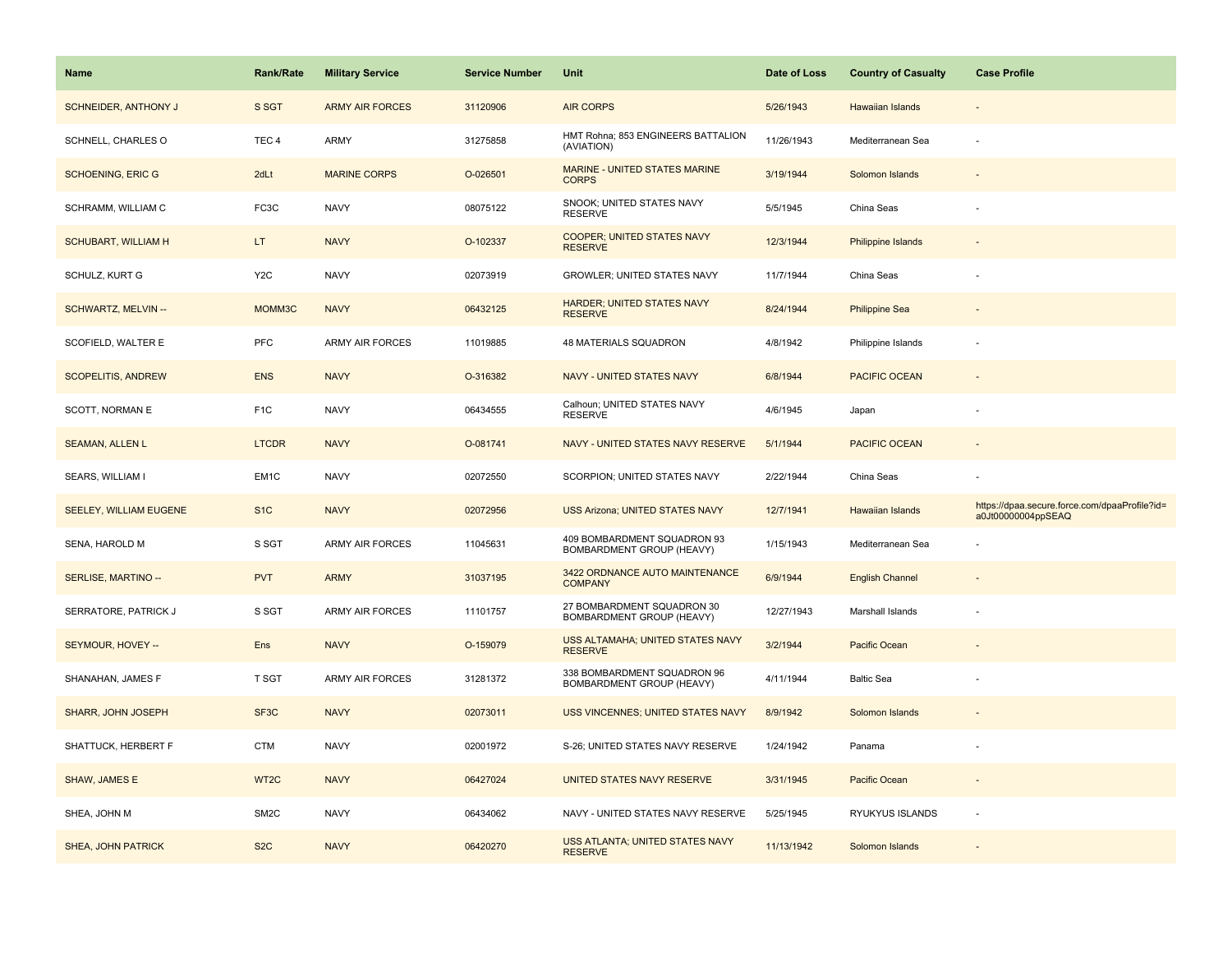| Name                    | <b>Rank/Rate</b>  | <b>Military Service</b> | <b>Service Number</b> | Unit                                                              | Date of Loss | <b>Country of Casualty</b>     | <b>Case Profile</b>                                                 |
|-------------------------|-------------------|-------------------------|-----------------------|-------------------------------------------------------------------|--------------|--------------------------------|---------------------------------------------------------------------|
| SHEAHAN, WILLIAM J.     | SGT               | <b>ARMY AIR FORCES</b>  | 31124582              | 823 BOMBARDMENT SQUADRON 38<br>BOMBARDMENT GROUP (MEDIUM)         | 2/2/1944     | Coral Sea                      |                                                                     |
| SHEPARD, JOHN WILLIAM   | S <sub>1</sub> C  | <b>NAVY</b>             | 06422220              | UNITED STATES NAVY RESERVE                                        | 10/27/1942   | North Atlantic Ocean           | $\sim$                                                              |
| SHURTLEFF, DWIGHT K     | CPL               | <b>ARMY AIR FORCES</b>  | 31141379              | 833 BOMBARDMENT SQUADRON 486<br>BOMBARDMENT GROUP (HEAVY)         | 12/6/1944    | North Sea or Tyrrhenian<br>Sea |                                                                     |
| SIMMONS, WILFRED L      | Ens               | <b>NAVY</b>             | O-156481              | UNITED STATES NAVY RESERVE                                        | 12/22/1943   | Solomon Islands                |                                                                     |
| SINCKO, JOSEPH --       | T/4               | ARMY                    | 20131872              |                                                                   | 7/10/1943    |                                |                                                                     |
| SIPPIN, VICTOR --       | MOMM2C            | <b>NAVY</b>             | 08072200              | <b>UNITED STATES NAVY</b>                                         | 8/24/1944    | Mediterranean Sea              | $\sim$                                                              |
| SKELLY, WILLIAM K       | <b>PVT</b>        | <b>ARMY</b>             | 31335564              | 141 INFANTRY 36 DIVISION                                          | 1/20/1944    | Italy                          |                                                                     |
| SKOKOWSKI, ALEXANDER    | TEC <sub>5</sub>  | <b>ARMY AIR FORCES</b>  | 06141611              | 17 PURSUIT SQUADRON 24 PURSUIT<br><b>GROUP</b>                    | 7/20/1942    | Philippine Islands             | https://dpaa.secure.force.com/dpaaProfile?id=<br>a0Jt0000000LIBPEA0 |
| SLATER, CLIFFORD F      | <b>CMOMM</b>      | <b>NAVY</b>             | 02234403              | SWORDFISH; UNITED STATES NAVY                                     | 1/29/1945    | Ryukyus Islands                |                                                                     |
| SLESHINSKI, JOSEPH --   | S SGT             | <b>ARMY AIR FORCES</b>  | 11094913              | 72 BOMBARDMENT SQUADRON 5<br><b>BOMBARDMENT GROUP (HEAVY)</b>     | 5/5/1944     | <b>New Guinea</b>              |                                                                     |
| SLOAT, WALTER D         | 2LT               | <b>ARMY</b>             | O-509398              | HMT Rohna; 31 SIGNAL CONSTRUCTION<br><b>BATTALION</b>             | 11/26/1943   | Mediterranean Sea              |                                                                     |
| <b>SMITH, CHARLES W</b> | EM <sub>1c</sub>  | <b>NAVY</b>             | 02434792              | S-44; UNITED STATES NAVY                                          | 10/7/1943    | Kurile Islands                 |                                                                     |
| SMITH, DOUGLAS E        | CDR               | <b>NAVY</b>             | O-059535              | ARISAN MARU; UNITED STATES NAVY                                   | 10/24/1944   | Philippine Islands             |                                                                     |
| SMITH, JOHN L           | 1LT               | <b>ARMY AIR FORCES</b>  | O-560349              | 451 BOMBARDMENT SQUADRON 322<br><b>BOMBARDMENT GROUP (MEDIUM)</b> | 2/29/1944    | France                         |                                                                     |
| SMITH, JOSEPH B         | PVT               | <b>ARMY</b>             | 31381501              | 337 INFANTRY 85 DIVISION                                          | 6/1/1945     | Italy                          |                                                                     |
| SMITH, PHILIP T         | Lt Cdr            | <b>NAVY</b>             | O-063242              | USS ATLANTA; UNITED STATES NAVY                                   | 11/13/1942   | Solomon Islands                |                                                                     |
| SMITH, ROBERT M         | S SGT             | <b>ARMY AIR FORCES</b>  | 11095646              | 413 BOMBARDMENT SQUADRON 96<br>BOMBARDMENT GROUP (HEAVY)          | 9/23/1943    | France                         |                                                                     |
| <b>SMITH, THOMAS F</b>  | SOM2C             | <b>NAVY</b>             | 06426955              | <b>COOPER; UNITED STATES NAVY</b><br><b>RESERVE</b>               | 12/3/1944    | <b>Philippine Islands</b>      |                                                                     |
| SMITH, VERNON W         | BM <sub>2</sub> C | <b>NAVY</b>             | 06426253              | YF-415; UNITED STATES NAVY RESERVE                                | 5/11/1944    | Atlantic Ocean                 |                                                                     |
| SMITH, WILSON --        | S SGT             | <b>ARMY</b>             | 12057739              | HMT Rohna; 853 ENGINEERS BATTALION<br>(AVIATION)                  | 11/26/1943   | Mediterranean Sea              | $\sim$                                                              |
| SNIADACK, EDWARD J      | BM <sub>2</sub> C | <b>NAVY</b>             | 02072521              | Buck; UNITED STATES NAVY                                          | 10/9/1943    | North or Tyrrhenian Seas       | $\overline{\phantom{a}}$                                            |
| SODERGREN, ROY A        | FC <sub>3</sub> C | <b>NAVY</b>             | 06426897              | USS LISCOME BAY; UNITED STATES<br><b>NAVY RESERVE</b>             | 11/24/1943   | Gilbert Islands                |                                                                     |
| SOKOLOSKI, STANLEY F    | S <sub>1</sub> C  | <b>NAVY</b>             | 08084956              | NAVY - UNITED STATES NAVY RESERVE                                 | 11/10/1944   | <b>ADMIRALTY ISLANDS</b>       | https://dpaa.secure.force.com/dpaaProfile?id=<br>a0Jt0000000XhJJEA0 |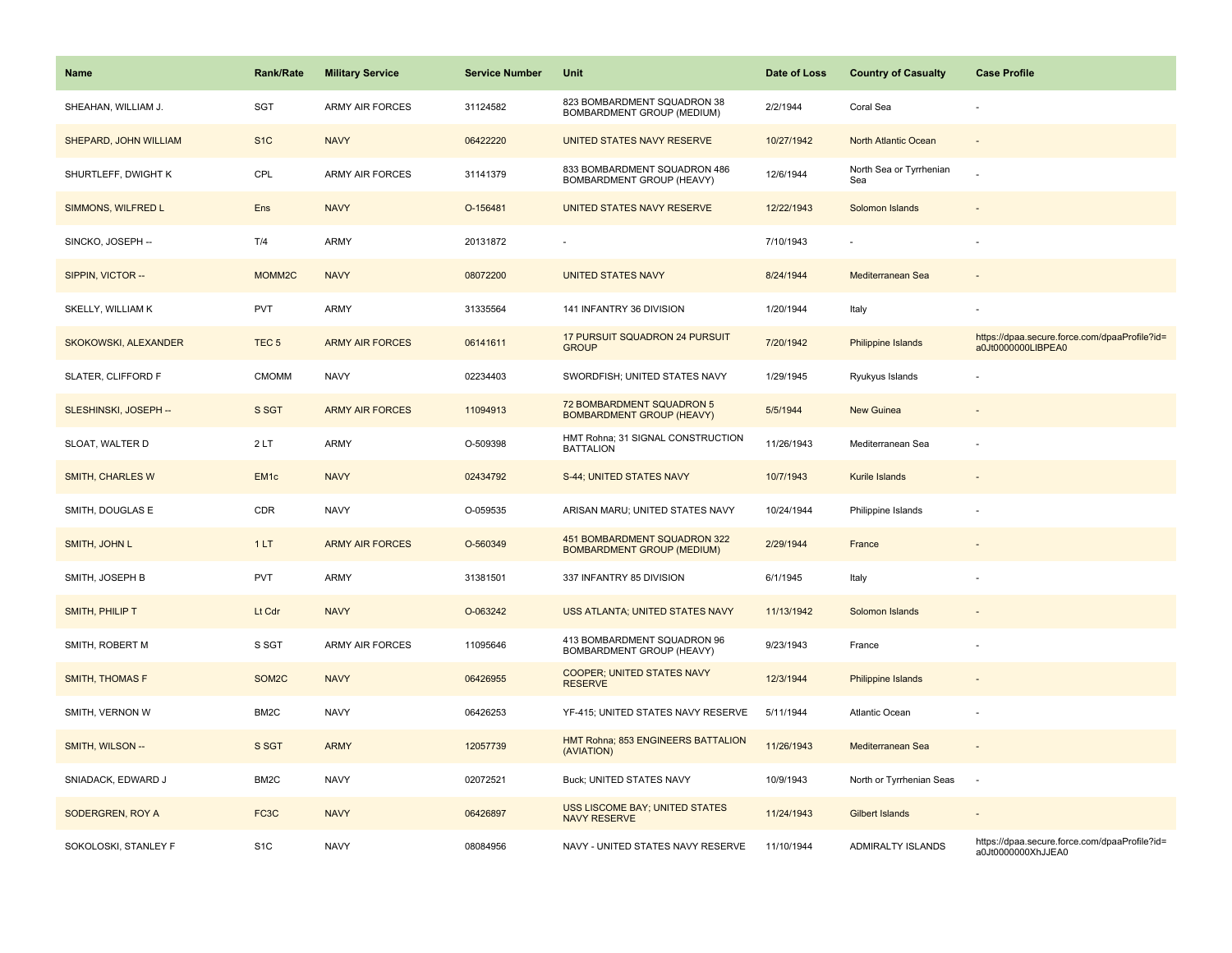| Name                      | Rank/Rate          | <b>Military Service</b> | <b>Service Number</b> | Unit                                                                             | Date of Loss | <b>Country of Casualty</b>                             | <b>Case Profile</b>                                                 |
|---------------------------|--------------------|-------------------------|-----------------------|----------------------------------------------------------------------------------|--------------|--------------------------------------------------------|---------------------------------------------------------------------|
| SOUTHARD, PAUL E          | <b>LTJG</b>        | <b>NAVY</b>             | O-173687              | USS ESSEX (CV-9); UNITED STATES<br><b>NAVY RESERVE</b>                           | 10/24/1944   | <b>Philippine Islands</b>                              |                                                                     |
| SPELIADES, ERNEST A       | TEC <sub>5</sub>   | ARMY                    | 31331163              | 341 FIELD ARTILLERY BATTALION 89<br><b>DIVISION</b>                              | 3/26/1945    | Germany                                                |                                                                     |
| SPIEWAK, JOHN SIMON       | SOM <sub>3</sub> C | <b>NAVY</b>             | 06421950              | Plymouth; UNITED STATES NAVY<br><b>RÉSERVE</b>                                   | 8/5/1943     | <b>Atlantic Ocean: North</b><br><b>American Waters</b> | https://dpaa.secure.force.com/dpaaProfile?id=<br>a0Jt0000000Xeu9EAC |
| STACK, EDWARD J           | EM3C               | <b>NAVY</b>             | 06428920              | Partridge; UNITED STATES NAVY<br><b>RESERVE</b>                                  | 6/11/1944    | English Channel                                        |                                                                     |
| <b>STAMAND, CAMILLE A</b> | MM <sub>3</sub>    | <b>NAVY</b>             | 08082032              | UNITED STATES NAVY RESERVE                                                       | 4/22/1945    | ** Documentation Errors                                |                                                                     |
| STANEVICH, BRONIS J       | <b>PFC</b>         | <b>ARMY</b>             | 19010899              | ARMY - 31 INFANTRY REGIMENT                                                      | 6/11/1942    | PHILIPPINE ISLANDS                                     | https://dpaa.secure.force.com/dpaaProfile?id=<br>a0Jt000000MeRBLEA3 |
| STANLEY, ARTHUR W         | S SGT              | <b>ARMY AIR FORCES</b>  | 31021771              | <b>ARMY AIR FORCE</b>                                                            | 6/19/1944    | India                                                  | $\overline{\phantom{a}}$                                            |
| STARKS, ROGER N           | LT                 | <b>NAVY</b>             | O-081044              | R-12; UNITED STATES NAVY                                                         | 6/12/1943    | Atlantic Ocean: North<br><b>American Waters</b>        |                                                                     |
| STEBBINS, EDWARD F        | S <sub>1</sub> C   | <b>NAVY</b>             | 08083706              | Frederick C Davis; UNITED STATES NAVY<br><b>RESERVE</b>                          | 4/24/1945    | North Atlantic Ocean                                   | $\sim$                                                              |
| STENGELIN, ROBERT F       | <b>LTJG</b>        | <b>NAVY</b>             | O-354631              | NAVY - UNITED STATES NAVY RESERVE                                                | 7/24/1945    | <b>CHINA</b>                                           |                                                                     |
| <b>STERLING, GORDON H</b> | 2LT                | <b>ARMY AIR FORCES</b>  | O-411852              | 46 PURSUIT SQUADRON 15 PURSUIT<br><b>GROUP</b>                                   | 12/7/1941    | <b>Hawaiian Islands</b>                                |                                                                     |
| STEVENS, BRUCE L          | MM <sub>1</sub> C  | <b>NAVY</b>             | 02072539              | USS LISCOME BAY; UNITED STATES<br><b>NAVY</b>                                    | 11/24/1943   | Gilbert Islands                                        |                                                                     |
| STEVENS, DONALD C         | 1LT                | <b>ARMY AIR FORCES</b>  | O-804246              | 394 FIGHTER SQUADRON 367 FIGHTER<br><b>GROUP</b>                                 | 6/22/1944    | France                                                 |                                                                     |
| STEWART, JAMES R          | AOM2C              | <b>NAVY</b>             | 06422411              | UNITED STATES NAVY RESERVE                                                       | 3/31/1944    | Atlantic Ocean                                         |                                                                     |
| STJOHN, FRED J.           | Pvt                | <b>ARMY</b>             | 31023414              | 27 INFANTRY 25 DIVISION                                                          | 1/13/1943    | Solomon Islands                                        |                                                                     |
| STJOHN, FREDERICK H       | T/4                | <b>ARMY</b>             | 31010660              | MEDICAL DEPARTMENT                                                               | 4/20/1944    | Mediterranean Sea                                      |                                                                     |
| STONE, RICHARD D          | <b>T SGT</b>       | <b>ARMY AIR FORCES</b>  | 31276812              | 370 BOMBARDMENT SQUADRON 307<br><b>BOMBARDMENT GROUP (HEAVY)</b>                 | 3/10/1944    | <b>Borneo</b>                                          |                                                                     |
| STROBEL, ROBERT H         | PFC                | <b>ARMY</b>             | 11138041              | SS Leopoldville; 262 INFANTRY 66<br><b>DIVISION</b>                              | 12/24/1944   | English Channel                                        |                                                                     |
| STURTEVANT, JOHN F        | AMM3C              | <b>NAVY</b>             | 06430538              | UNITED STATES NAVY RESERVE                                                       | 5/20/1944    | Solomon Islands                                        |                                                                     |
| SULKOWSKI, MICHAEL J      | S SGT              | ARMY AIR FORCES         | 31196626              | 38 BOMBARDMENT SQUADRON 30<br>BOMBARDMENT GROUP (HEAVY)                          | 11/24/1943   | Ellice Islands                                         |                                                                     |
| SUOJANEN, ARTHUR W        | 1st Lt             | <b>ARMY AIR FORCES</b>  | O-799498              | 98 BOMBARDMENT SQUADRON 11<br><b>BOMBARDMENT GROUP (HEAVY)</b>                   | 2/9/1946     | <b>Marshall Islands</b>                                |                                                                     |
| SVENNINGSEN, ELMER L      | PFC                | <b>ARMY</b>             | 31461649              | SS Leopoldville; 262 INFANTRY 66<br><b>DIVISION</b>                              | 12/24/1944   | English Channel                                        |                                                                     |
| SVIHRA, ALBERT --         | Col                | <b>ARMY</b>             | O-014927              | <b>ARISAN MARU; HEADQUARTERS</b><br>UNITED STATES ARMY FORCES FAR<br><b>EAST</b> | 10/24/1944   | <b>China Seas</b>                                      |                                                                     |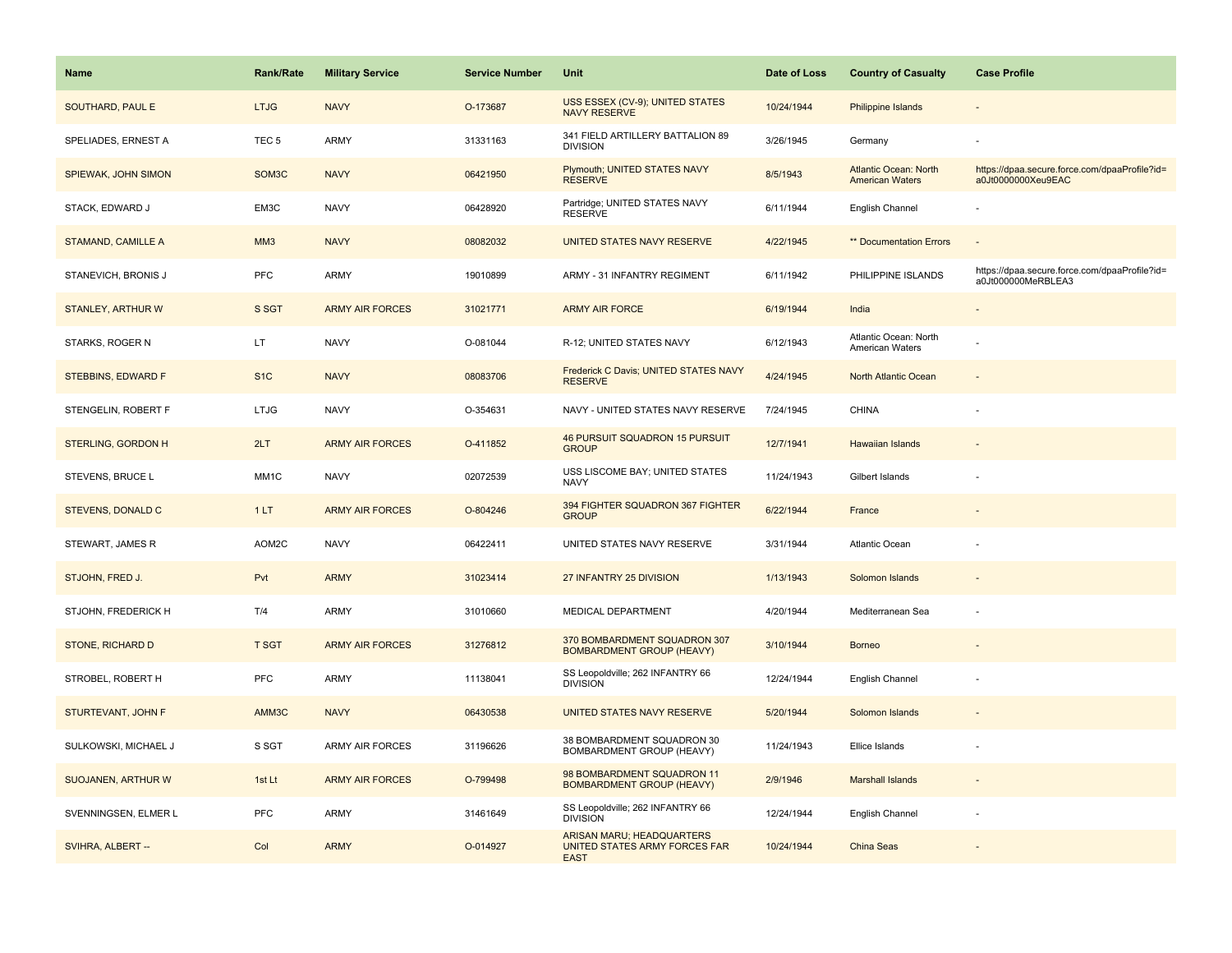| <b>Name</b>              | <b>Rank/Rate</b> | <b>Military Service</b> | <b>Service Number</b> | Unit                                                               | Date of Loss | <b>Country of Casualty</b>     | <b>Case Profile</b>                                                 |
|--------------------------|------------------|-------------------------|-----------------------|--------------------------------------------------------------------|--------------|--------------------------------|---------------------------------------------------------------------|
| SWANSON, FREDERICK ALLEN | <b>Y2</b>        | <b>NAVY</b>             | 6064703               | HERRING; UNITED STATES NAVY<br><b>RESERVE</b>                      | 7/5/1944     | Kurile Islands                 |                                                                     |
| SWISKI, LEO S            | S <sub>1C</sub>  | <b>NAVY</b>             | 06431734              | FRANKLIN; UNITED STATES NAVY<br><b>RESERVE</b>                     | 3/19/1945    | Japan                          |                                                                     |
| SWITZER, GEORGE --       | <b>PVT</b>       | <b>ARMY AIR FORCES</b>  | 11138668              | 3 PHOTO RECONNAISSANCE<br>SQUADRON                                 | 6/10/1946    | Marianas Islands               |                                                                     |
| SYLVIA, MANUEL --        | COX              | <b>NAVY</b>             | 02045162              | <b>UNITED STATES NAVY</b>                                          | 4/12/1945    | Ryukyus Islands                |                                                                     |
| SYMONDS, ALFRED GUERNSEY | Lt Cdr           | <b>NAVY</b>             | O-096119              | USS SHANGRI LA; UNITED STATES<br>NAVY RESERVE                      | 7/24/1945    | Japan                          |                                                                     |
| SZELUGOSKI, WALTER --    | <b>CPL</b>       | <b>ARMY</b>             | 11010304              | <b>18 INFANTRY 1 DIVISION</b>                                      | 3/24/1943    | Tunisia                        |                                                                     |
| TABSHEY, ROGER J         | CPL              | ARMY AIR FORCES         | 31278385              | 31 BOMBARDMENT SQUADRON 5<br>BOMBARDMENT GROUP (HEAVY)             | 1/11/1946    | Philippine Islands             |                                                                     |
| TAMBURRI, DOMENICK J.    | <b>CPL</b>       | <b>ARMY</b>             | 31326558              | 157 INFANTRY 45 DIVISION                                           | 5/9/1944     | Italy                          |                                                                     |
| TANSKI, THADDEUS J       | SGT              | <b>ARMY AIR FORCES</b>  | 31407672              | 23 BOMBARDMENT SQUADRON 5<br>BOMBARDMENT GROUP (HEAVY)             | 1/5/1945     | Borneo                         |                                                                     |
| <b>TAYLOR, GEORGE W</b>  | <b>SGT</b>       | <b>ARMY AIR FORCES</b>  | 06144607              | 563 BOMBARDMENT SQUADRON 388<br><b>BOMBARDMENT GROUP (HEAVY)</b>   | 4/11/1944    | <b>Baltic Sea</b>              |                                                                     |
| TEDONE, FRANK J          | S SGT            | <b>ARMY AIR FORCES</b>  | 11094405              | 436 BOMBARDMENT SQUADRON 7<br><b>BOMBARDMENT GROUP (HEAVY)</b>     | 12/1/1943    | Burma                          |                                                                     |
| TERISAVAGE, JOHN C       | GM3C             | <b>NAVY</b>             | 06421637              | <b>NEWCOMB; UNITED STATES NAVY</b><br><b>RESERVE</b>               | 4/6/1945     | Ryukyus Islands                |                                                                     |
| TERLUK, JOHN JOSEPH      | S <sub>2</sub> C | <b>NAVY</b>             | 06420906              | USS JUNEAU; UNITED STATES NAVY<br><b>RESERVE</b>                   | 11/13/1942   | Solomon Islands                |                                                                     |
| TERMINESI, VELIO --      | Pfc              | <b>ARMY</b>             | 31047168              | <b>USAT SICILIEN; 107 GUN CREW COAST</b><br><b>ARTILLERY CORPS</b> | 6/7/1942     | Caribbean Sea                  | $\sim$                                                              |
| THAYER, ALLEN            | Lt Col           | <b>ARMY</b>             | O-017297              | BRAZIL MARU; 62 INFANTRY 61 DIVISION<br>(PHILIPPINE SCOUT)         | 1/22/1945    | China Seas                     | https://dpaa.secure.force.com/dpaaProfile?id=<br>a0Jt000001CR1CQEA1 |
| THOMPSON, WARREN C       | EM2C             | <b>NAVY</b>             | 02073801              | <b>TRIGGER; UNITED STATES NAVY</b>                                 | 3/28/1945    | Ryukyus Islands                |                                                                     |
| THROP, CHARLES F         | TEC <sub>5</sub> | <b>ARMY</b>             | 31335885              | KYLE V JOHNSON; 1896 ENGINEERS<br>BATTALION (AVIATION)             | 1/12/1945    | China Seas                     |                                                                     |
| TIERNEY, JOSEPH E        | 1st Lt           | <b>ARMY AIR FORCES</b>  | O-2065855             | 400 BOMBARDMENT SQUADRON 90<br><b>BOMBARDMENT GROUP (HEAVY)</b>    | 6/6/1945     | <b>Philippine Islands</b>      |                                                                     |
| TIERNEY, PAUL J          | CPL              | <b>ARMY</b>             | 20131298              | 21 INFANTRY 24 DIVISION                                            | 11/20/1944   | Philippine Islands             |                                                                     |
| TOCE, NICOLO             | S <sub>2</sub> C | <b>NAVY</b>             | 06436256              | NAVY - UNITED STATES NAVY RESERVE                                  | 7/30/1945    | PHILIPPINE SEA                 | https://dpaa.secure.force.com/dpaaProfile?id=<br>a0Jt0000000XmQyEAK |
| TOMCHIK, ALFRED J        | 2LT              | <b>ARMY AIR FORCES</b>  | O-777507              | 825 BOMBARDMENT SQUADRON 484<br>BOMBARDMENT GROUP (HEAVY)          | 12/9/1944    | Adriatic Sea                   |                                                                     |
| TORRILLO, JOHN J.        | 2d Lt            | <b>ARMY AIR FORCES</b>  | O-729268              | <b>AIR CORPS</b>                                                   | 1/24/1943    | <b>Puerto Rico</b>             |                                                                     |
| TOURISON, CHARLES W      | 2LT              | <b>ARMY AIR FORCES</b>  | O-676827              | 565 BOMBARDMENT SQUADRON 389<br>BOMBARDMENT GROUP (HEAVY)          | 11/18/1943   | North Sea or Tyrrhenian<br>Sea |                                                                     |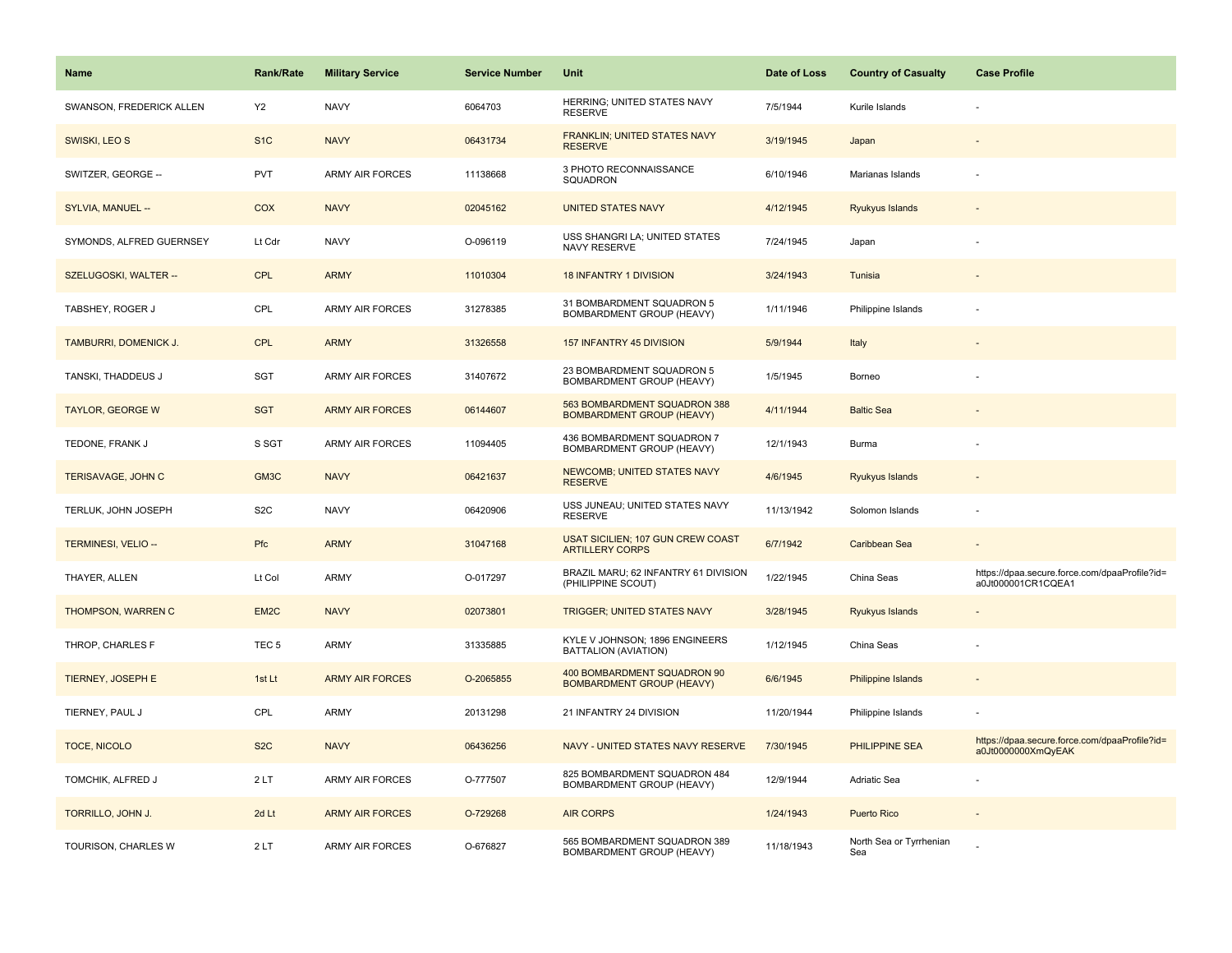| Name                      | <b>Rank/Rate</b>  | <b>Military Service</b> | <b>Service Number</b> | Unit                                                             | Date of Loss | <b>Country of Casualty</b>               | <b>Case Profile</b>      |
|---------------------------|-------------------|-------------------------|-----------------------|------------------------------------------------------------------|--------------|------------------------------------------|--------------------------|
| TRIANO, JAMES --          | GM3C              | <b>NAVY</b>             | 06421690              | SS H.D. COLLIER; UNITED STATES NAVY<br><b>RESERVE</b>            | 3/13/1944    | India                                    |                          |
| TRIPODI, VINCENT FRANK    | RDM2C             | <b>NAVY</b>             | 06422899              | Emmons; UNITED STATES NAVY<br><b>RESERVE</b>                     | 4/6/1945     | Japan                                    |                          |
| <b>TROSTEL, HAROLD C</b>  | <b>SGT</b>        | <b>ARMY</b>             | 31022167              | <b>CORPS OF MILITARY POLICE</b>                                  | 6/23/1943    | Solomon Islands                          |                          |
| TROWBRIDGE, MERTON A      | <b>PFC</b>        | ARMY                    | 20129176              | 1083 SIGNAL COMPANY 301 SERVICES<br><b>GROUP</b>                 | 7/30/1944    | India                                    |                          |
| TROY, JOHN F J            | RM <sub>3</sub>   | <b>NAVY</b>             | 06424454              | Turner;                                                          | 1/3/1944     | <b>Atlantic Ocean</b>                    |                          |
| TRUDEL, FREDERICK C       | MM <sub>2</sub> C | <b>NAVY</b>             | 06427445              | JOHNSTON; UNITED STATES NAVY<br><b>RESERVE</b>                   | 10/25/1944   | Philippine Sea                           |                          |
| TURDIN, ALEXANDER M       | WT <sub>2</sub> C | <b>NAVY</b>             | 02283251              | <b>UNITED STATES NAVY</b>                                        | 3/8/1943     | North Atlantic Ocean                     | $\overline{\phantom{a}}$ |
| TURNER, WILLIAM JOHN      | MM1C              | <b>NAVY</b>             | 02149570              | USS JUNEAU; UNITED STATES NAVY                                   | 11/13/1942   | Solomon Islands                          |                          |
| <b>TYLER, FREDERICK G</b> | LT.               | <b>NAVY</b>             | O-116748              | <b>USS TICONDEROGA; UNITED STATES</b><br><b>NAVY RESERVE</b>     | 11/5/1944    | <b>Philippine Islands</b>                |                          |
| URDA, JOHN J              | GM1C              | <b>NAVY</b>             | 08083059              | UNITED STATES NAVY RESERVE                                       | 3/11/1945    | Marianas Islands                         |                          |
| <b>VAIL, WALTON B</b>     | QM3C              | <b>COAST GUARD</b>      | 00239188              | <b>COAST GUARD - UNITED STATES</b><br><b>COAST GUARD</b>         | 9/9/1942     | <b>Atlantic Ocean</b>                    |                          |
| VAIVODA, ALBERT           | <b>PVT</b>        | <b>ARMY</b>             | 31191257              | ARMY - CIVIL AFFAIRS CORPS                                       | 2/7/1943     | ATLANTIC OCEAN                           |                          |
| VALARD, THEODORE --       | <b>SGT</b>        | <b>ARMY</b>             | 20157000              | <b>191 TANK BATTALION</b>                                        | 8/19/1944    | France                                   |                          |
| VALENTE, KENNETH F        | S <sub>1</sub> C  | <b>NAVY</b>             | 02073032              | Sims; UNITED STATES NAVY                                         | 5/7/1942     | Coral Sea                                |                          |
| <b>VALENTIK, ROBERT P</b> | S SGT             | <b>ARMY AIR FORCES</b>  | 31142791              | 418 BOMBARDMENT SQUADRON 100<br><b>BOMBARDMENT GROUP (HEAVY)</b> | 2/4/1944     | North Sea or Tyrrhenian<br>Sea           |                          |
| VALENTINI, VINCENT J      | <b>PVT</b>        | <b>ARMY</b>             | 31331756              | ARMY - 853 ENGINEERS BATTALION<br>(AVIATION)                     | 11/27/1943   | MEDITERRANEAN SEA                        | $\sim$                   |
| VALENZANO, FRANK J        | <b>PVT</b>        | <b>ARMY AIR FORCES</b>  | 11019960              | 48 MATERIALS SQUADRON 5 AIR BASE<br><b>GROUP</b>                 | 12/4/1943    | <b>Philippine Islands</b>                |                          |
| VANDRILLA, STEVEN R       | S <sub>2</sub> C  | <b>NAVY</b>             | 06420886              | USS JUNEAU; UNITED STATES NAVY<br><b>RESERVE</b>                 | 11/13/1942   | Solomon Islands                          |                          |
| <b>VIETS, PAUL R</b>      | <b>PFC</b>        | <b>ARMY</b>             | 11104626              | SS Leopoldville; 262 INFANTRY 66<br><b>DIVISION</b>              | 12/24/1944   | <b>English Channel</b>                   |                          |
| VINCENT, ERNEST W         | MOMM2C            | <b>NAVY</b>             | 02072673              | R-12; UNITED STATES NAVY                                         | 6/12/1943    | Atlantic Ocean: North<br>American Waters |                          |
| VISELLI, ARMANDO J        | S SGT             | <b>ARMY AIR FORCES</b>  | 06136367              | 28 BOMBARDMENT SQUADRON 19<br><b>BOMBARDMENT GROUP (HEAVY)</b>   | 12/12/1941   | Philippine Islands                       | $\sim$                   |
| VITELLI, LOUIS --         | SF3C              | <b>NAVY</b>             | 02072587              | Pillsbury; UNITED STATES NAVY                                    | 3/1/1942     | Indian Ocean                             |                          |
| VRTIAK, JOSEPH --         | S <sub>2</sub> C  | <b>NAVY</b>             | 06428612              | Rowan; UNITED STATES NAVY RESERVE                                | 9/11/1943    | North or Tyrrhenian Seas                 | $\sim$                   |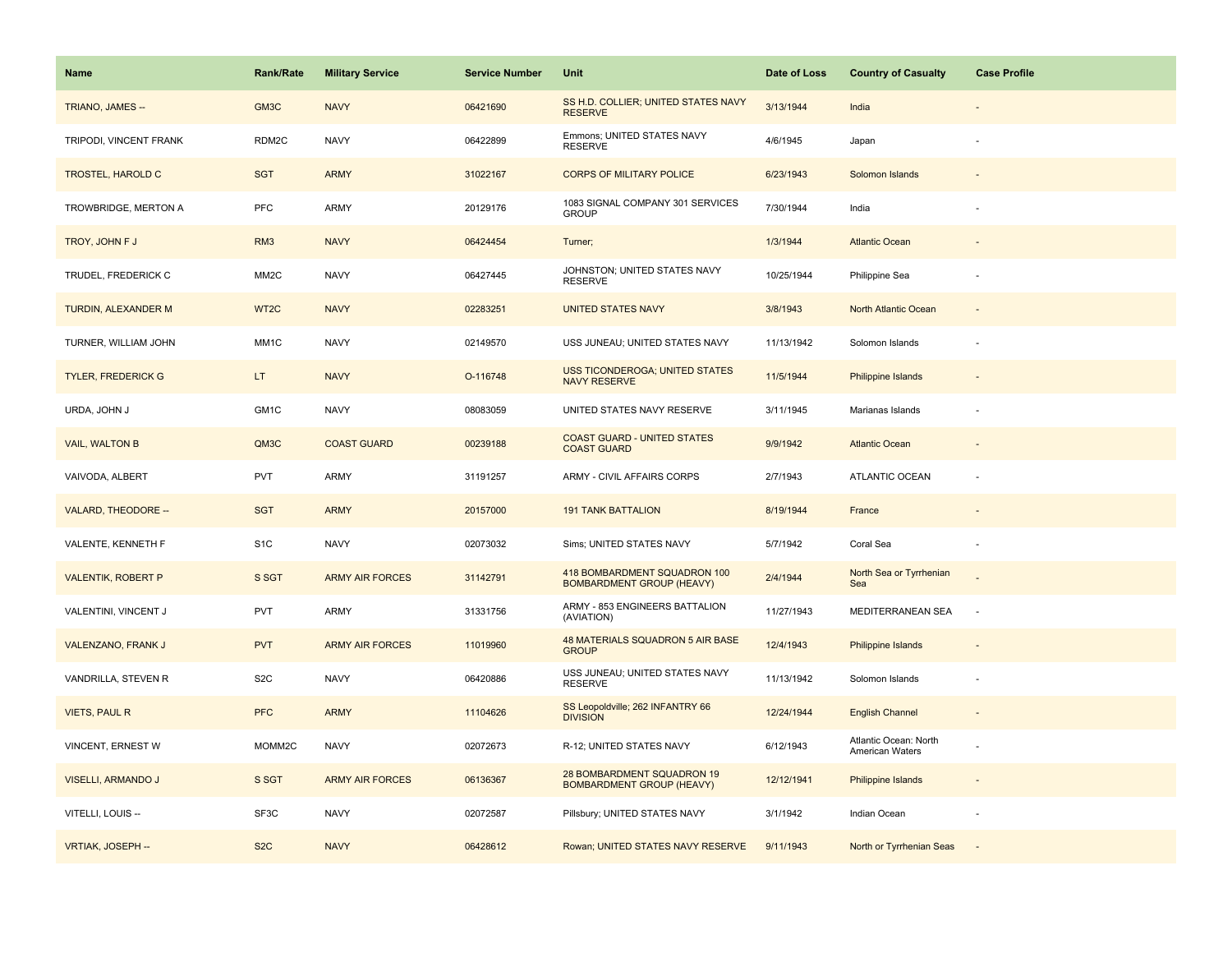| Name                        | <b>Rank/Rate</b>   | <b>Military Service</b> | <b>Service Number</b> | Unit                                                             | Date of Loss | <b>Country of Casualty</b>               | <b>Case Profile</b>                                                 |
|-----------------------------|--------------------|-------------------------|-----------------------|------------------------------------------------------------------|--------------|------------------------------------------|---------------------------------------------------------------------|
| WALKER, CARMEN DUNCAN       | MOMM2C             | <b>NAVY</b>             | 06423697              | HERRING; UNITED STATES NAVY<br><b>RESERVE</b>                    | 7/5/1944     | Kurile Islands                           |                                                                     |
| WALL, WALTER E              | <b>SGT</b>         | <b>ARMY AIR FORCES</b>  | 31410514              | 704 BOMBARDMENT SQUADRON 446<br><b>BOMBARDMENT GROUP (HEAVY)</b> | 12/2/1944    | North Sea or Tyrrhenian<br>Sea           | https://dpaa.secure.force.com/dpaaProfile?id=<br>a0Jt000001nzQGoEAM |
| WALTER, ROBERT V            | S <sub>1</sub> C   | <b>NAVY</b>             | 08072532              | RENO; UNITED STATES NAVY                                         | 11/3/1944    | Philippine Sea                           |                                                                     |
| <b>WARGO, MICHAEL A</b>     | 1LT                | <b>ARMY AIR FORCES</b>  | O-736738              | 577 BOMBARDMENT SQUADRON 392<br><b>BOMBARDMENT GROUP (HEAVY)</b> | 4/11/1944    | North Sea or Tyrrhenian<br>Sea           |                                                                     |
| WARNER, HENRY L             | CPL                | <b>ARMY AIR FORCES</b>  | 11094385              | 32 PHOTO SQUADRON 5<br>RECONNAISSANCE GROUP                      | 4/20/1944    | Mediterranean Sea                        |                                                                     |
| <b>WASHBURN, HENRY S</b>    | LT.                | <b>NAVY</b>             | O-095585              | UNITED STATES NAVY RESERVE                                       | 7/6/1943     | Solomon Islands                          | $\centerdot$                                                        |
| WASSELL, CHARLES P          | 2d Lt              | <b>ARMY AIR FORCES</b>  | O-759859              | 375 BOMBARDMENT SQUADRON 308<br>BOMBARDMENT GROUP (HEAVY)        | 5/19/1944    | China Seas                               |                                                                     |
| <b>WATERBURY, WILLIAM H</b> | EM <sub>2</sub> C  | <b>NAVY</b>             | 06420924              | NAVY - UNITED STATES NAVY RESERVE                                | 5/29/1945    | <b>JAPAN</b>                             |                                                                     |
| WATSON, ANDREW T            | <b>CMOMM</b>       | <b>NAVY</b>             | 02071902              | BULLHEAD; UNITED STATES NAVY                                     | 8/6/1945     | Netherlands East Indies                  | $\sim$                                                              |
| WAWRZYNOWICZ, A J           | S <sub>2</sub> C   | <b>NAVY</b>             | 06420910              | USS JUNEAU; UNITED STATES NAVY<br><b>RESERVE</b>                 | 11/13/1942   | Solomon Islands                          |                                                                     |
| WAYTASZIK, EDWARD J         | EM1C               | <b>NAVY</b>             | 02073375              | <b>SCAMP; UNITED STATES NAVY</b>                                 | 12/5/1944    | Bonin & Volcano Islands                  | ÷,                                                                  |
| <b>WEAVER, BARNUM</b>       | <b>LTJG</b>        | <b>NAVY</b>             | O-256531              | NAVY - UNITED STATES NAVY RESERVE                                | 6/16/1945    | <b>** DOCUMENTATION</b><br><b>ERRORS</b> |                                                                     |
| <b>WEBSTER, PARKER E</b>    | <b>LTJG</b>        | <b>NAVY</b>             | O-096124              | USS QUINCY; UNITED STATES NAVY<br><b>RESERVE</b>                 | 8/9/1942     | Solomon Islands                          |                                                                     |
| <b>WEEKS, CHARLES H</b>     | AMM3C              | <b>NAVY</b>             | 08076972              | USS MAKIN ISLAND; UNITED STATES<br>NAVY RESERVE                  | 11/14/1944   | Pacific Ocean                            |                                                                     |
| WEEKS, JOSEPH P             | T SGT              | <b>ARMY AIR FORCES</b>  | 31141813              | 58 SQUADRON 375 TROOP CARRIER<br><b>GROUP</b>                    | 1/25/1945    | Caroline Islands                         |                                                                     |
| <b>WELD, RAYMOND T</b>      | <b>SGT</b>         | <b>ARMY AIR FORCES</b>  | 11036161              | 20 COMBAT MAP SQUADRON 6 PHOTO<br><b>RECONNAISSANCE GROUP</b>    | 9/30/1944    | <b>Philippine Sea</b>                    |                                                                     |
| WELLS, JOHN HARRISON        | TM <sub>2</sub> C  | <b>NAVY</b>             | 02795910              | GRUNION; UNITED STATES NAVY                                      | 8/1/1942     | Aleutian Islands                         |                                                                     |
| WESOLOWSKI, EMIL J          | BM <sub>2</sub> C  | <b>NAVY</b>             | 04038849              | <b>GILLIGAN; UNITED STATES NAVY</b><br><b>RESERVE</b>            | 1/12/1945    | <b>Philippine Islands</b>                |                                                                     |
| WESTCOTT, GODFREY C         | PVT                | <b>ARMY</b>             | 31337874              | 38 INFANTRY BATTALION 7 ARMORED<br><b>DIVISION</b>               | 9/22/1944    | France                                   |                                                                     |
| <b>WETSKY, LAWRENCE A</b>   | MOMM <sub>2C</sub> | <b>NAVY</b>             | 02072242              | <b>CISCO; UNITED STATES NAVY</b>                                 | 9/28/1943    | China Seas                               |                                                                     |
| WHITBECK, GEORGE W          | WT2C               | <b>NAVY</b>             | 06426161              | NAVY - UNITED STATES NAVY RESERVE                                | 4/12/1945    | CHINA SEAS                               |                                                                     |
| WHITE, RALPH C              | AS                 | <b>COAST GUARD</b>      | 00553887              | <b>COAST GUARD - UNITED STATES</b><br><b>COAST GUARD</b>         | 9/9/1942     | <b>Atlantic Ocean</b>                    |                                                                     |
| WHITMAN, ROBERT T           | LT                 | <b>NAVY</b>             | O-160540              | NAVY - UNITED STATES NAVY RESERVE                                | 7/30/1945    | PHILIPPINE SEA                           | https://dpaa.secure.force.com/dpaaProfile?id=<br>a0Jt0000000XmLjEAK |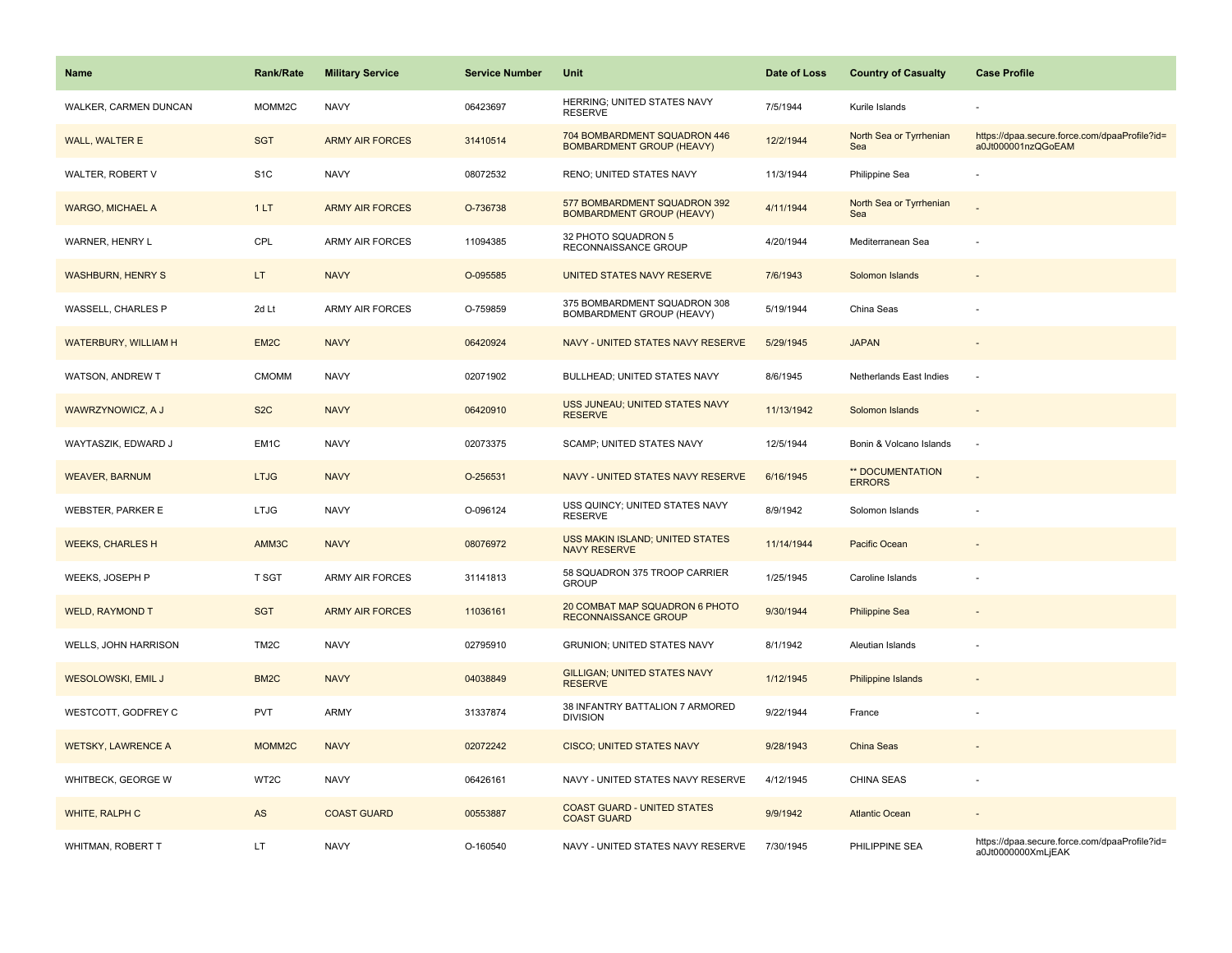| <b>Name</b>                   | Rank/Rate         | <b>Military Service</b> | <b>Service Number</b> | Unit                                                           | Date of Loss | <b>Country of Casualty</b>                             | <b>Case Profile</b>                                                 |
|-------------------------------|-------------------|-------------------------|-----------------------|----------------------------------------------------------------|--------------|--------------------------------------------------------|---------------------------------------------------------------------|
| WHITTLE, JOHN R.              | CPL               | <b>ARMY AIR FORCES</b>  | 31336523              | <b>AIR CORPS</b>                                               | 2/7/1945     | Iceland                                                |                                                                     |
| WIECZOREK, ANTHONY P          | TEC <sub>4</sub>  | ARMY                    | 06131353              | ARISAN MARU; QUARTERMASTER<br><b>CORPS</b>                     | 10/24/1944   | China Seas                                             |                                                                     |
| <b>WILKINSON, DAVID K</b>     | S <sub>2</sub> C  | <b>NAVY</b>             | 06422758              | Plymouth; UNITED STATES NAVY<br><b>RESERVE</b>                 | 8/5/1943     | <b>Atlantic Ocean: North</b><br><b>American Waters</b> | https://dpaa.secure.force.com/dpaaProfile?id=<br>a0Jt0000000XepSEAS |
| WILLIAMS, DONALD H            | CAPT              | <b>ARMY AIR FORCES</b>  | O-426488              | 4 FIGHTER SQUADRON 52 FIGHTER<br><b>GROUP</b>                  | 1/6/1943     | Algeria                                                |                                                                     |
| <b>WILLIAMS, WARREN</b>       | <b>LTJG</b>       | <b>NAVY</b>             | O-118317              |                                                                | 3/2/1943     | <b>Atlantic Ocean</b>                                  |                                                                     |
| WILLIAMS, WARREN B            | SGT               | ARMY AIR FORCES         | 11040186              | 40 BOMBARDMENT SQUADRON 6<br>BOMBARDMENT GROUP (VERY HEAVY)    | 3/20/1945    | Marianas Islands                                       |                                                                     |
| <b>WILSON, ERNEST A</b>       | BM <sub>2</sub> C | <b>NAVY</b>             | 04041984              | <b>UNITED STATES NAVY RESERVE</b>                              | 7/4/1943     | Solomon Islands                                        |                                                                     |
| WILSON, JAMES O               | <b>PFC</b>        | <b>ARMY</b>             | 31066571              | 12 INFANTRY 4 DIVISION                                         | 11/11/1944   | Germany                                                |                                                                     |
| <b>WILSON, OSCAR W</b>        | <b>CRM</b>        | <b>NAVY</b>             | 02066353              | USS HOUSTON (CA-30); UNITED STATES<br><b>NAVY</b>              | 3/1/1942     | Java                                                   |                                                                     |
| WINTERS, WILLIAM F            | ARM3C             | <b>NAVY</b>             | 06422914              | UNITED STATES NAVY RESERVE                                     | 4/19/1943    | Pacific Ocean                                          |                                                                     |
| <b>WISNEWSKI, STANLEY A</b>   | <b>SGT</b>        | <b>ARMY AIR FORCES</b>  | 31170627              | 394 BOMBARDMENT SQUADRON 5<br><b>BOMBARDMENT GROUP (HEAVY)</b> | 6/9/1944     | <b>Caroline Islands</b>                                |                                                                     |
| WIXTED, LEO ARNOLD            | AMM1c             | <b>NAVY</b>             | 6423804               | USS ORCA; UNITED STATES NAVY<br><b>RESERVE</b>                 | 9/5/1944     | Celebes                                                |                                                                     |
| <b>WLODKOWSKI, FRANCIS --</b> | S <sub>1</sub> C  | <b>NAVY</b>             | 06660575              | UNITED STATES NAVY RESERVE                                     | 4/15/1943    | <b>North Atlantic Ocean</b>                            |                                                                     |
| WOJTILLA, STEPHEN J.          | PFC               | ARMY                    | 31197174              | 712 TANK BATTALION                                             | 7/12/1945    | France                                                 |                                                                     |
| <b>WOOD, ERWIN E</b>          | <b>CEM</b>        | <b>NAVY</b>             | 02070968              | <b>CORVINA: UNITED STATES NAVY</b>                             | 11/16/1943   | <b>Marshall Islands</b>                                |                                                                     |
| WOODS, ROBERT A               | S SGT             | <b>ARMY AIR FORCES</b>  | 31123001              | 439 BOMBARDMENT SQUADRON 319<br>BOMBARDMENT GROUP (MEDIUM)     | 7/14/1943    | Mediterranean Sea                                      | $\overline{\phantom{a}}$                                            |
| <b>WOROBEY, STANLEY T</b>     | <b>CPL</b>        | <b>ARMY AIR FORCES</b>  | 11073118              | 93 AIRDROME SQUADRON                                           | 4/17/1945    | Australia                                              |                                                                     |
| WRIGHT, STANLEY --            | S <sub>2</sub> C  | <b>NAVY</b>             | 08991163              | Warrington; UNITED STATES NAVY<br><b>RESERVE</b>               | 9/13/1944    | Bermuda                                                | ÷,                                                                  |
| <b>WYNKOOP, HUESTON R</b>     | <b>MAJ</b>        | <b>ARMY</b>             | O-020790              | ARMY - 57 INFANTRY REGIMENT (PS)                               | 12/15/1944   | PHILIPPINE ISLANDS                                     |                                                                     |
| YERXA, DOUGLAS J              | LT.               | <b>NAVY</b>             | O-084254              | USS HORNET; UNITED STATES NAVY<br><b>RESERVE</b>               | 3/19/1945    | Japan                                                  |                                                                     |
| YOBLONSKI, EDWARD J           | <b>CPL</b>        | <b>ARMY</b>             | 31344368              | 101 ENGINEERS COMBAT BATTALION 26<br><b>DIVISION</b>           | 5/4/1945     | Austria                                                |                                                                     |
| YOUNG, CHAUNCEY A             | WT1C              | <b>NAVY</b>             | 02071530              | USS DEHAVEN; UNITED STATES NAVY                                | 2/1/1943     | Solomon Islands                                        |                                                                     |
| ZARIFIAN, JACK --             | <b>SGT</b>        | <b>ARMY</b>             | 31409696              | 253 INFANTRY 63 DIVISION                                       | 4/6/1945     | Germany                                                |                                                                     |